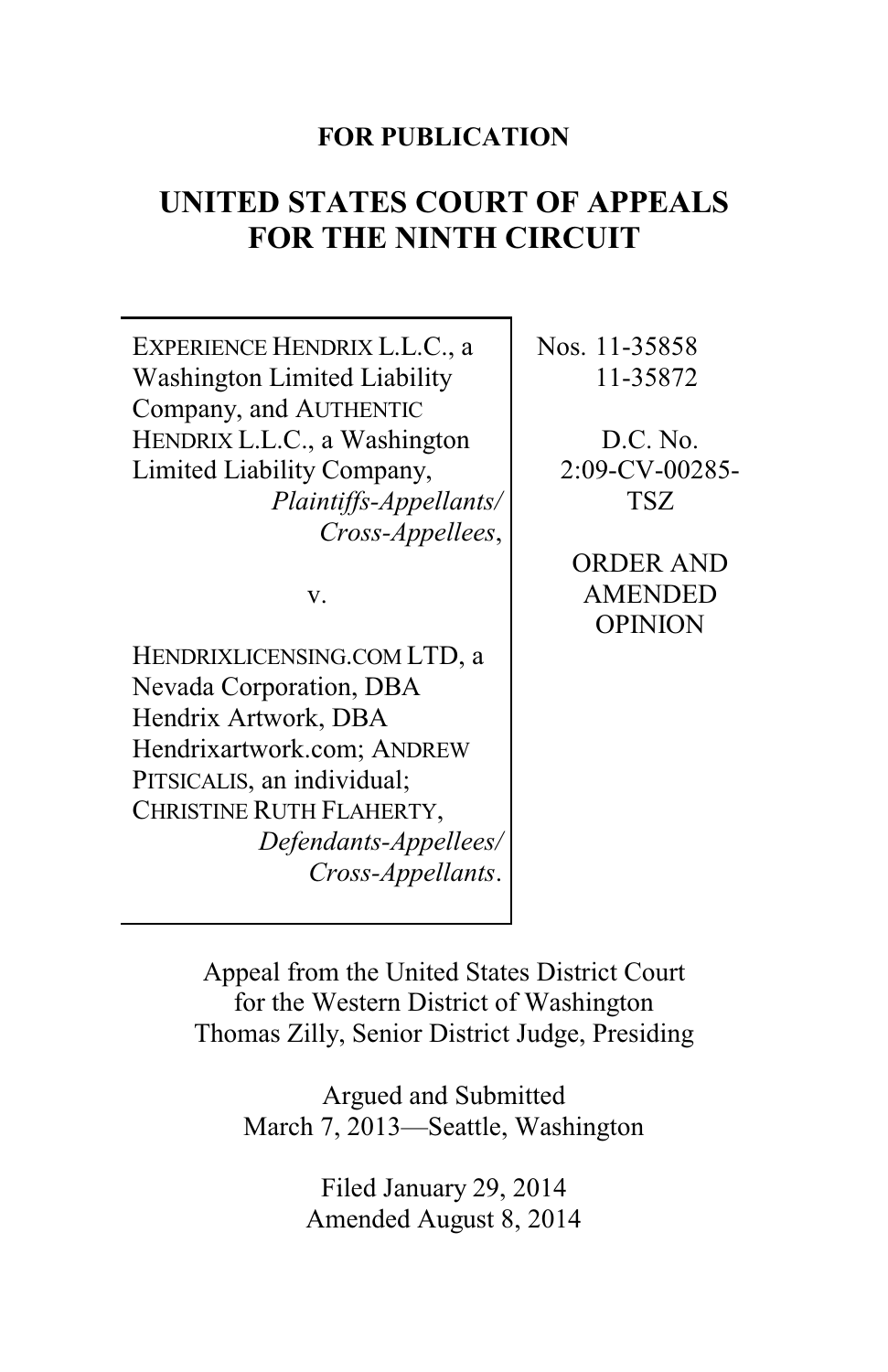#### 2 EXPERIENCE HENDRIX V. HENDRIXLICENSING.COM

Before: David M. Ebel,**\*** William A. Fletcher, and Johnnie B. Rawlinson, Circuit Judges

Opinion by Judge Ebel; Partial Concurrence and Partial Dissent by Judge Rawlinson

#### **SUMMARY\*\***

## **Trademark**

The panel filed an order amending its previous opinion, and in the amended opinion the panel affirmed in part, reversed in part and vacated in part the district court's decision in trademark litigation concerning a dispute over the commercial use of a deceased celebrity's image, likeness, and name.

Experience Hendrix, LLC, which owns trademarks that it uses to sell and license products related to deceased rock legend Jimi Hendrix, alleged that defendants were licensing merchandise that infringed Experience Hendrix's trademarks.

The panel reversed the district court's determination that Washington's Personality Rights Act is unconstitutional, and

**<sup>\*</sup>** The Honorable David M. Ebel, Senior Circuit Judge for the United States Court of Appeals for the Tenth Circuit, sitting by designation.

**<sup>\*\*</sup>** This summary constitutes no part of the opinion of the court. It has been prepared by court staff for the convenience of the reader.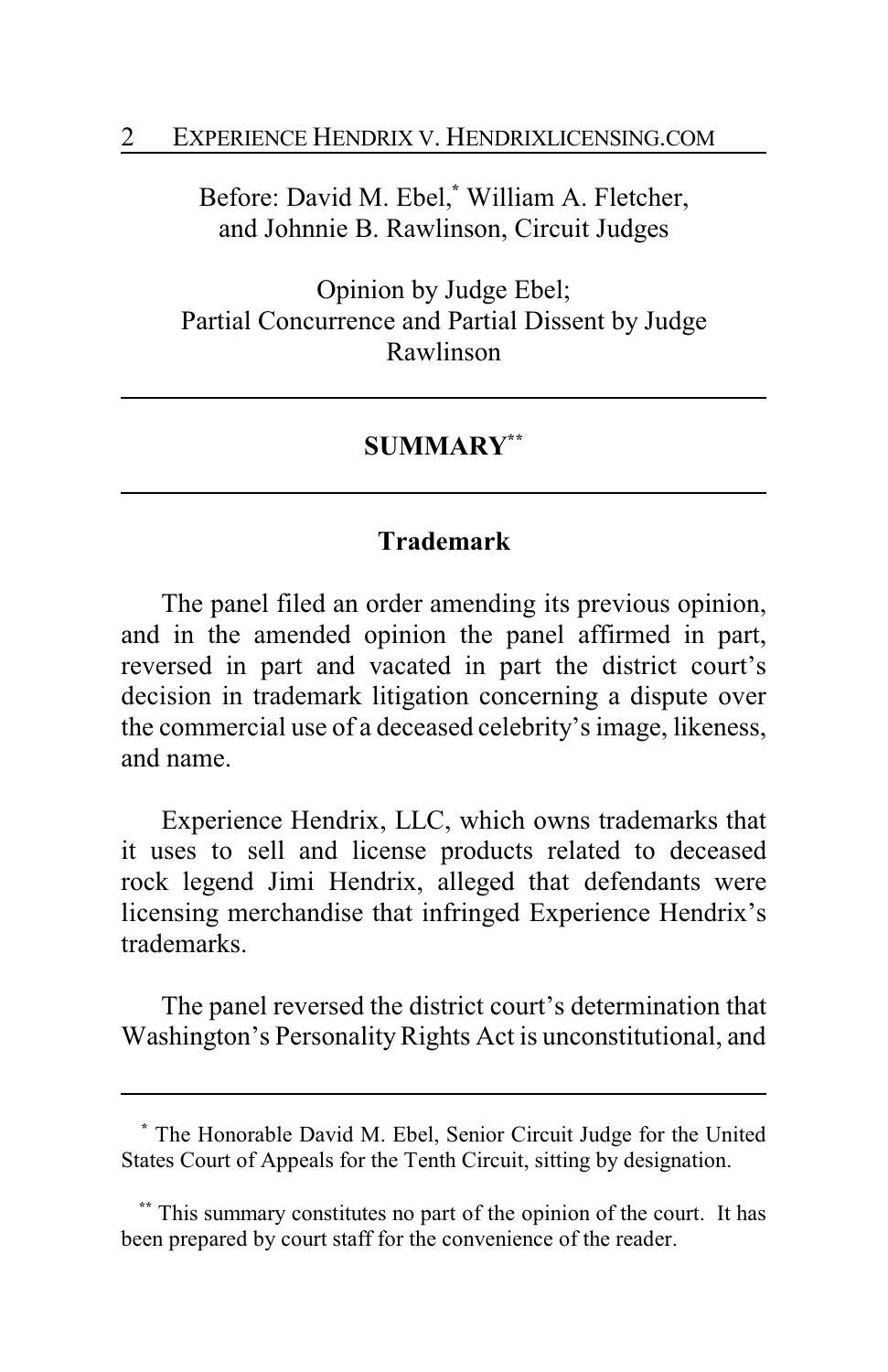remanded defendant's declaratory judgment claims pertaining to the Act with instructions to enter summary judgment on those claims in favor of Experience Hendrix. The panel affirmed the district court's decision granting Experience Hendrix partial summary judgment on its claim that defendant's use of "Hendrix" in its domain names infringed Experience Hendrix's mark "Hendrix." The panel vacated the permanent injunction and remanded so that the district court could revise language in the injunction to clarify what conduct is and is not enjoined. The panel reversed in its entirety the district court's Fed. R. Civ. P. 50(b)(3) decision to strike most of the jury's award of damages under both the federal Lanham Act and Washington's Consumer Protection Act. The panel affirmed the district court's order granting a new trial on damages under both of these statutes and remanded for a new trial on such damages. The panel vacated the district court's award of attorney's fees under Washington's Consumer Protection Act and remanded the fee request for further proceedings.

Judge Rawlinson concurred in part, and dissented in part. Judge Rawlinson concurred in much of the majority's opinion, but dissented from the majority's holding that a new trial is warranted on the issue of damages. Judge Rawlinson would remand for reinstatement of the damages awarded by the jury, and for an award of attorney's fees to Experience Hendrix as the prevailing party.

## **COUNSEL**

John D. Wilson, Jr. and Alfred E. Donohue, Wilson Smith Cochran Dickerson, Seattle, Washington; Michael Madden,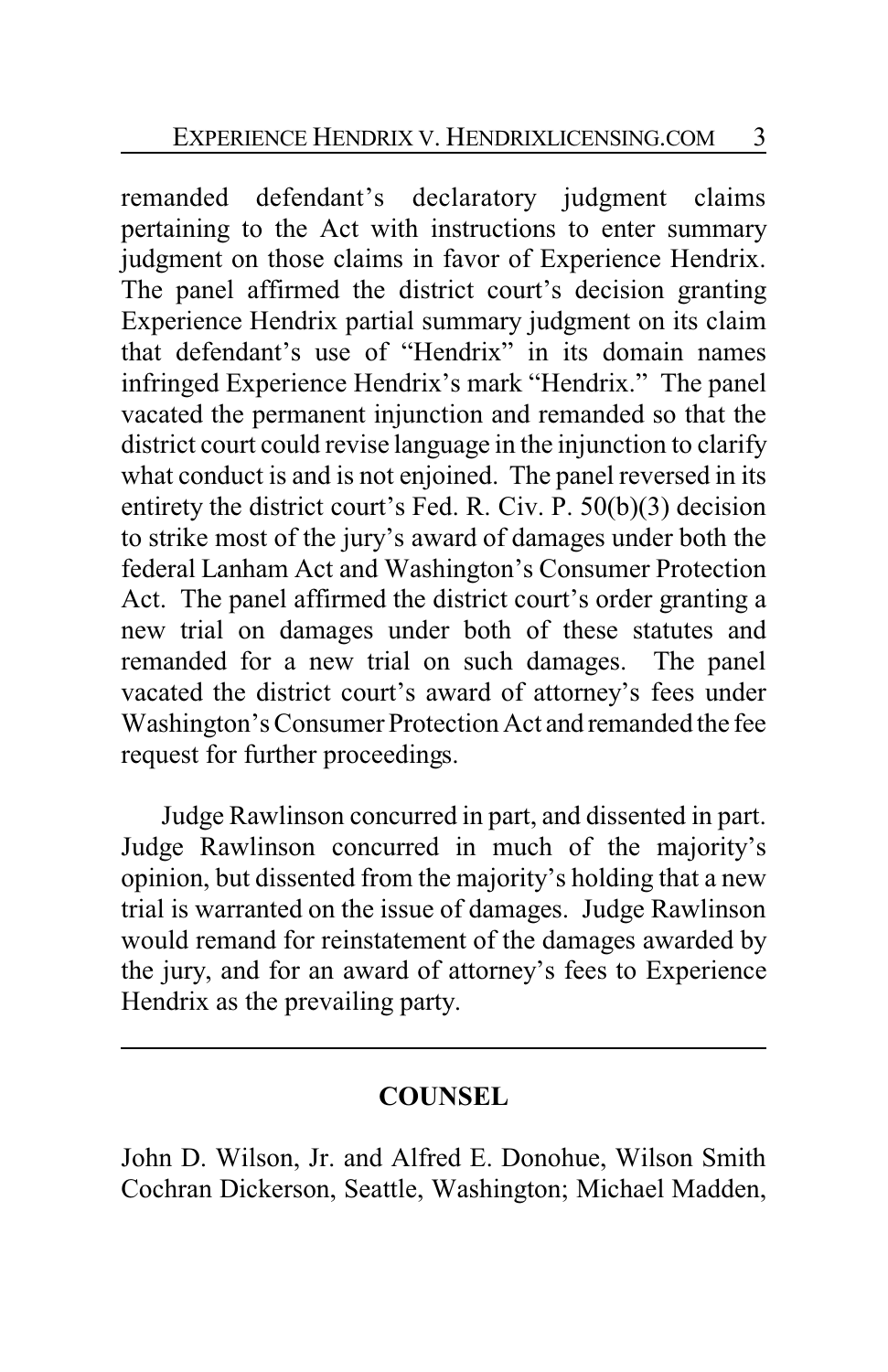### 4 EXPERIENCE HENDRIX V. HENDRIXLICENSING.COM

Bennett Bigelow & Leedom, Seattle, Washington, for Plaintiffs-Appellants/Cross-Appellees.

Thomas T. Osinski, Jr., Osinski Law Offices, P.L.L.C., Tacoma, Washington, for Defendants-Appellees/Cross-Appellants.

Duncan Crabtree-Ireland and Danielle Van Lier, Screen Actors Guild, Inc., Los Angeles, California, for Amicus Curiae Screen Actors Guild, Inc, American Federation of Television & Radio Artists, AFL-CIO, Luminary Group LLC, and the Estate of Marilyn Monroe, LLC.

## **ORDER**

The Opinion filed January 29, 2014, appearing at 742 F.3d 377, is amended *sua sponte* to remove footnote 6.

A copy of the our amended decision and original concurrence is attached to this Order and filed concurrently with this Order.

With this amendment, the panel has voted unanimously to DENY the petition for REHEARING and the petition for REHEARING EN BANC. The full court has been advised of the petition for rehearing en banc, and no judge has requested a vote on whether to rehear the matter. Fed. R.App. P.35.

The petition for rehearing and the petition for rehearing en banc are **DENIED**. No further petitions for panel rehearing or for rehearing en banc will be entertained.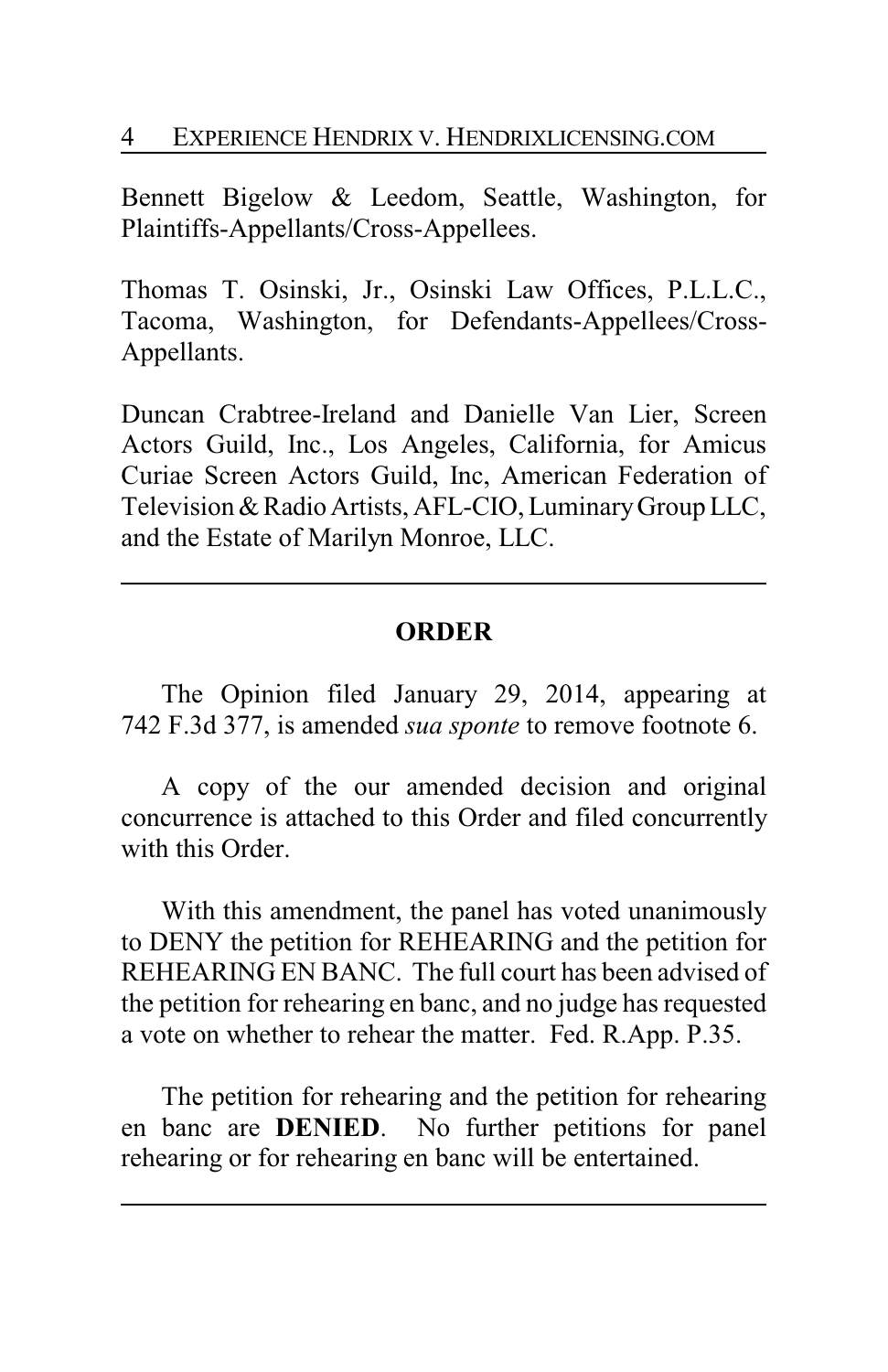### **OPINION**

EBEL, Circuit Judge:

This litigation stems from a dispute over the commercial use of a deceased celebrity's image, likeness, and name. The sole heir of deceased rock legend Jimi Hendrix formed two companies, Plaintiffs Experience Hendrix, L.L.C., and its wholly owned subsidiary, Authentic Hendrix, L.L.C. (collectively "Experience Hendrix"). Among other things, Experience Hendrix owns trademarks that it uses to sell and license products related to Jimi Hendrix. In this litigation, Experience Hendrix succeeded on its claims alleging that Defendants Andrew Pitsicalis and his company, Hendrixlicensing.com, L.L.C. (collectively "Pitsicalis"**<sup>1</sup>** ), were licensing Hendrix-related merchandise that infringed Experience Hendrix's trademarks. As a result, the district court permanently enjoined Pitsicalis's infringing conduct, and a jury awarded Experience Hendrix damages under two statutes, the federal Lanham Act and Washington's Consumer Protection Act. The district court, however, significantly reduced the jury's award and, alternatively, ordered a new trial on damages. On the claims of Experience Hendrix, we VACATE the district court's permanent injunction so that one paragraph in the injunction may be clarified and reissued. We REVERSE the court's reduction of the damages award. We AFFIRM the district court's decision to grant a new trial. Finally, we REMAND Experience Hendrix's claims for further proceedings.

**<sup>1</sup>** Often we refer to Pitsicalis as an individual because he acted individually during portions of the relevant time.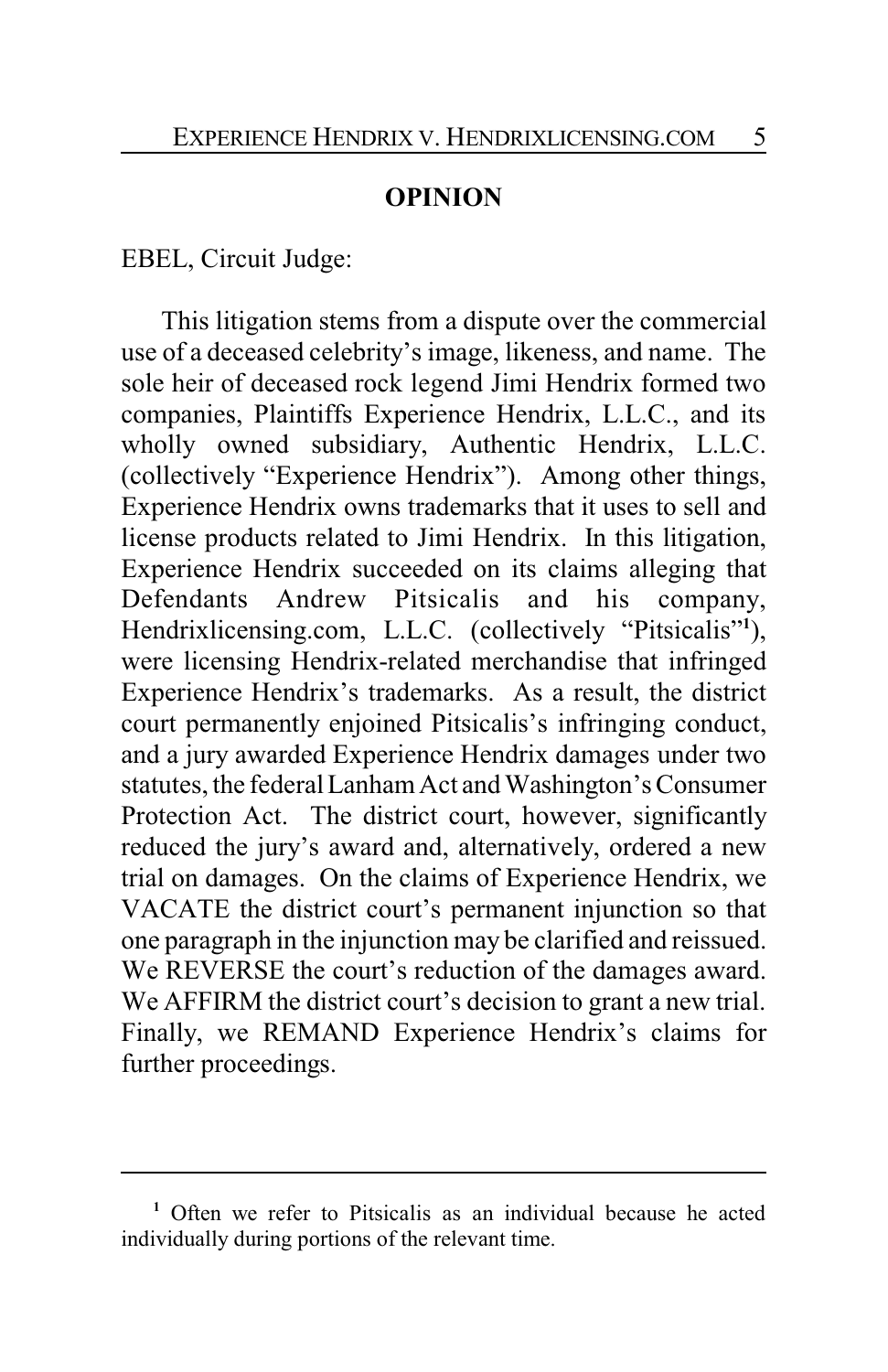### 6 EXPERIENCE HENDRIX V. HENDRIXLICENSING.COM

For his part, Pitsicalis sought a declaratory judgment declaring that a third statute, Washington's Personality Rights Act, does not afford the heir of Jimi Hendrix any postmortem publicity rights. The district court held that the Act does purport to give the heir of Jimi Hendrix post-mortem publicity rights, which Experience Hendrix would own. But the district court went on to hold that those portions of the Washington Personality Rights Act affording those publicity rights are unconstitutional. We AFFIRM the district court's decision interpreting the Act to give post-mortem publicity rights to Jimi Hendrix's heir, but REVERSE and VACATE the holding that the statute is unconstitutional as applied to the narrow circumstances presented here. Thus, we REMAND Pitsicalis's claims as well for further proceedings.

## **I. Background**

Experience Hendrix holds a number of trademarks associated with Jimi Hendrix, including the names "Hendrix" and "Jimi Hendrix" and Jimi Hendrix's signature, as well as logos incorporating a "headshot" of Hendrix. Experience Hendrix uses these trademarks to market, sell and license Hendrix-related merchandise, including apparel, posters, and artwork sold to the public through Internet websites and brick-and-mortar retail stores throughout the United States, including the state of Washington.

Pitsicalis has also used Jimi Hendrix's celebrity status commercially. Pitsicalis owns, or has licenses to use, photographs and original pieces of art depicting Hendrix, as well as visual artwork created by Hendrix himself. In 2008, Pitsicalis began licensing the right to use these images to produce and sell Hendrix-related merchandise, including apparel, posters and household items. Like Experience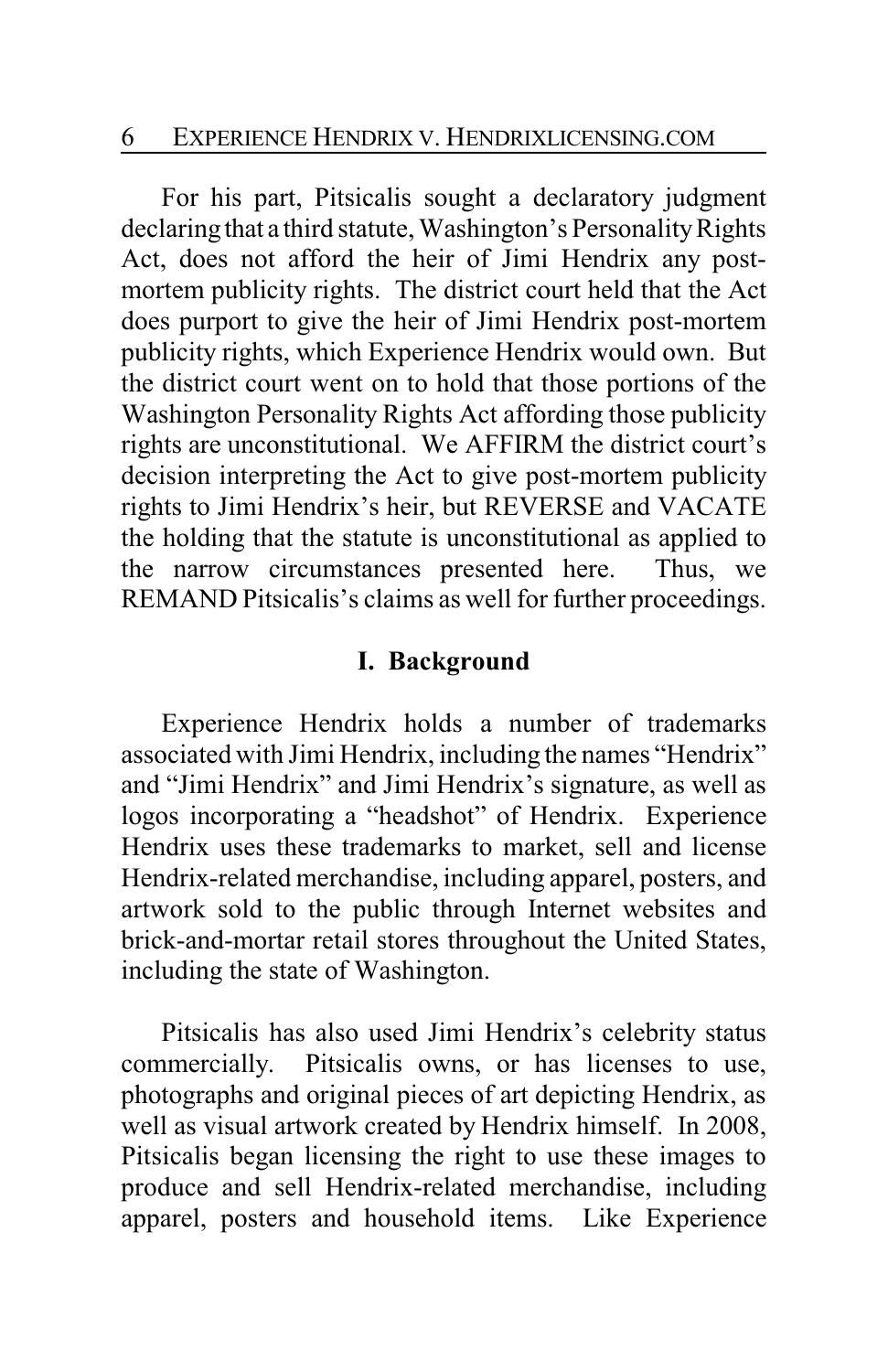Hendrix, Pitsicalis's licensees sold this merchandise over the Internet and in brick-and-mortar stores. Pitsicalis placed marks on his licensed products that used the names "Hendrix" and "Jimi Hendrix," as well as Jimi Hendrix's signature and a logo of Hendrix's headshot with a guitar. In conducting his business, Pitsicalis also used two websites with the domain names hendrixlicensing.com and hendrixartwork.com.

In March 2009, Experience Hendrix sued Pitsicalis under two statutes. First, Experience Hendrix alleged that Pitsicalis was infringing Experience Hendrix's trademarks in violation of the federal Lanham Act, *see* 15 U.S.C. §§ 1051–1127. Second, Experience Hendrix alleged that this trademark infringement also amounted to an unfair or deceptive trade practice proscribed by Washington's Consumer Protection Act ("WCPA"), *see* Wash. Rev. Code §§ 19.86.010– 19.86.920. The district court granted Experience Hendrix partial summary judgment on the federal Lanham Act claim, concluding that Pitsicalis had infringed Experience Hendrix's trademarks. The court permanently enjoined Pitsicalis's infringing activity. At trial, a jury found that Pitsicalis's trademark infringement also amounted to an unfair or deceptive trade practice under the WCPA. Although the jury awarded Experience Hendrix damages under both statutes totaling \$1,723,300, the district court reduced the jury's award to \$60,000.

Pitsicalis, in turn, asserted counterclaims against Experience Hendrix, seeking a judgment declaring that a third statute, Washington's Personality Rights Act ("WPRA"), Wash. Rev. Code §§ 63.60.010–63.60.080, does not provide Experience Hendrix with Hendrix's post-mortem publicity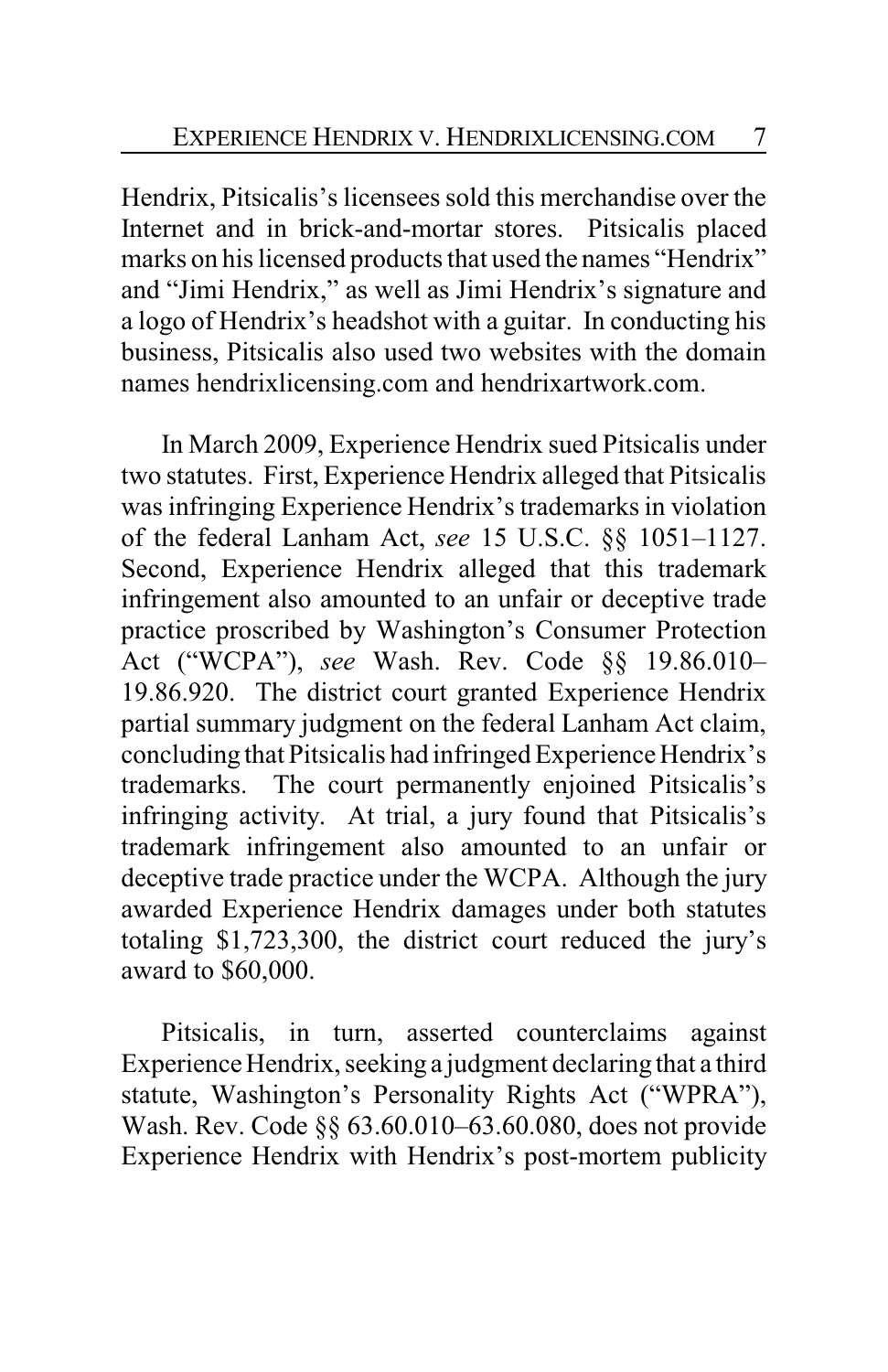rights.**<sup>2</sup>** The district court granted Pitsicalis summary judgment on these counterclaims, concluding that, while the WPRA does afford Jimi Hendrix post-mortem publicity rights belonging to Experience Hendrix, those portions of the WPRA providing those rights are unconstitutional. These cross-appeals followed.

## **II. DISCUSSION**

We address first Pitsicalis's counterclaims regarding the WPRA, before turning to Experience Hendrix's claims.

## **A. JimiHendrix's post-mortempublicity rights under the WPRA**

## **1. Standing**

Through his counterclaims, Pitsicalis sought a judgment declaring that 1) the WPRA "does not apply to publicity rights in Jimi Hendrix" and, therefore, 2) "it is possible to trade in original images and likenesses of Jimi Hendrix without creating a per se infringement of Experience [Hendrix's] trademark rights." As a threshold matter, Experience Hendrix contends that Pitsicalis lacks Article III standing to assert these declaratory judgment claims.

However, there is no doubt that an actual controversy exists between Pitsicalis and Experience Hendrix under the federal Lanham Act, in light of this ongoing litigation Experience Hendrix initiated against Pitsicalis. As a result of

**<sup>2</sup>** Pitsicalis's wife, Christine Flaherty, is a party to Pitsicalis's counterclaims against Experience Hendrix, asserting the same claims as Pitsicalis.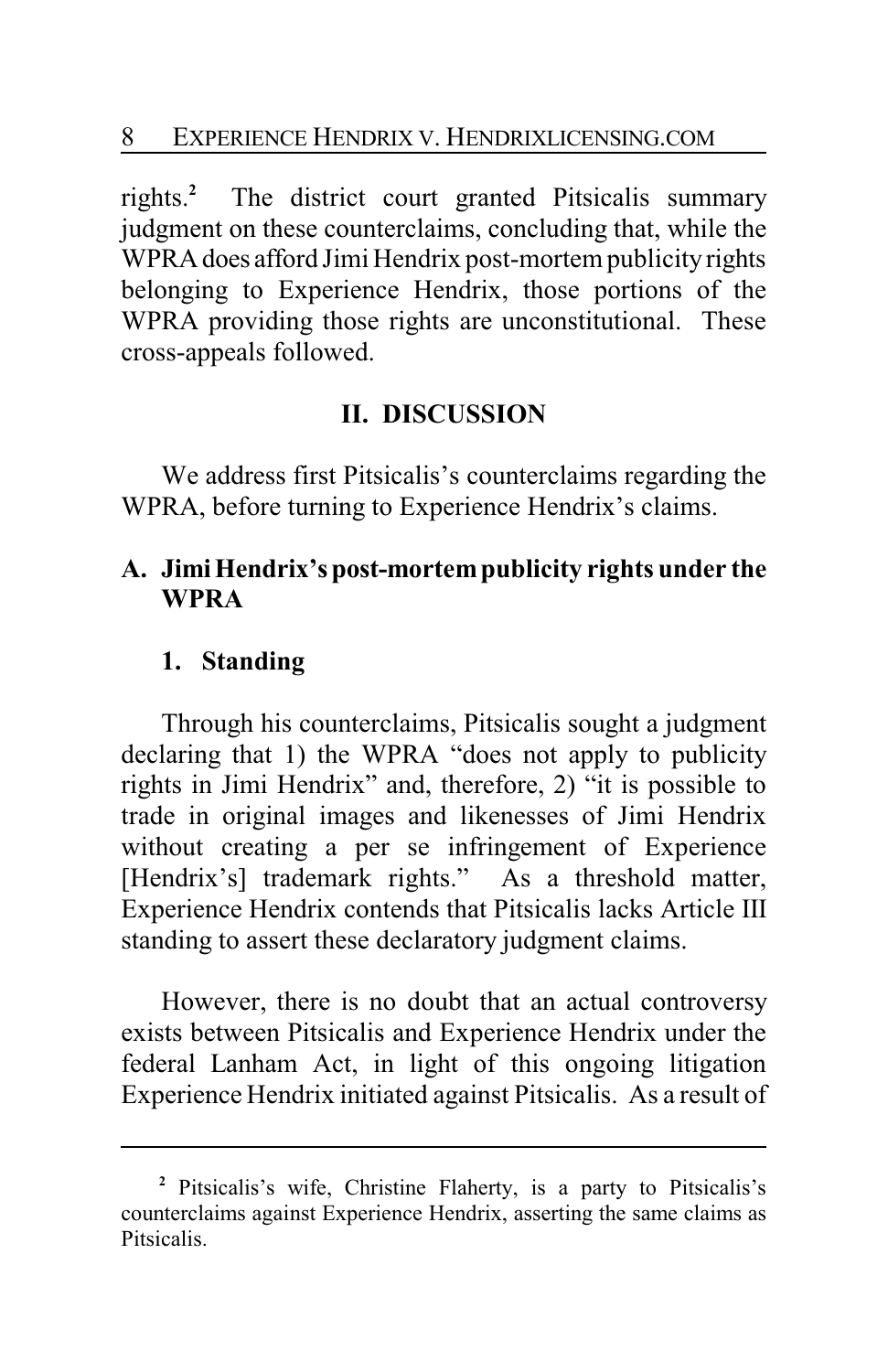this litigation, Experience Hendrix has notified potential customers of Pitsicalis-licensed products as to Experience Hendrix's trademark rights. And there is no question about Experience Hendrix's standing to assert its Lanham Act claims against Pitsicalis for trademark infringement.

It is within this same litigation that Pitsicalis sought a judgment declaring that, under the WPRA, Experience Hendrix has acquired from Jimi Hendrix no post-mortem publicity rights, which Experience Hendrix could use to sue or threaten to sue Pitsicalis and his licensees, customers and potential customers. Experience Hendrix has in fact previously asserted Jimi Hendrix's publicity rights, albeit under an earlier version of the WPRA, in prior litigation which resulted in a final ruling that the initial version of the WPRA was inapplicable to Jimi Hendrix. That ruling was based upon choice-of-law principles which required application of New York law. New York was the domicile of Jimi Hendrix at the time of his death and it did not recognize these post-mortem rights. *Experience Hendrix, LLC v. Electric Hendrix, LLC*, No. C07-0338 TSZ, 2008 WL 3243896, at \*2–\*4 (W.D. Wash. Aug. 7, 2008) (unreported).

In 2008, however, the Washington legislature amended the WPRA to apply it "to all individuals and personalities, living and deceased, regardless of place of domicile or place of domicile at time of death." Wash. Rev. Code § 63.60.010. The amended WPRA recognizes that every person "has a property right in the use of his or her name, voice, signature, photograph, or likeness." *Id.* That right existed or exists "before, on, or after June 11, 1998," the date the WPRA originally took effect, and does not expire upon a person's death. *Id.* §§ 63.60.010, 63.60.030(3). The amended WPRA recognizes such a right of publicity "regardless of whether the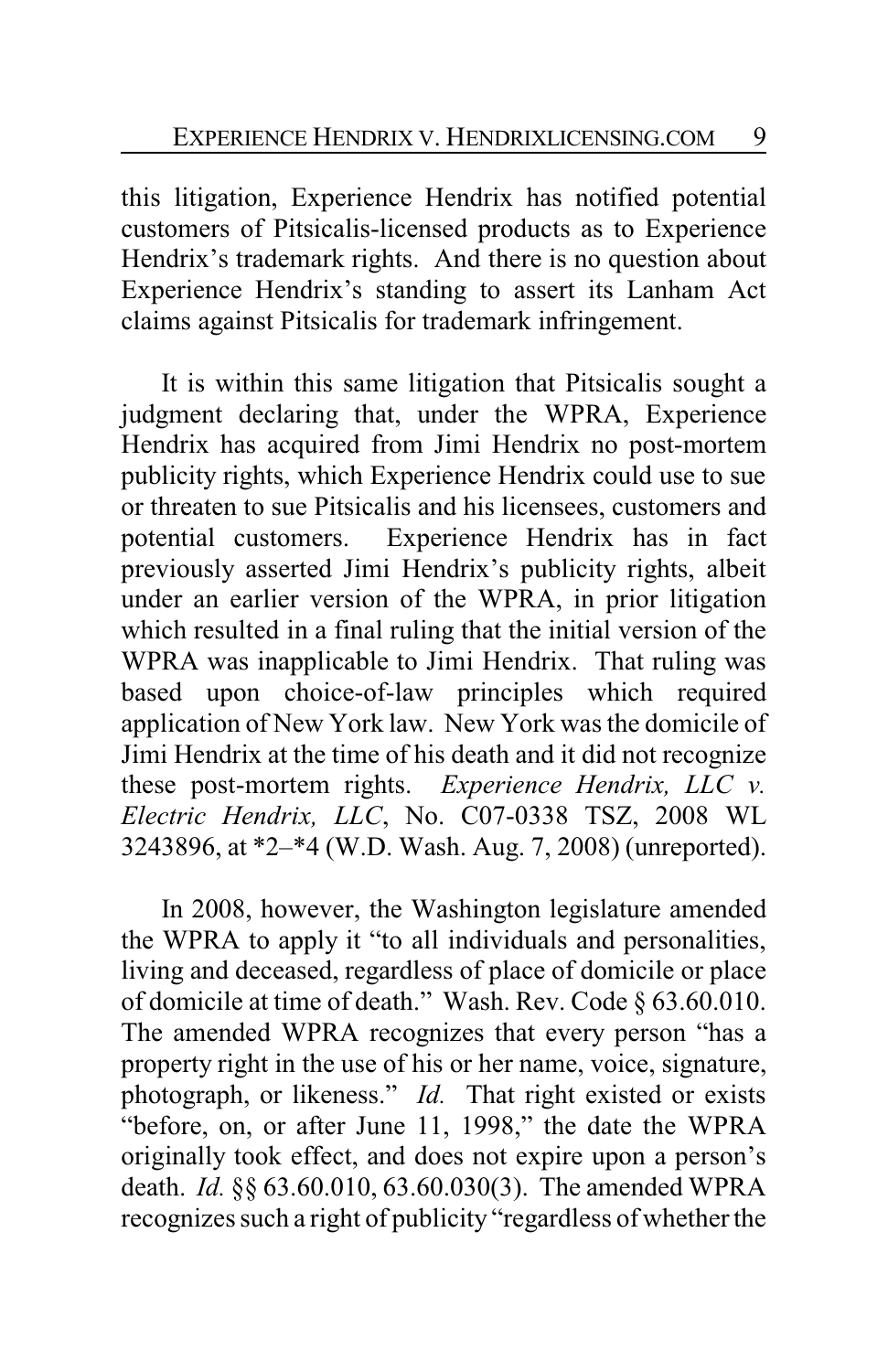law of the domicile, residence, or citizenship of the individual or personality at the time of death or otherwise recognizes a similar or identical property right." *Id.* § 63.60.010. The WPRA protects such a right by providing, in part, that "[a]ny person who uses or authorizes the use of a . . . deceased . . . personality's name, voice, signature, photograph, or likeness, on or in goods, merchandise, or products entered into commerce in this state . . . without written or oral, express or implied consent of the owner of the right, has infringed such [personality] right." *Id.* § 63.60.050. As amended, then, the WPRA created a new possibility that Experience Hendrix would renew its efforts to assert Jimi Hendrix's post-mortem publicity rights against Pitsicalis, his licensees, customers, and potential customers.

The record here does not reveal any evidence that Experience Hendrix has explicitly threatened Pitsicalis, or his licensees, customers or potential customers with suit under the amended WPRA. But Pitsicalis alleged that Experience Hendrix, relying on rights that go beyond its federally protected trademarks, interfered with the sale, by one of Pitsicalis's licensees to the retailer Spencer's Gifts, of Pitsicalis-licensed Hendrix-related merchandise that did not infringe Experience Hendrix's trademarks.**<sup>3</sup>** In light of all of these circumstances, Pitsicalis has a sufficiently legitimate concern that Experience Hendrix will renew its efforts to assert rights under the amended WPRA against Pitsicalis and related parties, given Experience Hendrix's past aggressive

**<sup>3</sup>** The district court ruled, at the summary judgment stage of this litigation, that Pitsicalis had Article III standing to assert his declaratory judgment counterclaims. Pitsicalis submitted adequate evidence to the district court to support his allegations that Experience Hendrix interfered with Pitsicalis's licensee's sale of non-infringing goods to Spencer's Gifts.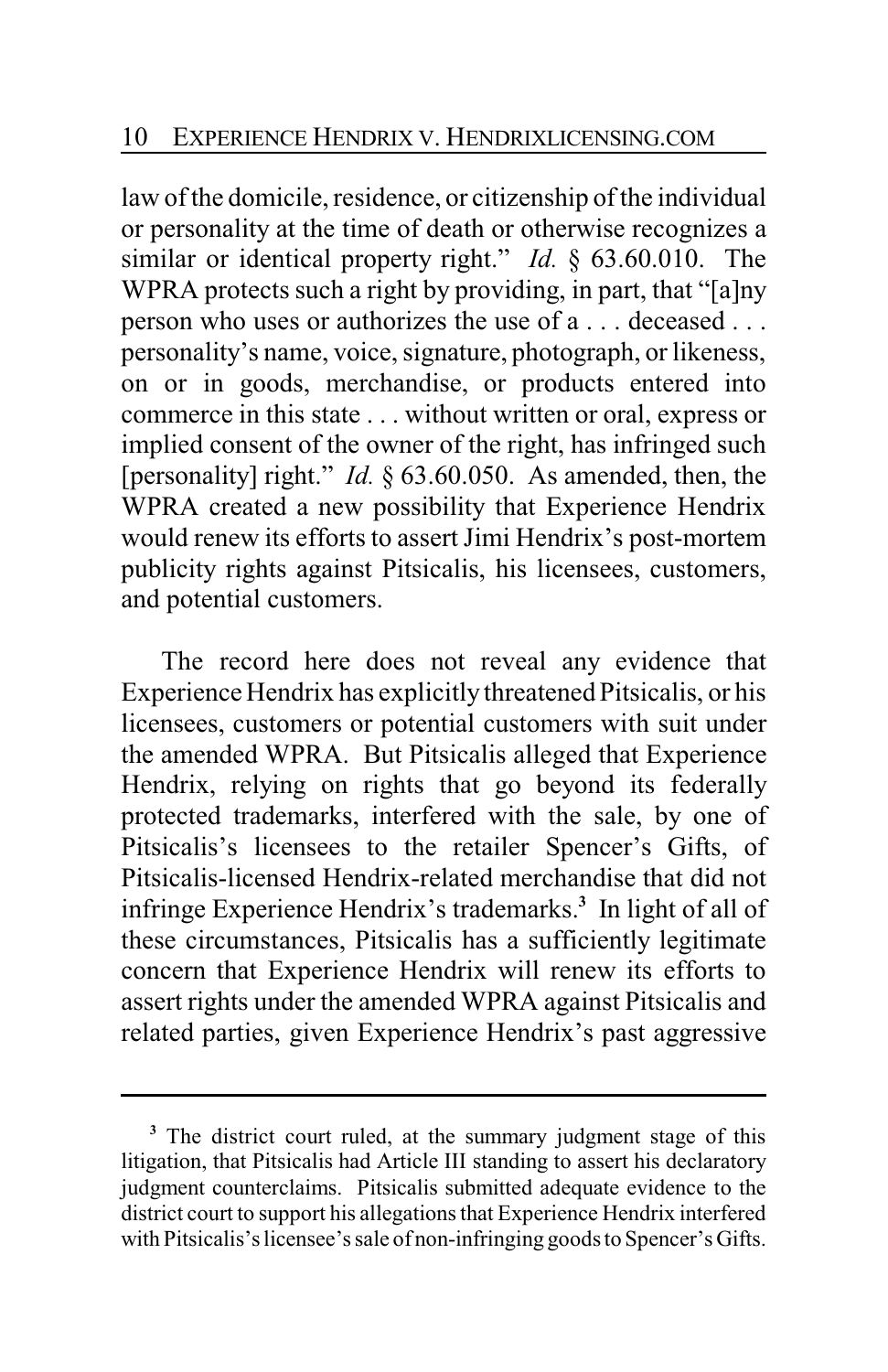assertion of its rights related to Jimi Hendrix, and given the 2008 amendment to the WPRA that removes the previous impediment to Experience Hendrix's judicial efforts to enforce Jimi Hendrix's post-mortem publicity rights under that Act. *See Rhoades v. Avon Prods., Inc.*, 504 F.3d 1151, 1157–58 & 1157 n.4 (9th Cir. 2007) (noting that, under the Ninth Circuit's "reasonable apprehension" test, concrete or explicit threats of litigation are not necessary for a plaintiff to have standing).

# **2. The WPRA is constitutional as applied to the narrow set of non-speculative circumstances at issue here**

The parties do not dispute that the amended WPRA recognizes post-mortem personality rights belonging to Jimi Hendrix, notwithstanding that 1) he died in 1970, before Washington originally enacted the WPRA; 2) he was domiciled in New York at the time of his death; and 3) New York law does not recognize a post-mortem right of publicity that would survive Jimi Hendrix's death and descend to his heir. The parties also do not dispute that, under the WPRA, Experience Hendrix owns Jimi Hendrix's post-mortem personality rights. Notwithstanding that the WPRA thus on its face provides Experience Hendrix with Jimi Hendrix's post-mortem personality rights, the district court granted Pitsicalis summary judgment, declaring that the provisions of the WPRA that recognize those post-mortem personality rights are unconstitutional. We review that decision de novo. *See Lopez-Valenzuela v. Cnty. of Maricopa*, 719 F.3d 1054, 1059 (9th Cir. 2013). Under the narrow, non-speculative circumstances presented by this case, we disagree with the district court's ruling and accordingly reverse.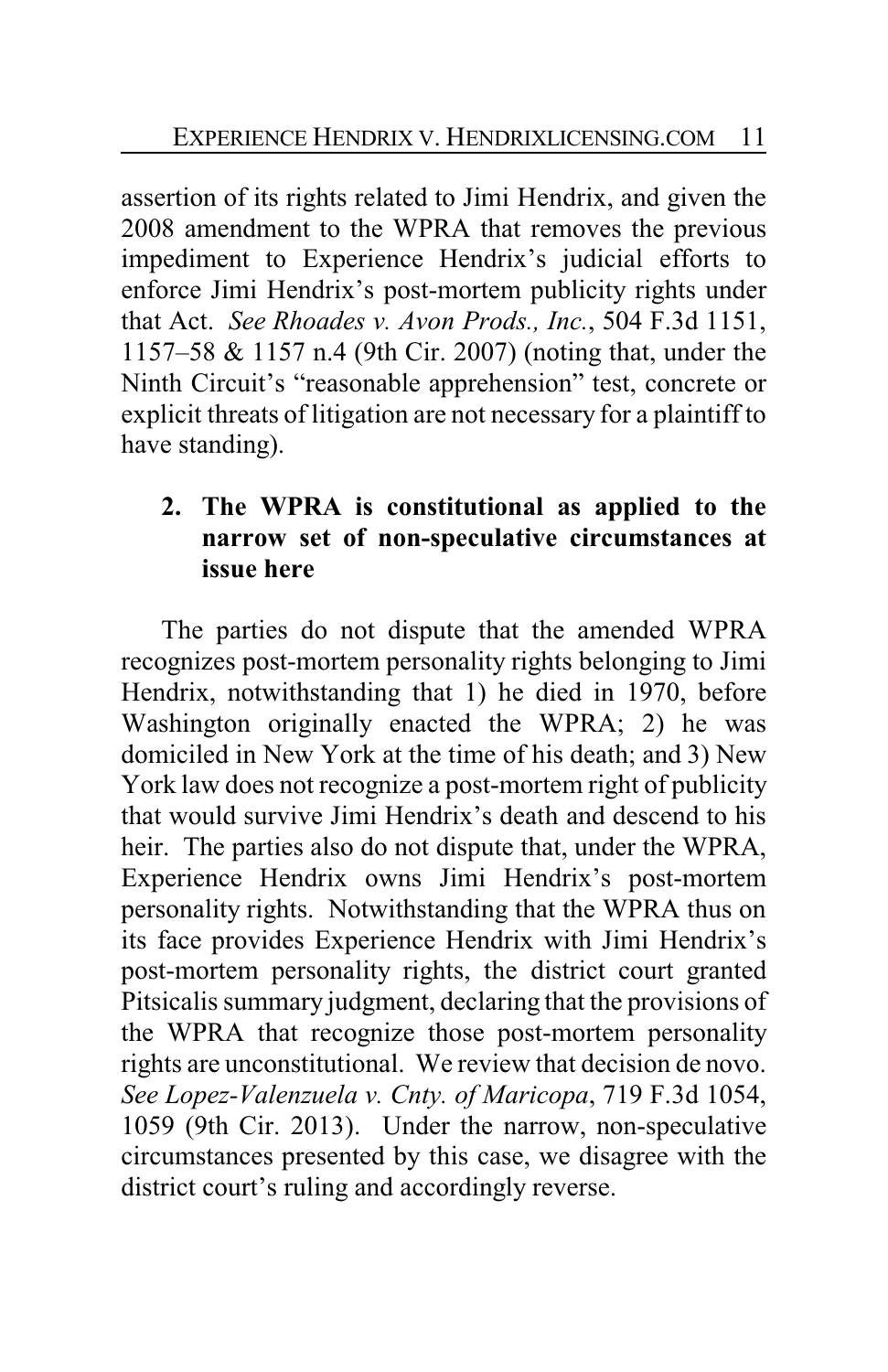### 12 EXPERIENCE HENDRIX V. HENDRIXLICENSING.COM

The narrow, non-speculative WPRA controversy before us, as Pitsicalis has alleged it, involves only (1) Pitsicalis's "reasonable apprehension" that Experience Hendrix will use the WPRA to stop his attempts to license unofficial Hendrixrelated products for sale in Washington, and (2) Pitsicalis's licensee's unsuccessful attempt to introduce into Washington, through his licensee's dealings with Spencer's Gifts, Pitsicalis-licensed goods that bore Hendrix's image and likeness, but that did *not* carry marks that infringed Experience Hendrix's trademarks.

Washington's approach to post-mortem personalityrights raises difficult questions regardingwhether another state must recognize the broad personality rights that Washington provides. But we need not resolve that issue. Here, the limited controversy before us, as Pitsicalis has alleged it, involves onlyExperience Hendrix's interference with the sale in Washington of Pitsicalis-licensed, unofficial but non-infringing goods bearing Hendrix's likeness, as well as Pitsicalis's "reasonable apprehension" that Experience Hendrix will attempt to stop such targeted sales in Washington in the future.**<sup>4</sup>**

## **a. Due Process/Full Faith and Credit Clauses**

The district court held that applying Washington's WPRA here, instead of the law of New York, the state where Jimi Hendrix was domiciled at the time of his death, violated choice-of-law principles protected by the Due Process and Full Faith and Credit Clauses of the U.S. Constitution. Those

**<sup>4</sup>** Pitsicalis argues that the WPRA has a much broader potential application. But the actual, non-speculative controversy before this court does not implicate those possible broader applications of the WPRA.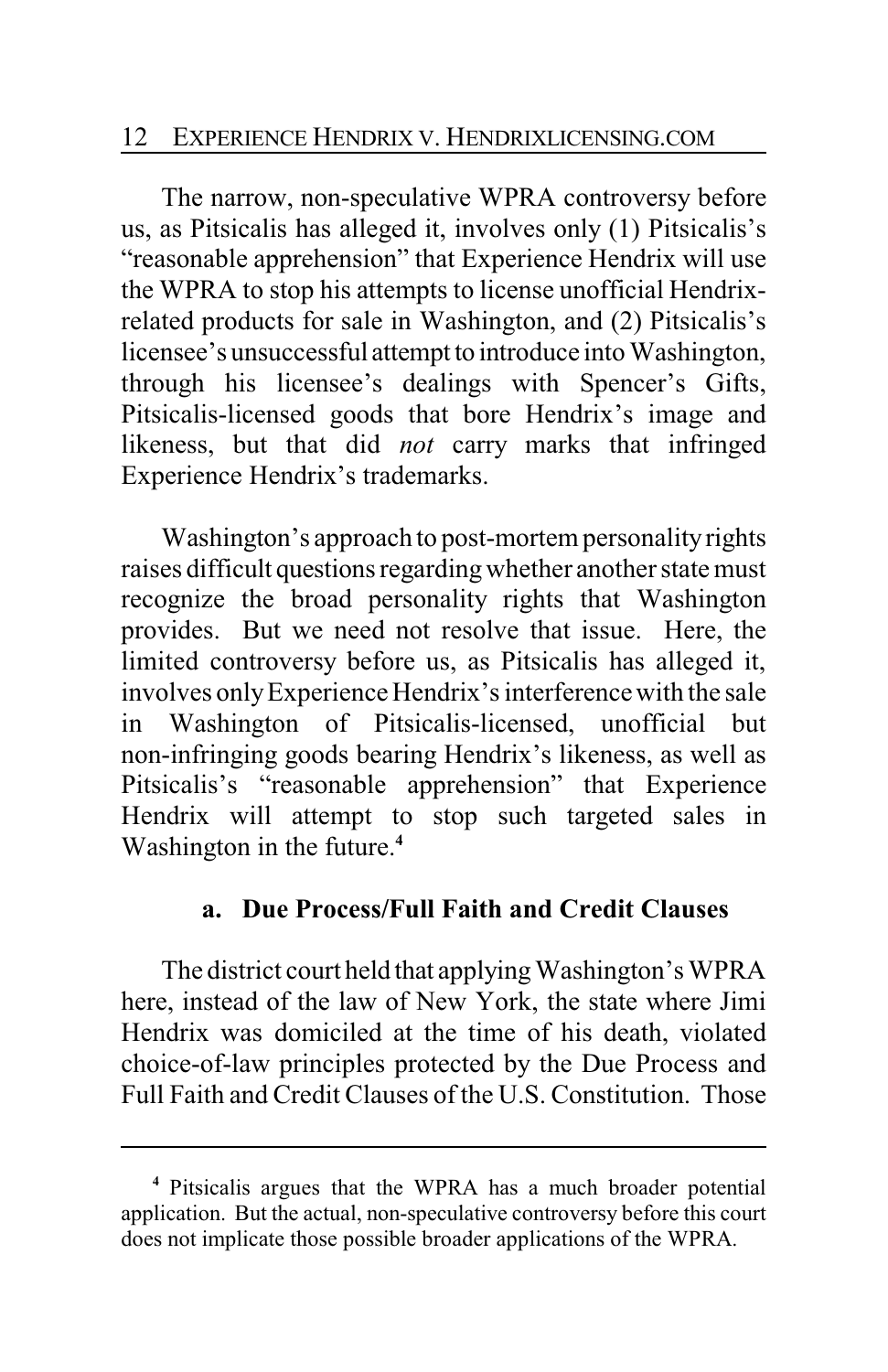Clauses require that, "for a State's substantive law to be selected [and applied to a particular case] in a constitutionally permissible manner, that State must have a significant contact or significant aggregation of contacts, creating state interests, such that choice of its law is neither arbitrary nor fundamentally unfair." *Allstate Ins. Co. v. Hague*, 449 U.S. 302, 312–13 (1981).**<sup>5</sup>**

Washington has sufficiently significant contacts with the actual, non-speculative controversy at issue here, which involves the loss of sales in Washington of Pitsicalis-licensed goods. Therefore, because these contacts are sufficient to give Washington an interest in applying its own law to this controversy, it is not arbitrary or unfair to apply the WPRA here. *See id.*; *see also AT & T Mobility LLC v. AU Optronics Corp.,* 707 F.3d 1106, 1111 (9th Cir. 2013) (noting that "*Allstate* places only 'modest restrictions on the application of forum law,' and most commentators have viewed *Allstate* as setting a highly permissive standard" (internal citation omitted)).

## **b. Dormant Commerce Clause**

The district court also held that applying the WPRA to this case would violate the dormant Commerce Clause, which limits the power of states to enact laws imposing substantial burdens on interstate commerce. *See Nat'l Ass'n of Optometrists &Opticians v. Harris,* 682 F.3d 1144, 1148–50

**<sup>5</sup>** In the choice-of-law context, the Supreme Court has directed courts to apply this analysis regardless of whether the constitutional challenge is brought under the Due Process or Full Faith and Credit Clause. *See Allstate*, 449 U.S. at 308 n.10. Therefore, we treat the Due Process and Full Faith and Credit arguments together.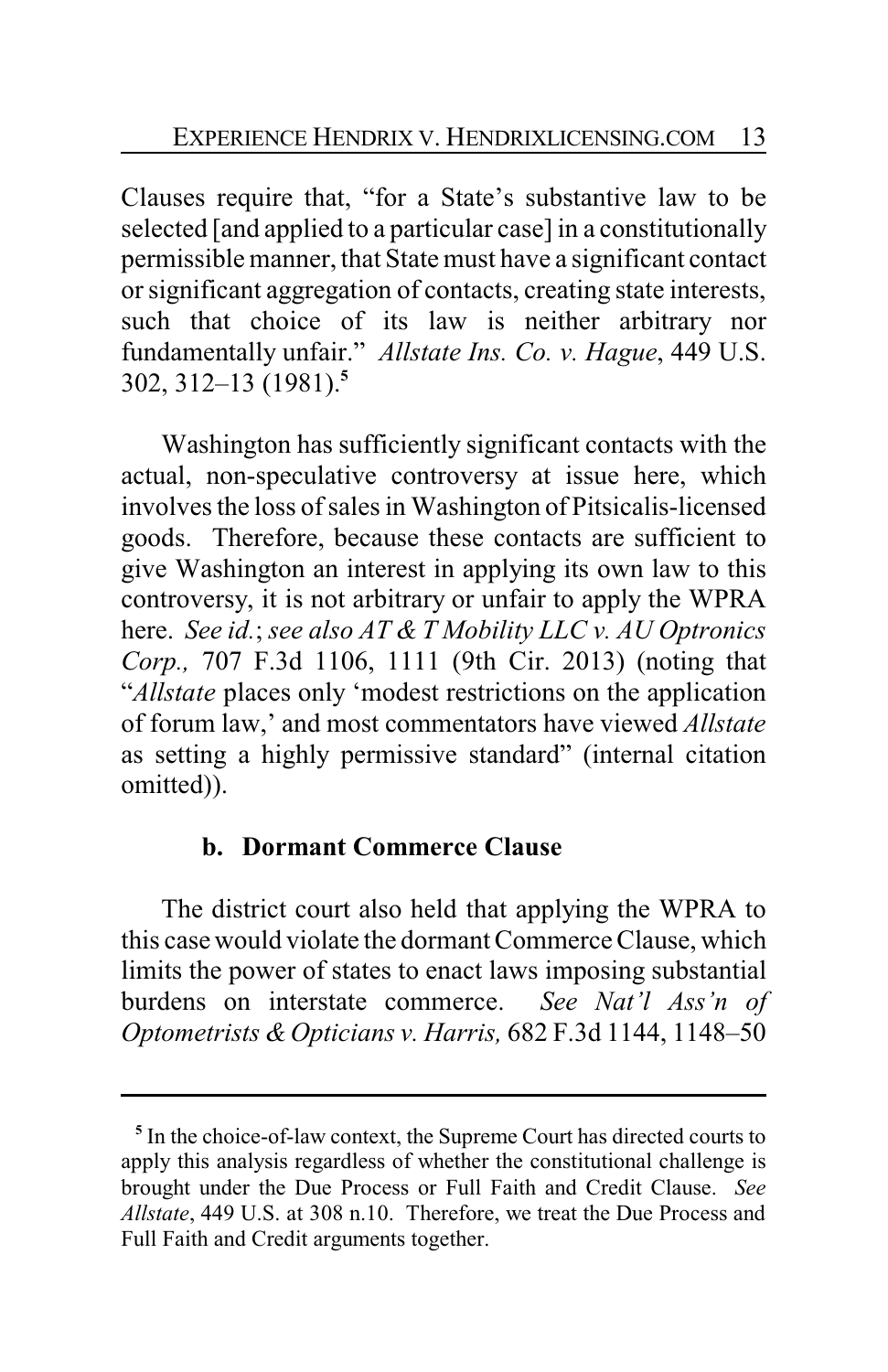(9th Cir. 2012). The district court reasoned that, although the WPRA does not discriminate against out-of-state interests, to apply the WPRA to the controversy at issue here would, nevertheless, give the WPRA an impermissible extraterritorial reach, encompassing "a varietyof transactions occurring 'whollyoutside'Washington's borders." However, the limited, non-speculative controversy at issue here, does not affect transactions occurring wholly outside Washington. *Cf. Am. Trucking Ass'ns, Inc. v. Mich. Pub. Serv. Comm'n,* 545 U.S. 429, 434 (2005) (holding Michigan's flat tax on activities taking place exclusively within that state did not violate the dormant Commerce Clause). Nor does the record suggest that the application of the WPRA to the limited, non-speculative controversy at issue here would otherwise impermissibly burden interstate commerce. *See id.* at 434–38.

# **3. Conclusion as to Pitsicalis's declaratory judgment claims**

For the foregoing reasons, we conclude that the WPRA can be applied constitutionally to the narrow controversy at issue here. We, therefore, reverse the district court's decision to grant Pitsicalis summary judgment on his declaratory judgment claims and we remand those claims to the district court with instructions for the district court to enter summary judgment in favor of Experience Hendrix. *See Gospel Missions of Am. v. City of Los Angeles*, 328 F.3d 548, 553 (9th Cir. 2003) ("Even when there has been no cross-motion for summary judgment, a district court may enter summary judgment sua sponte against a moving party if the losing party has had a full and fair opportunity to ventilate the issues involved in the matter." (internal quotation marks omitted)).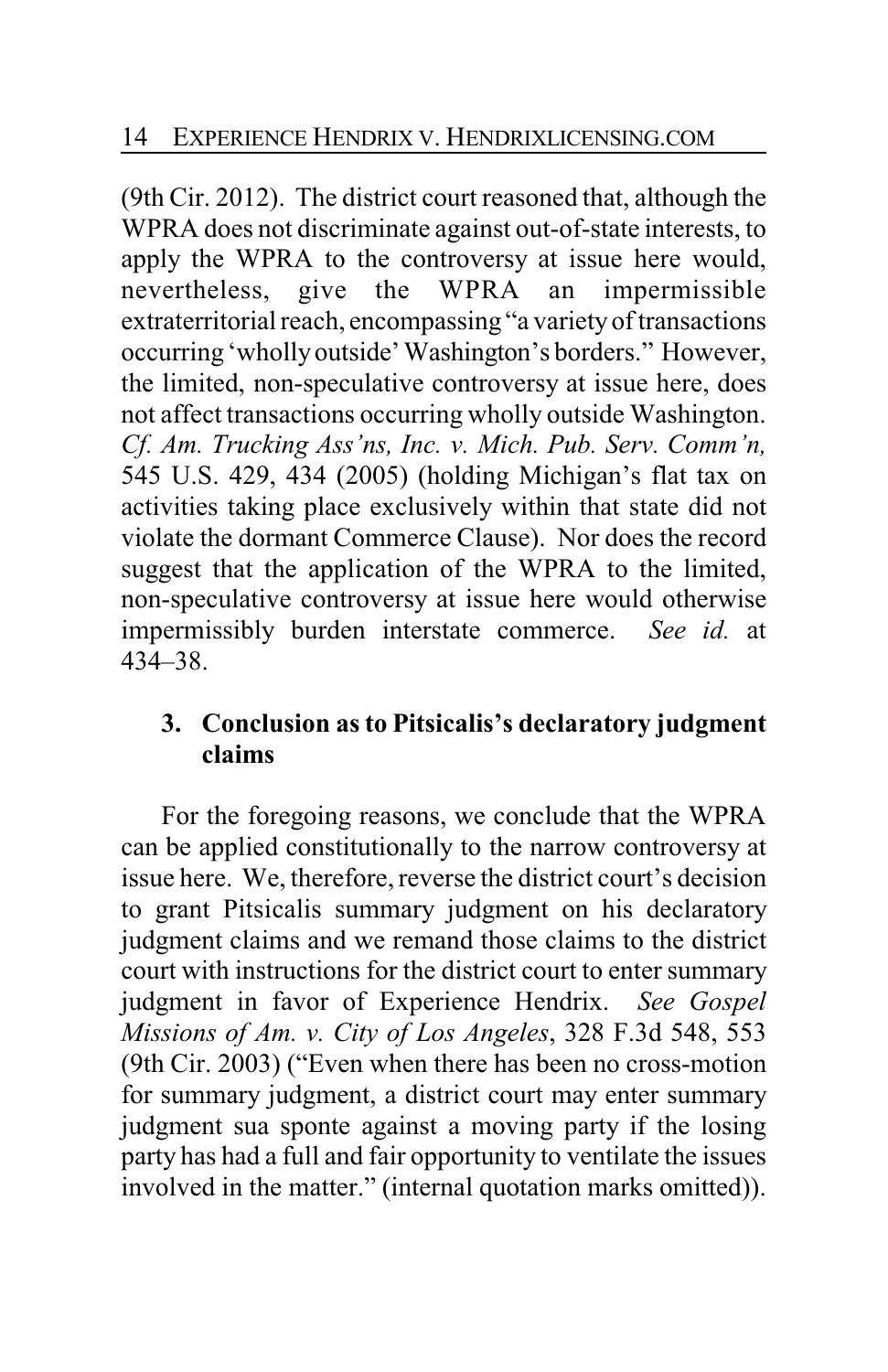# **B. Trademark infringement and deceptive tradepractices**

We turn now to the claims Experience Hendrix asserted against Pitsicalis. Experience Hendrix's claims against Pitsicalis are premised on allegations that Pitsicalis infringed several of Experience Hendrix's trademarks related to Jimi Hendrix. Experience Hendrix asserted trademark infringement claims under two different statutes. First, Experience Hendrix brought a claim under the federal Lanham Act specifically alleging trademark infringement. The district court ultimately ruled as a matter of law that Pitsicalis had in fact infringed several of Experience Hendrix's trademarks.

Second, Experience Hendrix brought a claim against Pitsicalis under the Washington Consumer Protection Act ("WCPA"), which prohibits unfair or deceptive trade practices. Under the WCPA, Experience Hendrix alleged that Pitsicalis's conduct in infringing Experience Hendrix's trademarks amounted to an unfair or deceptive trade practice proscribed by the WCPA. A jury found that Pitsicalis had in fact committed an unfair trade practice by infringing Experience Hendrix's trademarks.

On appeal, Pitsicalis challenges only one aspect of the district court's conclusion that he is liable for infringing Experience Hendrix's trademarks: Pitsicalis argues that his domain names hendrixlicensing.comand hendrixartwork.com did not violate the federal Lanham Act by infringing Experience Hendrix's trademark "Hendrix." We uphold the district court's determination that the domain names did infringe Experience Hendrix's trademark "Hendrix."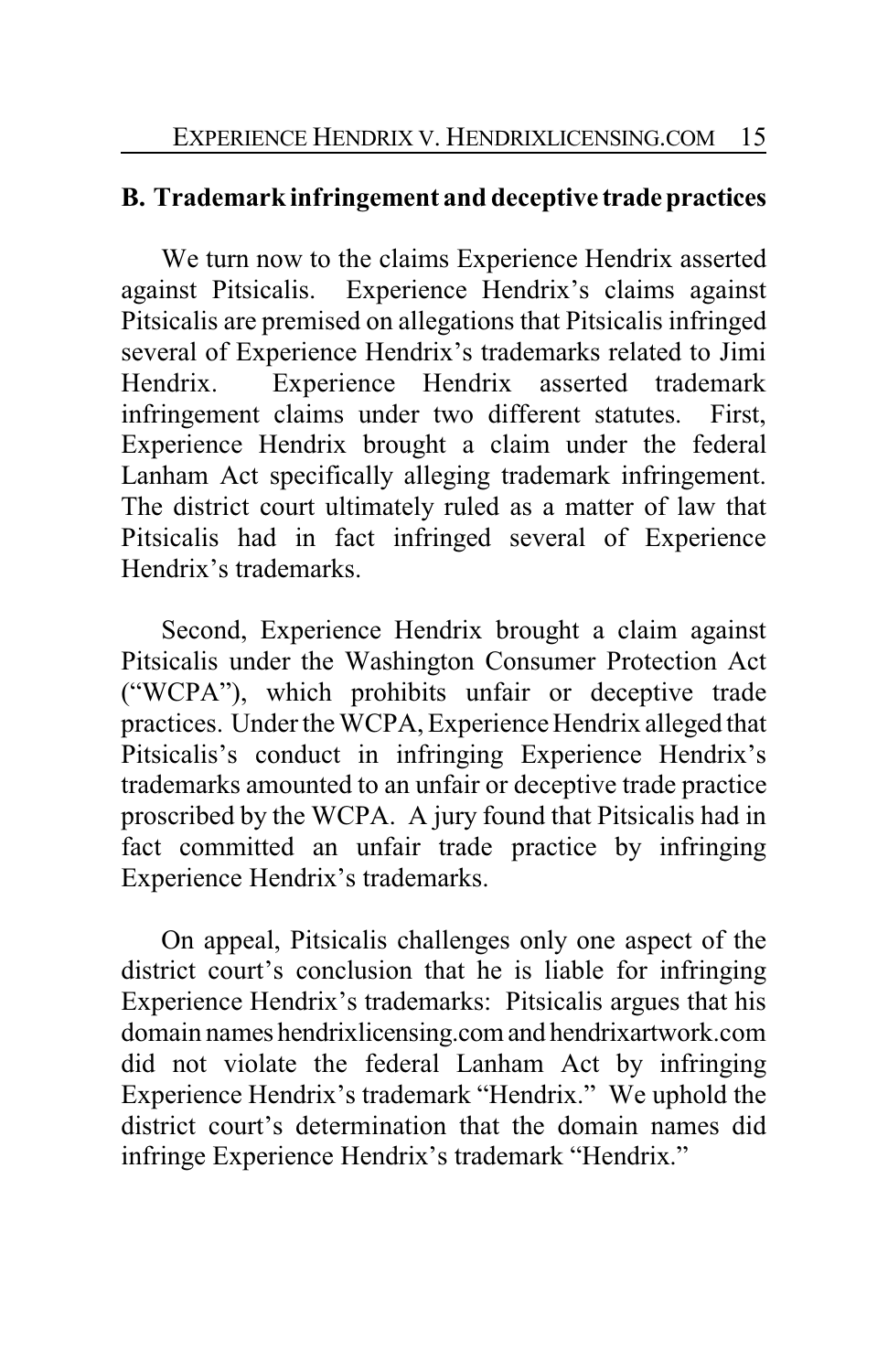Experience Hendrix sought several remedies to redress Pitsicalis's infringing conduct under both the federal Lanham Act and WCPA. First, Experience Hendrix sought an injunction permanently enjoining Pitsicalis from further infringing Experience Hendrix's trademarks. The district court entered such a permanent injunction, but Experience Hendrix, nevertheless, challenges language the court included in that injunction. We conclude that one sentence of the injunction is sufficiently unclear to require a remand so the district court can clarify what conduct is and is not enjoined.

Experience Hendrix also sought damages, under both the federal Lanham Act and the WCPA, to compensate Experience Hendrix for Pitsicalis's past infringement. The jury awarded Experience Hendrix several different measures of damages under both acts, totaling over \$1.7 million. The district court struck all but \$60,000 of that award. On appeal, Experience Hendrix seeks reinstatement of the jury's entire damages award. We agree with Experience Hendrix that it was error for the district court, under Fed. R. Civ. P. 50(b)(3), to set aside all but \$60,000 of the jury's award. There was legally sufficient evidence to support that award. However, the district court, alternatively, ruled that, if our court reinstated the jury's damages award, as we do here, then a new trial on damages is warranted under Rule 59. We conclude that the district court's alternative ruling for a new trial was not an abuse of discretion and we, therefore, remand for a new trial limited to the issue of damages.

Finally, Experience Hendrix requested an award of attorney's fees in the amount of over \$500,000. The district court awarded a much smaller amount, \$50,000. Experience Hendrix challenges the court's denial of much of its attorney fee request. We vacate the fee award and remand for the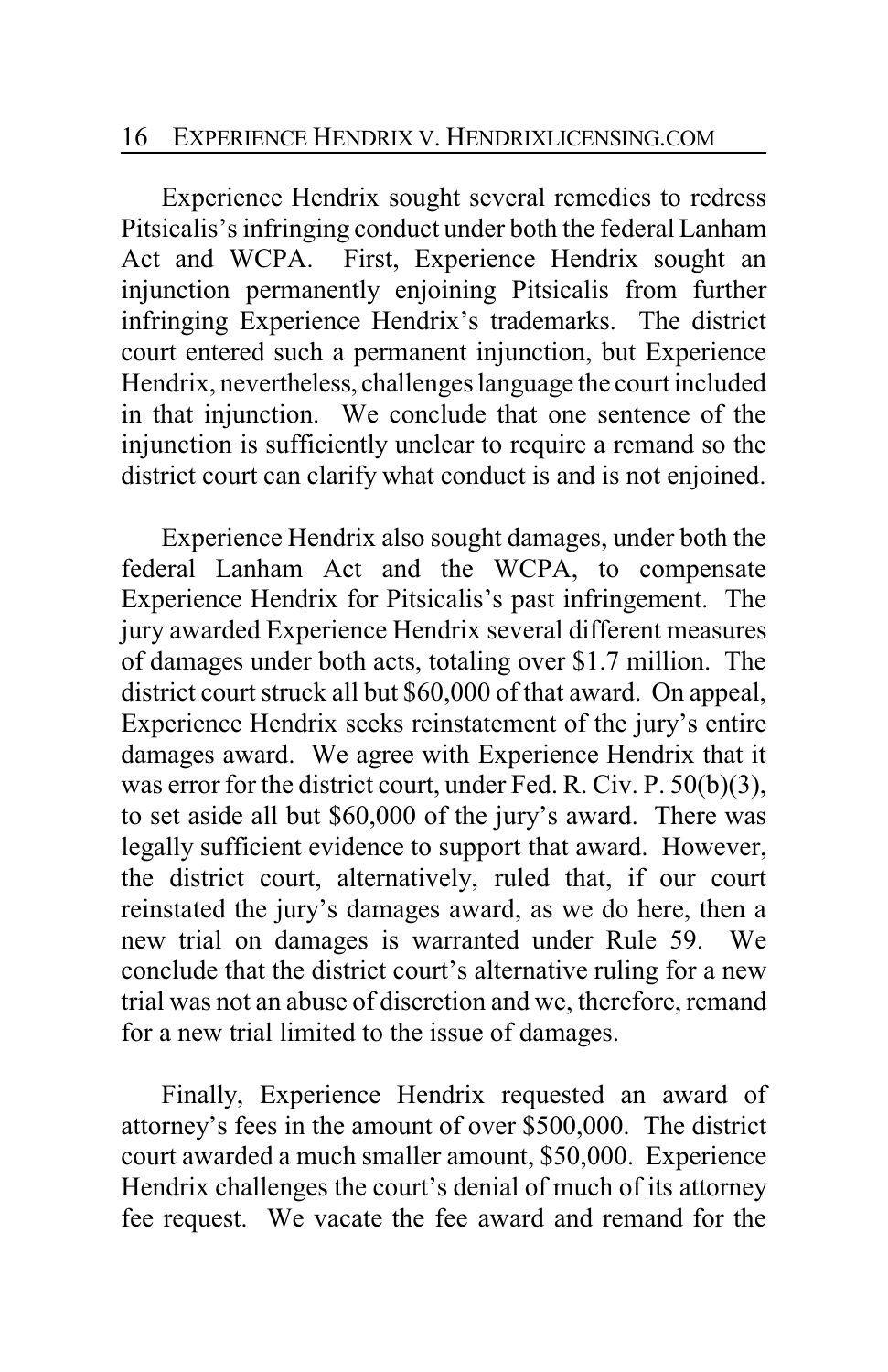district court's reconsideration because many of the factors on which the district court based its attorney fee decision have now changed.

# **1. Pitsicalis's liability under the federal Lanham Act for using domain names that infringed Experience Hendrix's trademark "Hendrix"**

The district court granted Experience Hendrix partial summary judgment, concluding Pitsicalis had infringed several of Experience Hendrix's trademarks. On appeal, Pitsicalis challenges only one aspect of that ruling, arguing that the district court erred in determining that his domain names, hendrixlicensing.com and hendrixartwork.com, infringed Experience Hendrix's trademark "Hendrix." We review that determination de novo.**<sup>6</sup>** *See Lopez-Valenzuela*, 719 F.3d at 1059.

Pitsicalis defended his use of the trademark "Hendrix" in his domain names only as nominative fair use. "Nominative fair use applies where a defendant has used the plaintiff's mark to describe the *plaintiff's product*." *Fortune Dynamic,*

**<sup>6</sup>** We reject Experience Hendrix's contention that Pitsicalis waived this argument. While Pitsicalis stopped using these domain names after Experience Hendrix initiated this litigation, and he indicated in his pleadings before the district court that he did not intend to resume using these domain names, Pitsicalis expressly did not concede that his domain names infringed Experience Hendrix's trademarks, and he opposed Experience Hendrix's partial summary judgment motion by asserting arguments in defense of his use of "Hendrix" in the domain names. *Cf. San Luis & Delta-Mendota Water Auth. v. Salazar*, 638 F.3d 1163, 1174 n.7 (9th Cir. 2011) (rejecting argument that litigant had abandoned claim where opposing party's summary judgment motion placed the issue before the district court, the district court ruled on that issue, and the litigant adequately raised the issue on appeal).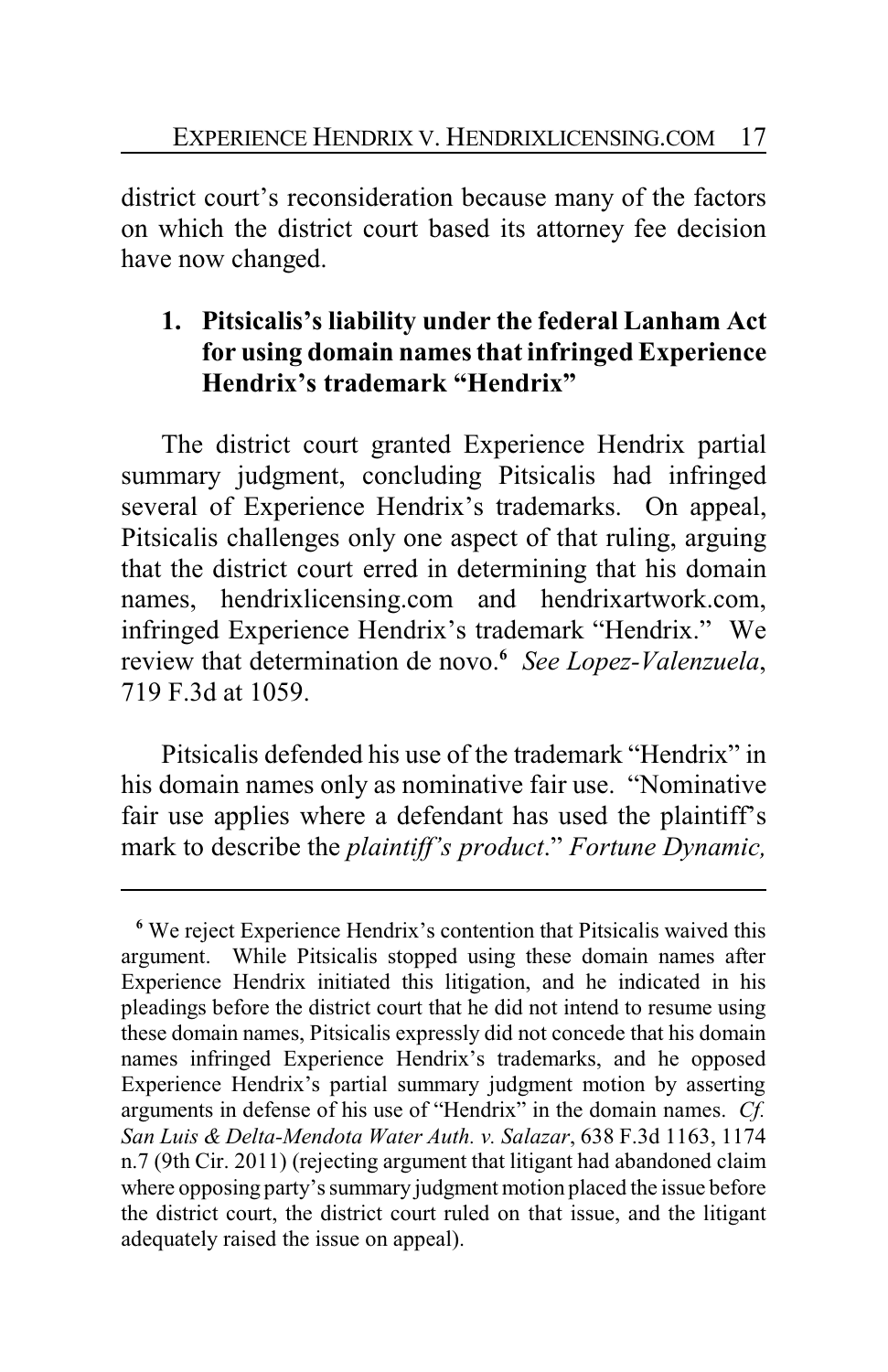*Inc. v. Victoria's Secret Stores Brand Mgmt., Inc.*, 618 F.3d 1025, 1031 (9th Cir. 2010) (internal quotation marks omitted). The district court rejected Pitsicalis's nominative fair use defense, concluding that Pitsicalis used "Hendrix" in his domain names to refer, not to Experience Hendrix's products (as is required for a nominative fair use defense), but only to Pitsicalis's own product or service, licensing and marketing Hendrix-related goods (which is not protected under the nominative fair use defense).**<sup>7</sup>** On appeal, Pitsicalis does not argue that his domain names refer to Experience Hendrix's products. Nor does he contend that Jimi Hendrix is Experience Hendrix's product. *See Cairns v. Franklin Mint Co.*, 292 F.3d 1139, 1152–53 (9th Cir. 2002). We, therefore, affirm the district court's decision to enter partial summary judgment for Experience Hendrix.

# **2. Paragraph 5 of the permanent injunction is inadequate**

After concluding that Pitsicalis infringed several of Experience Hendrix's trademarks, the district court issued injunctive relief under the Lanham Act, permanently enjoining Pitsicalis's infringing conduct. Experience Hendrix, the beneficiary of that injunction, argues that Paragraph 5 of the injunction fails to state clearly the terms of the injunction and does not describe in reasonable detail the acts that are and are not restrained. *See* Fed. R. Civ. P. 65(d)(1). We agree with Experience Hendrix in part.

**<sup>7</sup>** A defendant's use of a plaintiff's mark to describe only the defendant's goods is addressed by the "classic" fair use defense, but Pitsicalis did not assert a classic fair use defense here.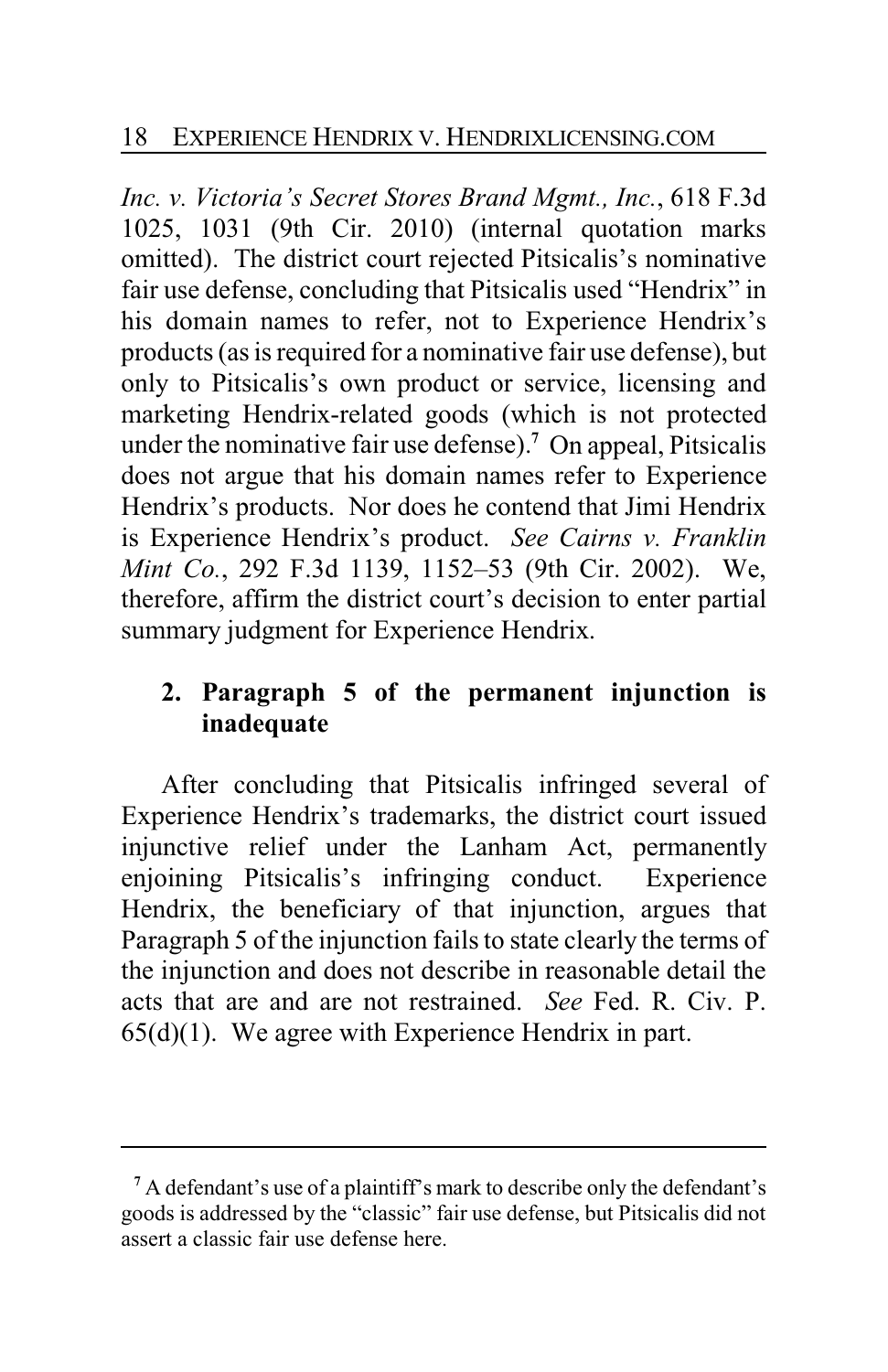Briefly summarized, paragraph 1(iii)–(iv) of the challenged injunction permanently enjoins Pitsicalis from using Pitsicalis's "'guitar and headshot' logo or any similar mark, brand, or logo," and from using the Jimi Hendrix signature set forth in the injunction, "or any similar signature, mark, brand, or logo." But then, contrary to that provision, the first sentence in the challenged Paragraph 5 states that "[n]othing in this Permanent Injunction shall be construed as enjoining, prohibiting, or otherwise inhibiting [Pitsicalis] or any other entity or person from creating, reproducing, advertising, distributing, selling, or otherwise commercially trading in images or likenesses of Jimi Hendrix." These two provisions appear to be in some conflict or at least are ambiguous when read together. Thus, in this particular, the injunction does not clearly state what conduct is and is not restrained. We, therefore, vacate the permanent injunction and remand to the district court to revise the permanent injunction in order to clarify what conduct is and is not restrained.

We reject Experience Hendrix's challenges to the rest of Paragraph 5. The second sentence of Paragraph 5 states that "[t]he Court makes no ruling concerning whether . . . images or likenesses [of Jimi Hendrix] might be otherwise protected by copyright laws." The district court did not abuse its discretion in including this language in the permanent injunction, *see Skydive Ariz., Inc. v. Quattrocchi,* 673 F.3d 1105, 1110 (9th Cir. 2012), because this language only clarified that the district court had not ruled on any possible infringement of Experience Hendrix's copyrights because Experience Hendrix never alleged a *copyright* claim. *See id.* at 1116 ("An injunction should be tailored to eliminate *only the specific harm alleged*." (internal quotation marks omitted)).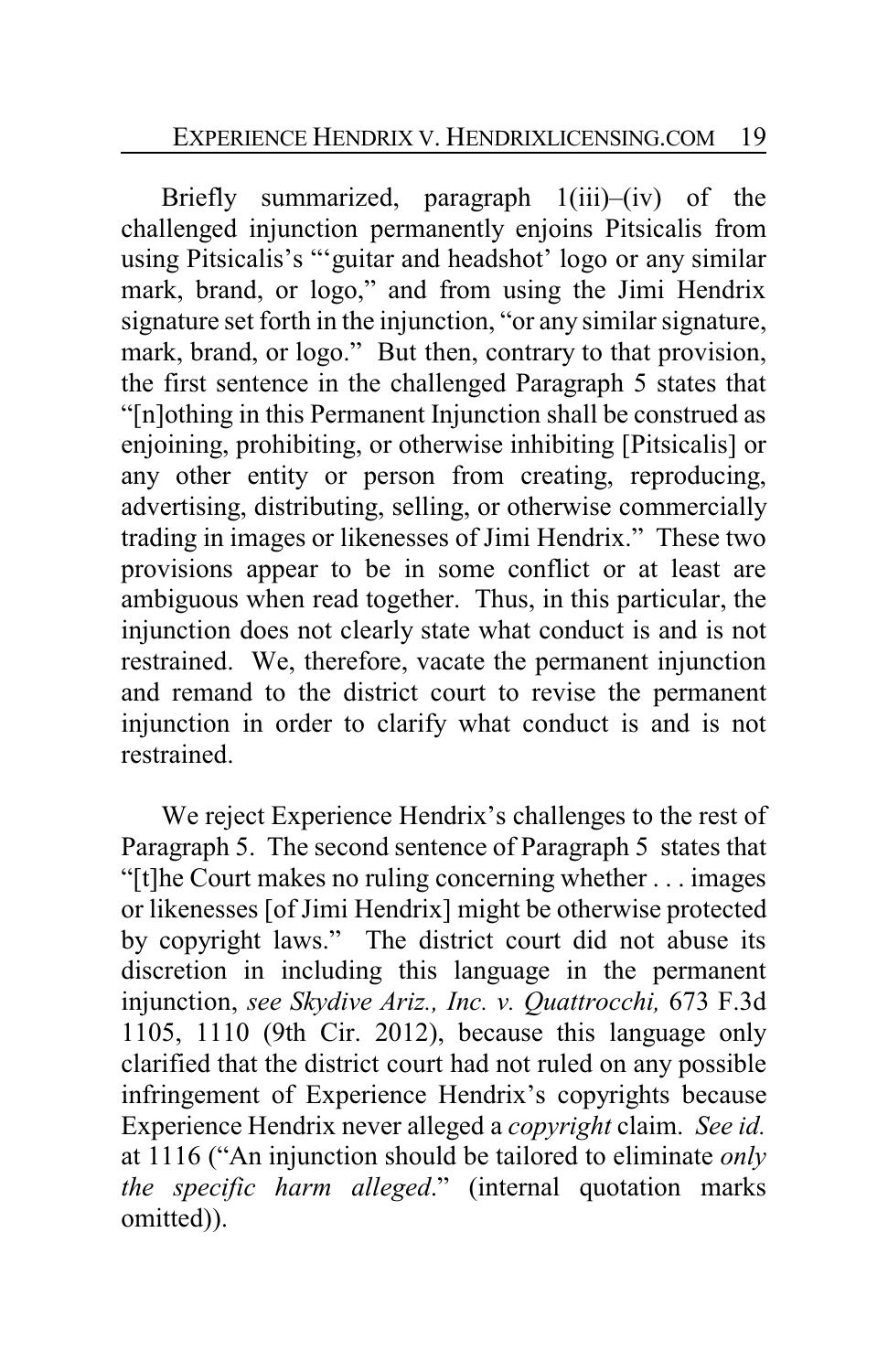#### 20 EXPERIENCE HENDRIX V. HENDRIXLICENSING.COM

The third and final sentence of Paragraph 5 states that "nothing in this Permanent Injunction shall be construed as enjoining, prohibiting, or otherwise inhibiting Defendants or any other entity or person from using the names or marks 'Jimi Hendrix' or 'Hendrix' to identify the subject of an associated image or the author or creator of an associated work of art." This language does not conflict with the injunction's earlier language specificallyprecluding Pitsicalis from using "Hendrix" in its business and domain names. Nor does this third sentence, contrary to Experience Hendrix's argument, affirmatively permit Pitsicalis or anyone else to infringe Experience Hendrix's trademarks "Hendrix" and "Jimi Hendrix." Instead, this language accurately indicates that the district court never ruled on Experience Hendrix's claims, abandoned in the district court, which alleged that Pitsicalis's use of the names "Hendrix" and "Jimi Hendrix" to describe the images Pitsicalis used in his unofficial Hendrix-related products infringed Experience Hendrix's trademarks "Hendrix" and "Jimi Hendrix." In this regard, the district court again properly limited the terms of the injunction to the specific claims before it, and then only to those claims on which Experience Hendrix prevailed. *See Skydive Ariz.,* 673 F.3d at 1116; *see also Toyota Motor Sales, U.S.A., Inc. v. Tabari,* 610 F.3d 1171, 1176 (9th Cir. 2010) (noting that court must tailor injunction "to eliminate only the specific harm alleged") (quoting *E. & J. Gallo Winery v. Gallo Cattle Co.*, 967 F.2d 1280, 1297 (9th Cir. 1992)); *cf. Aspex Eyewear, Inc. v. Marchon Eyewear, Inc.,* 672 F.3d 1335, 1344 (Fed. Cir. 2012) (noting, in patent infringement case, the frequent admonishment that district courts are "not to issue sweeping injunctions against potentially infringing activities . . . , but to restrict the scope of the injunction to the particular adjudicated infringing activity").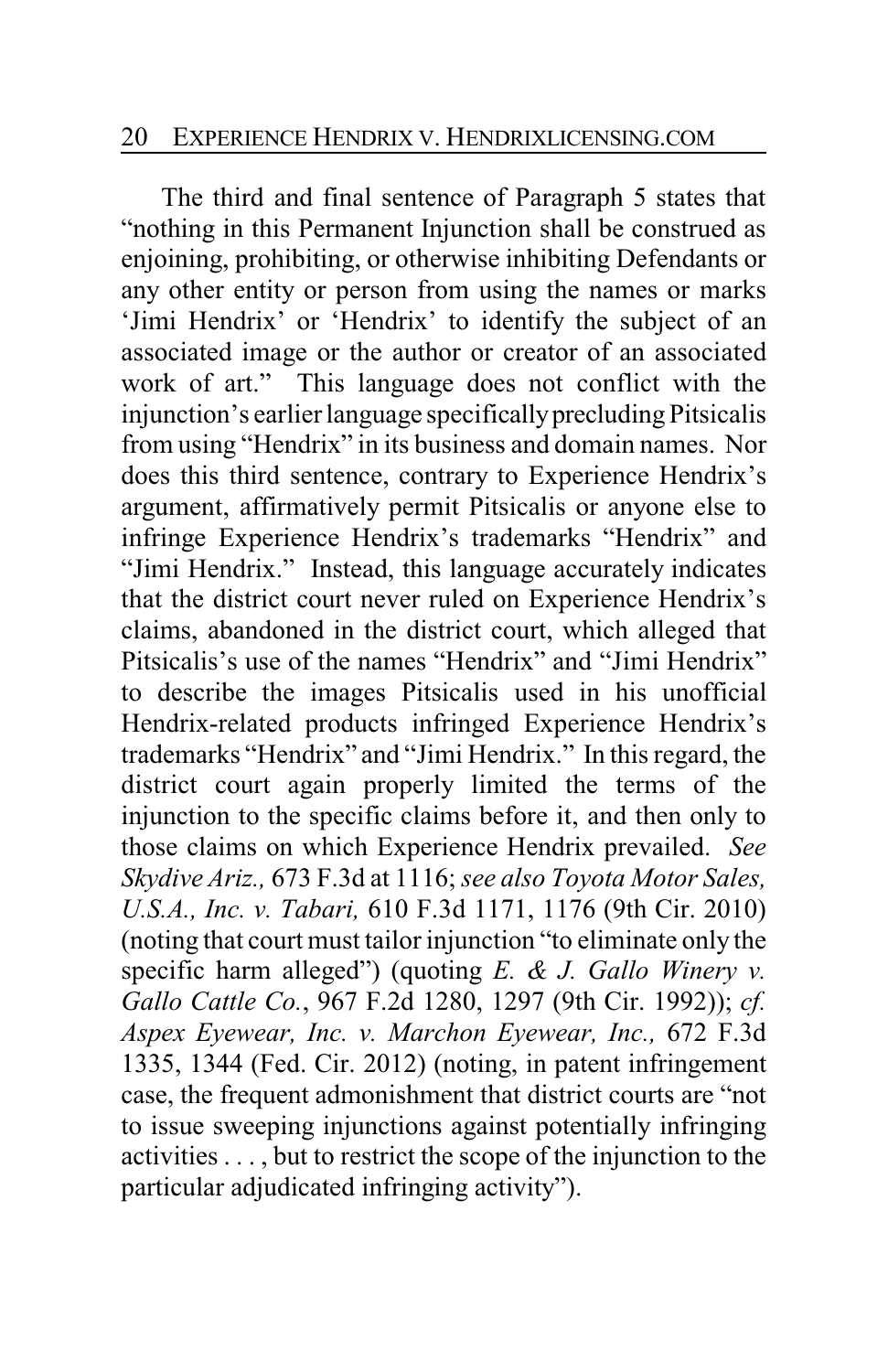In sum, the first sentence in Paragraph 5 of the permanent injunction—stating that "[n]othing in this Permanent Injunction shall be construed as enjoining, prohibiting, or otherwise inhibiting Defendants or any other entity from creating, reproducing, advertising, distributing, selling, or otherwise commercially trading in images or likenesses of Jimi Hendrix"—conflicts with the earlier provisions of the injunction restraining Pitsicalis from using a Jimi Hendrix "guitar and headshot" logo or any similar mark, brand or logo. We, therefore, vacate the permanent injunction and remand to the district court to clarify what conduct is and is not enjoined.

# **3. Damages under both the federal Lanham Act and the WCPA**

In addition to seeking an injunction permanently enjoining Pitsicalis from infringing Experience Hendrix's trademarks, Experience Hendrix also sought damages to compensate it for Pitsicalis's past infringement. There are two related issues involving damages that we must address, one involving the district court's order entering a greatly reduced damages award under Fed. R. Civ. P. 50(b)(3), and the other involving the district court's alternative order granting a new trial on damages under Fed. R. Civ. P. 59.**<sup>8</sup>**

**<sup>8</sup>** During trial, Pitsicalis made a Rule 50(a) motion for judgment as a matter of law. *See EEOC v. Go Daddy Software, Inc.,* 581 F.3d 951, 961 (9th Cir. 2009). That motion was sufficient to preserve Pitsicalis's renewed motion for judgment as a matter of law, under Rule 50(b)(3), made after the jury's verdict. The district court granted that Rule 50(b)(3) motion, striking most of the jury's damages award. We refer to Pitsicalis's post-verdict motion, as well as the district court's order granting that motion, as being made under Rule 50(b)(3). In addition to his Rule 50(b)(3) motion, Pitsicalis alternatively sought a new trial under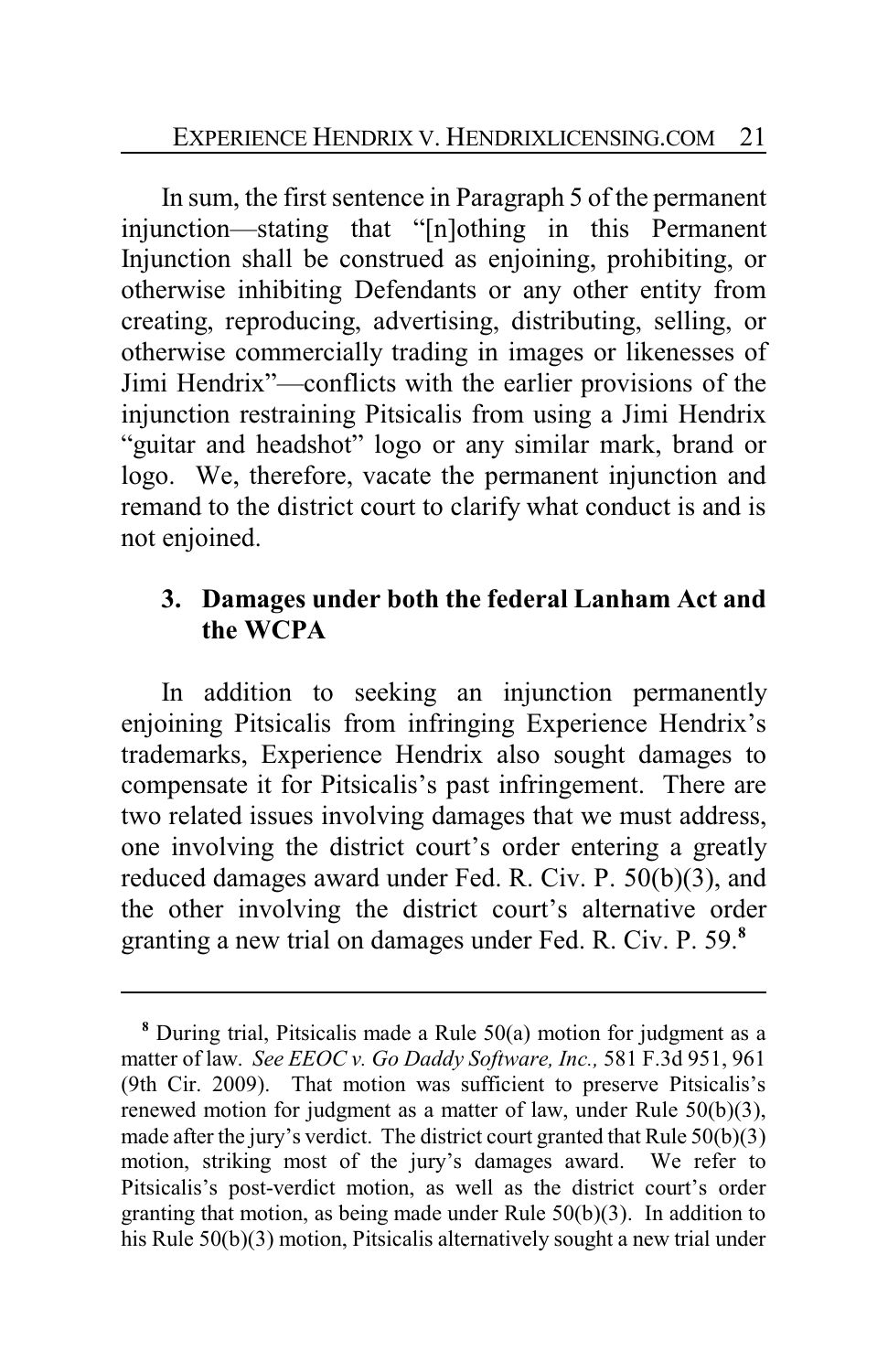### 22 EXPERIENCE HENDRIX V. HENDRIXLICENSING.COM

As to the first damages issue, the jury awarded Experience Hendrix a total of over \$1.7 million, which represented measures of damages under both the federal Lanham Act and the WCPA. The district court, however, struck most of that award under Fed. R. Civ. P. 50(b)(3) and entered a substantially reduced damages award. Experience Hendrix appeals that decision. As explained in greater detail below, the legal standard applicable to Rule 50(b)(3) motions requires that a court uphold the jury's award if there is any legally sufficient basis to do so. Application of that particular standard here dictates that we reverse the district court and reinstate the jury's entire damages award.

The second issue regarding damages involves the same damages awards, but this time under Rule 59's new-trial provisions. Rule 59 provides a different legal standard for both the district court and for us. Regarding a Rule 59 motion, the district court can weigh the evidence, make credibility determinations, and grant a new trial for any reason necessary to prevent a miscarriage of justice. The appellate court reviews the district court's determination of these matters for an abuse of discretion. Those standards require that we affirm here the district court's grant of a new trial under Rule 59, even though we reverse the district court's decision to grant Pitsicalis judgment as a matter of law under Rule 50(b)(3).

Fed. R. Civ. P. 59. Rule  $50(c)(1)$  requires a court granting a Rule  $50(b)(3)$ motion for judgment as a matter of law, as the district court did here, to rule conditionally on any Rule 59 new-trial motion. We refer to Pitsicalis's new trial motion, as well as the district court's order conditionally granting that motion, as being made under Rule 59.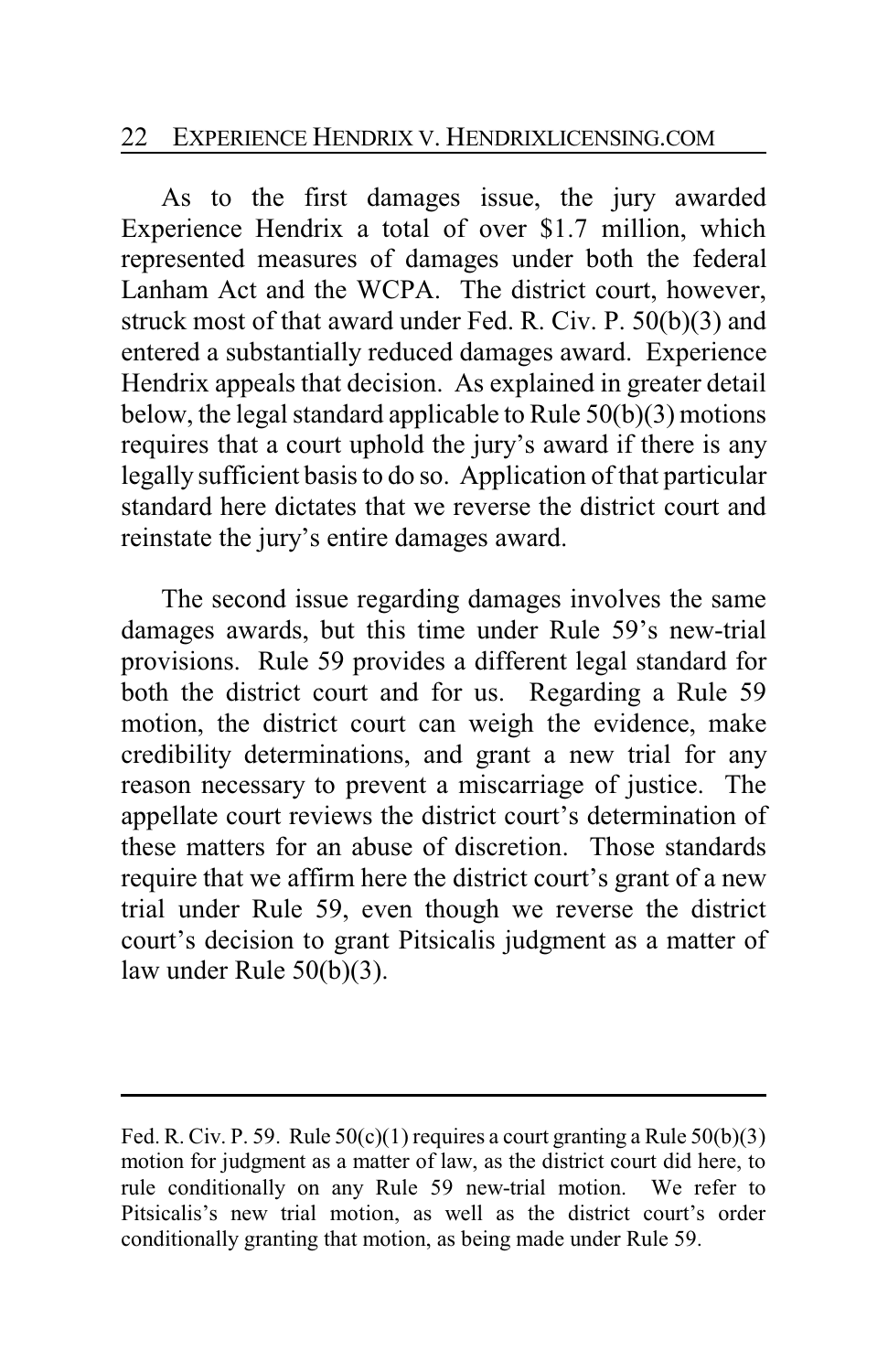# **a. Overview of the jury's award of damages under the federal Lanham Act and the WCPA**

Based on Pitsicalis's infringing Experience Hendrix's trademarks in violation of the Lanham Act, the jury awarded Experience Hendrix 1) \$60,000, representing the profits Pitsicalis made from licensing his infringing goods; and 2) \$306,650 to compensate Experience Hendrix for the profits Experience Hendrix lost because of Pitsicalis's infringing conduct.**<sup>9</sup>** *See* 15 U.S.C. § 1117(a) (providing that party establishing trademark infringement can recover the "defendant's profits" from infringing the trademark and "any damages sustained by the plaintiff").

Finding that this same trademark infringement also amounted to an unfair or deceptive trade practice under the WCPA, the jury further awarded Experience Hendrix a total of \$1,365,650 in damages under that statute. The WCPA award represented apparently the same \$306,650 in lost profits for Experience Hendrix as a result of Pitsicalis's unfair trade practices, \$750,000 for injury to Experience Hendrix's reputation, and \$300,000 for Experience Hendrix's loss of goodwill.

After the jury's verdict, the district court granted Pitsicalis's Fed. R. Civ. P. 50(b)(3) motion and struck, as unsupported by the evidence, all of the damages awarded except the \$60,000 award under the Lanham Act for the profits Pitsicalis made from infringing Experience Hendrix's

**<sup>9</sup>** "[T]he recovery of both plaintiff's lost profits *and* disgorgement of defendant's profits is generally considered a double recovery under the Lanham Act." *Nintendo of Am., Inc. v. Dragon Pac. Int'l*, 40 F.3d 1007, 1010 (9th Cir. 1994).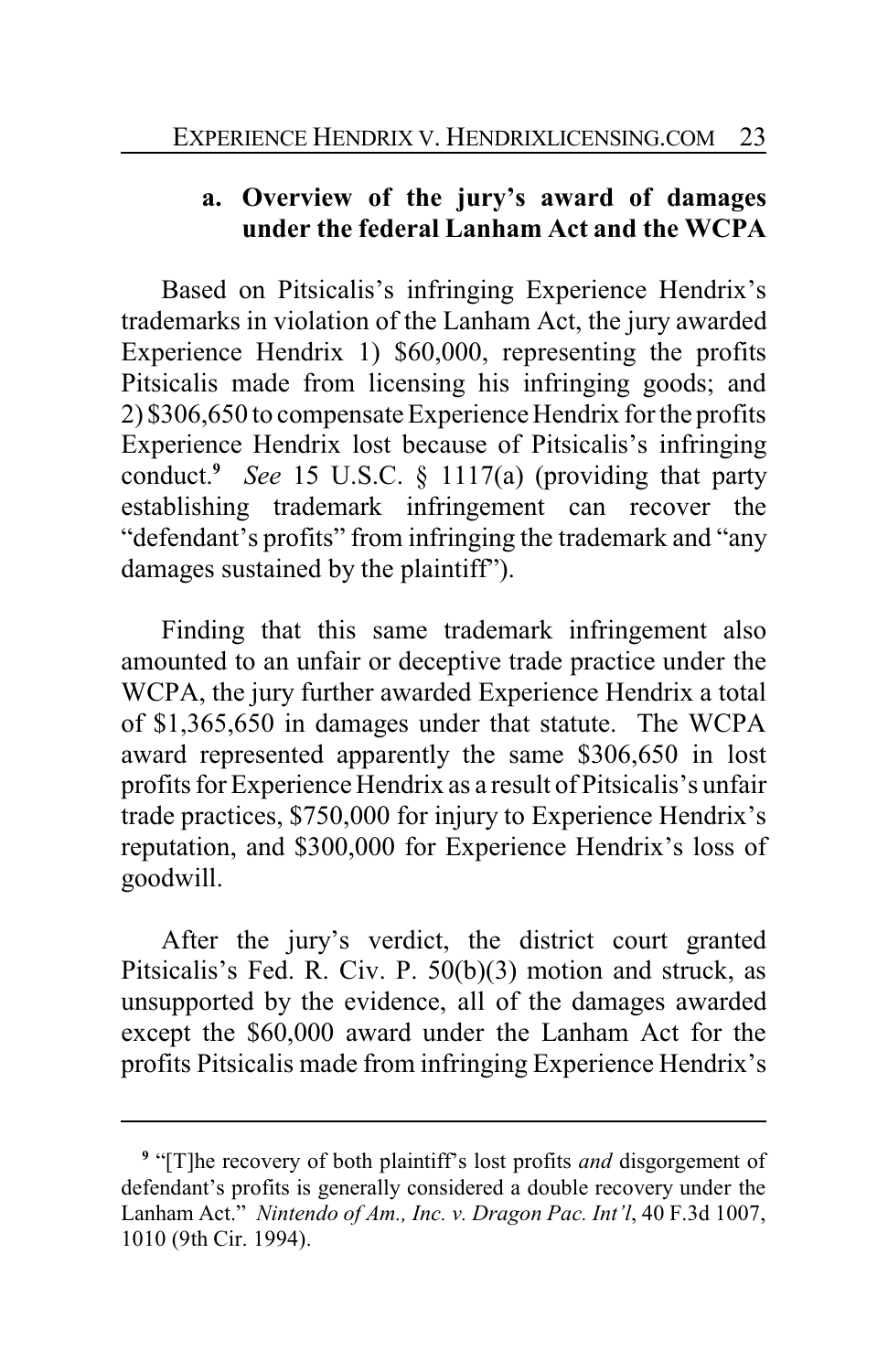trademarks.**<sup>10</sup>** Alternatively, the district court conditionally granted Pitsicalis a new trial under Fed. R. Civ. P. 59, in the event this court reinstated the jury's damages award. Here, we reinstate the damages award, but then affirm the district court's alternative ruling under Rule 59 that the award of damages should be vacated and set for a new trial.

At first glance, our resolution—first reinstating the jury's damages award and then affirming the district court's decision to have a new trial on damages—may seem contradictory. But our decision is consistent with the differing standards that governed the district court's consideration of Pitsicalis's Rule 50(b)(3) and Rule 59 motions, as well as the differing standards by which we review the district court's determination of those motions.

In considering a Rule  $50(b)(3)$  motion for judgment as a matter of law, the district court must uphold the jury's award if there was any "legally sufficient basis" to support it. *Costa v. Desert Palace, Inc.*, 299 F.3d 838, 859 (9th Cir. 2002). In making that determination, the district court considers all of the evidence in the record, drawing all reasonable inferences in favor of the nonmoving party, Experience Hendrix; the court may not make any credibility determinations or reweigh the evidence. *See Reeves v. Sanderson Plumbing Prods., Inc.*, 530 U.S. 133, 150 (2000). Because we review the district court's Rule 50(b)(3) decision de novo, we apply those same legal standards on appeal. *See Go Daddy Software*, 581 F.3d at 961.

**<sup>10</sup>** The jury's award of \$60,000 for Pitsicalis's profits earned by infringing Experience Hendrix's trademarks is not challenged on appeal.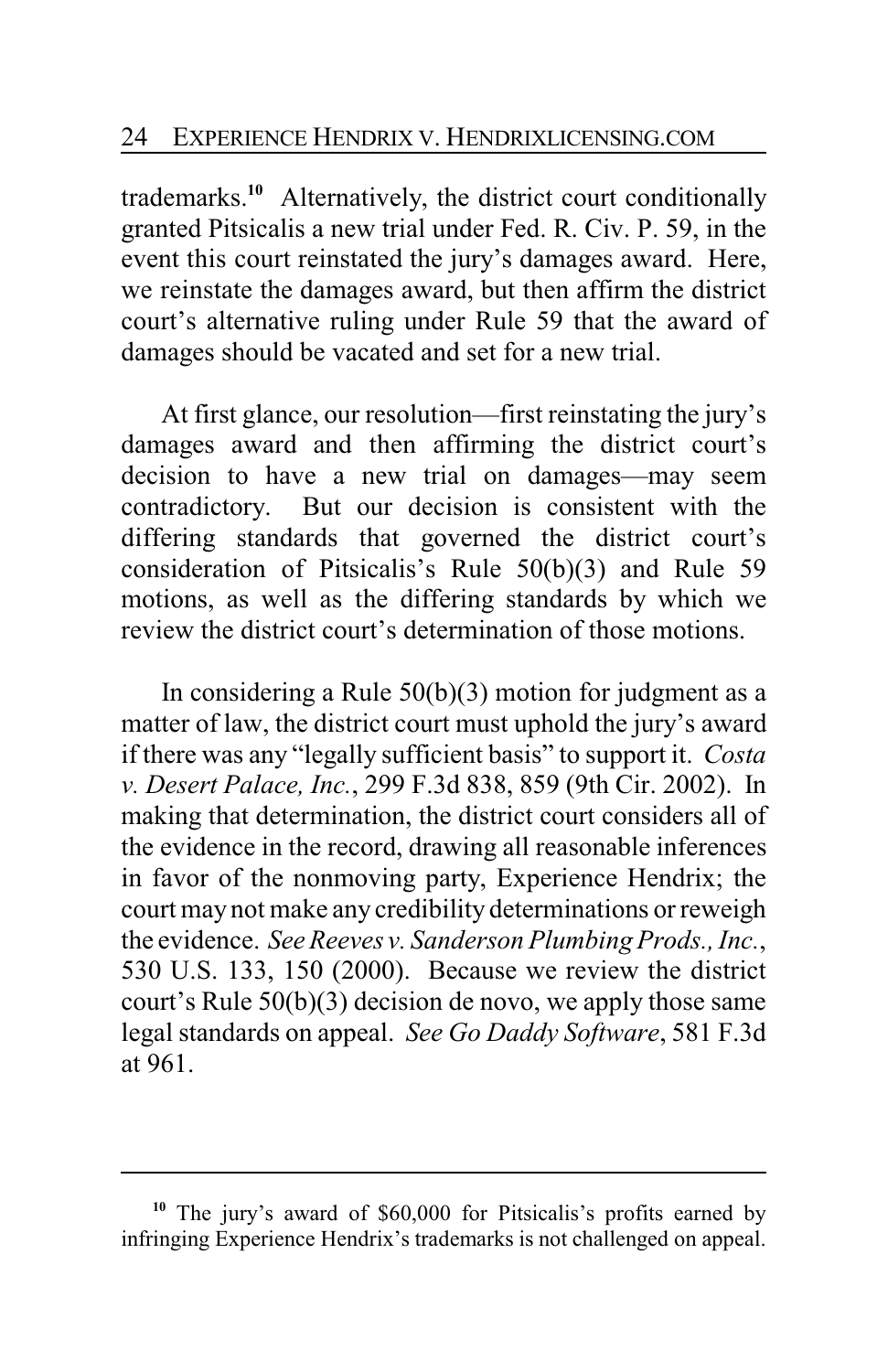Unlike with a Rule 50 determination, the district court, in considering a Rule 59 motion for new trial, is not required to view the trial evidence in the light most favorable to the verdict. Instead, the district court can weigh the evidence and assess the credibility of the witnesses. *See Kode v. Carlson*, 596 F.3d 608, 612 (9th Cir. 2010) (per curiam). The district court also is not limited to the grounds a party asserts to justify a new trial, but may sua sponte raise its own concerns about the damages verdict. *See* Fed. R. Civ. P. 59(d). Ultimately, the district court can grant a new trial under Rule 59 on any ground necessary to prevent a miscarriage of justice. *See Murphy v. City of Long Beach*, 914 F.2d 183, 187 (9th Cir. 1990). We afford considerable deference to the district court's new trial decision and will not overturn the district court's decision to grant a new trial absent an abuse of discretion, meaning "only when the district court reaches a result that is illogical, implausible, or without support in the inferences that may be drawn from the record." *Kode*, 596 F.3d at 612.

With these different legal standards in mind, we consider first the district court's Rule 50(b)(3) decision to vacate most of the jury's damages award, and then we address the district court's Rule 59 new trial decision.

## **b. The district court erred in striking under Fed. R. Civ. P. 50(b)(3) most of the damages awarded by the jury**

To recap, the district court, acting under Rule 50(b)(3), struck the jury's award of lost profits under both the federal Lanham Act and the WCPA, and it struck the damages awards, made under the WCPA, for loss of goodwill and reputation. We review the district court's determination de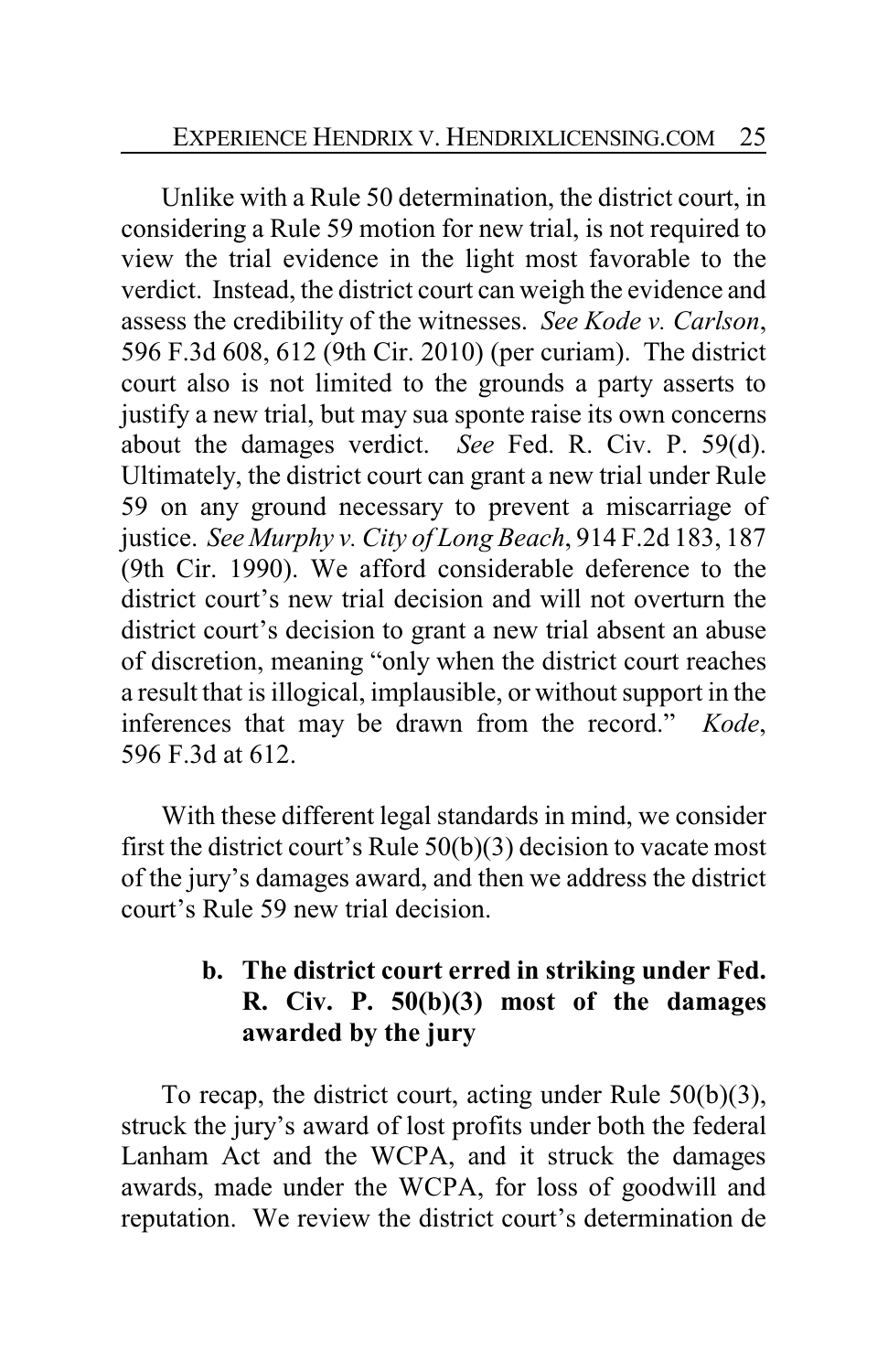novo, and we will uphold the jury's award if there was any "legally sufficient basis" to support it. *Costa*, 299 F.3d at 859.

# **i. The jury's damages award for Experience Hendrix's lost profits**

For the amount of profits Experience Hendrix lost as the result of Pitsicalis's infringing conduct, the jury returned two identical awards of \$306,650, one under the federal Lanham Act and one under the WCPA.**<sup>11</sup>** On appeal, no one contends that a different analysis applies to the calculation of lost profits under the WCPA than applies under the federal Lanham Act. In fact, "the parties already stipulated that [lost profits under the WCPA] are the same as the Lost Profits under the Lanham Act for the purposes of awarding double recovery." Therefore, we address here the jury's identical awards for lost profits under the Lanham Act and the WCPA together. In doing so, we conclude that, under the circumstances of this case and in light of our standard of review, the evidence was sufficient to permit a reasonable jury to calculate the profits Experience Hendrix lost due to Pitsicalis's infringing conduct. *See Skydive Ariz.*, 673 F.3d at 1112 ("In a trademark action, the nature of the proof required to support a jury award depends on the circumstances of the case . . . .").**<sup>12</sup>**

<sup>12</sup> Our review of the record does not reveal any evidence that would support duplicative damages of \$306,650 under *both* the Lanham Act and the WCPA. Were that the only problem with the jury's damages award,

**<sup>11</sup>** The parties and the district court agreed before the jury's verdict that Experience Hendrix could not recover twice for its lost profits. We will discuss this later in the opinion, as one of the bases for granting a new trial.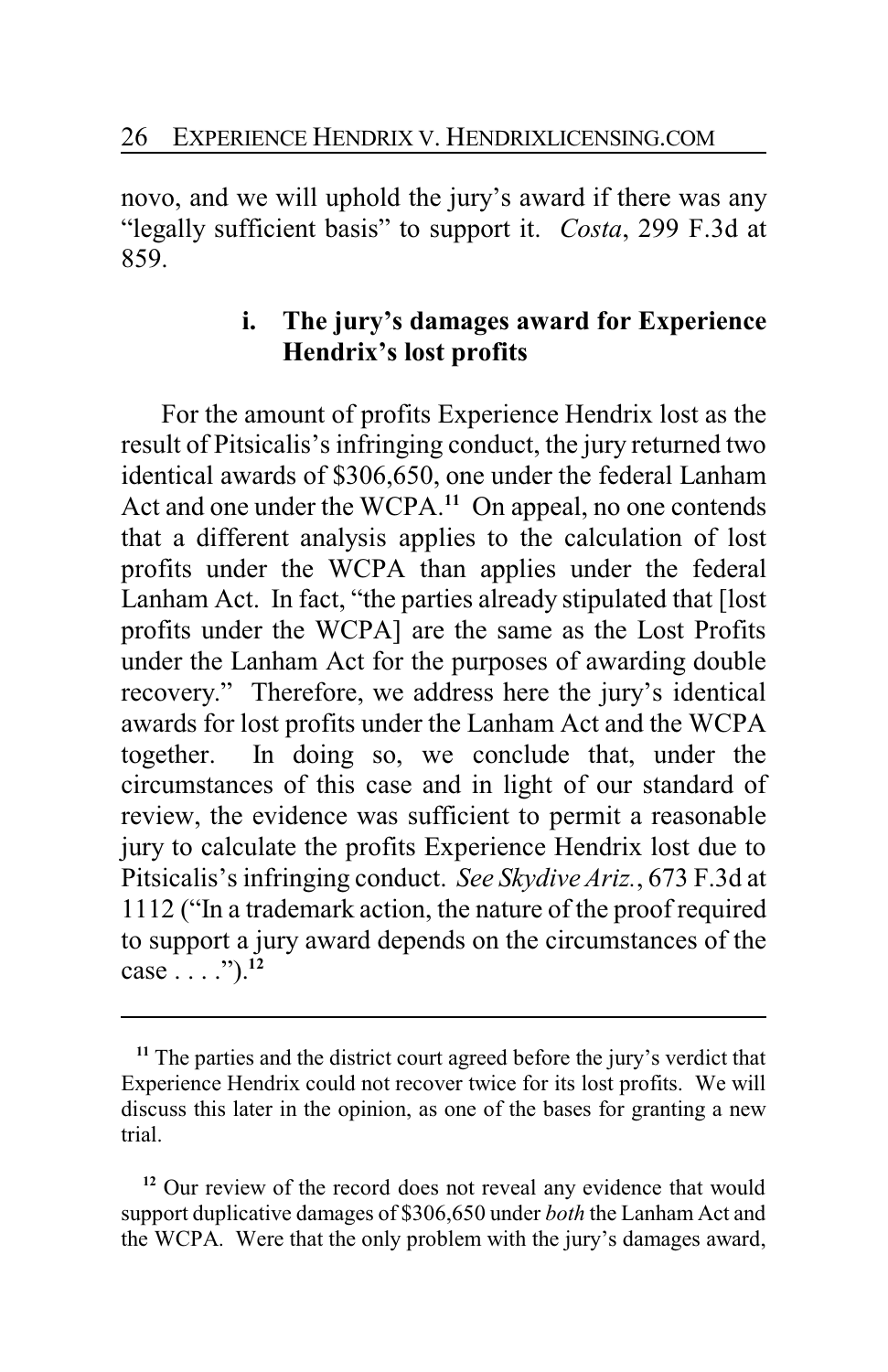The district court instructed jurors that they were to calculate profits "by deducting all expenses from gross revenue." It was Experience Hendrix's burden to prove its damages. *See Lindy Pen Co. v. Bic Pen Corp.*, 982 F.2d 1400, 1407 (9th Cir. 1993) (applying 15 U.S.C. § 1117(a)). In striking the jury's award for Experience Hendrix's lost profits, the district court held that, while Experience Hendrix had presented evidence of its lost revenue, it had failed to offer any evidence as to its expenses, which the jury was required to deduct from the lost revenue in order to calculate Experience Hendrix's lost profits.

During the jury instruction conference, after the close of evidence, Experience Hendrix acknowledged that it had not presented the jury with any evidence of its expenses. This was because Experience Hendrix mistakenly believed that it bore the burden of proving only its lost revenue and that, once it had made that showing, the burden shifted to Pitsicalis to prove any expenses that jurors should deduct in order to calculate Experience Hendrix's lost profits. The Lanham Act applies this burden-shifting framework to proof of the *defendant infringer's lost profits*. *See* 15 U.S.C. § 1117(a). But the burden remained with Experience Hendrix, as the plaintiff, to prove its actual damages, including *its own lost profits*. *See Lindy Pen*, 982 F.2d at 1407.

Notwithstanding Experience Hendrix's confusion as to the burdens of proof, there was sufficient evidence before the jurors from which they could calculate the profits Experience Hendrix lost due to Pitsicalis's infringing conduct. That

it could be easily cured. But because the damages awarded are rife with ambiguity and duplicity, we agree with the district court that the best solution is simply to grant Rule 59 relief for a new trial on damages.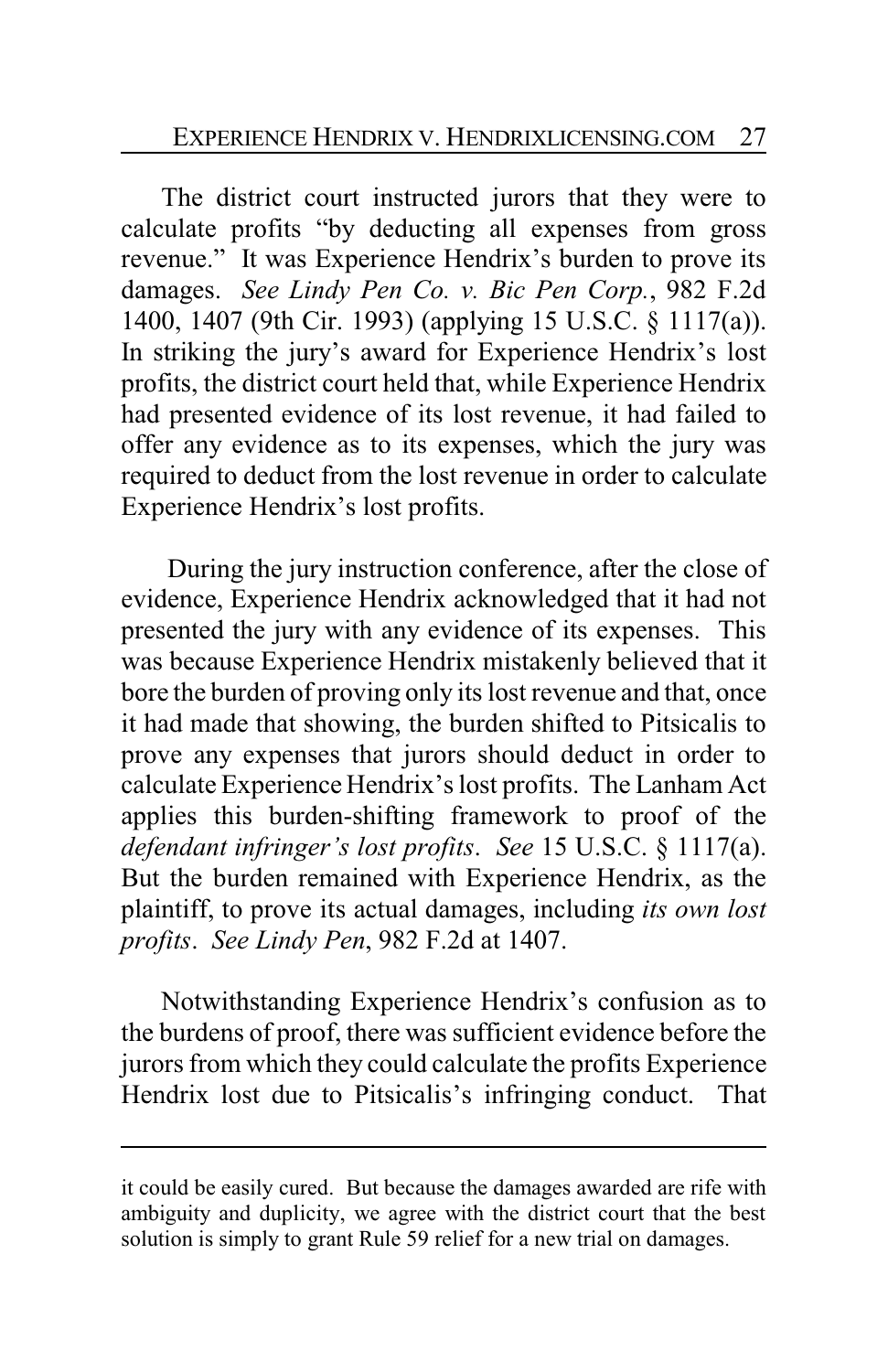evidence included the following: There was undisputed evidence that, at the same time that Pitsicalis was licensing his infringing goods, Experience Hendrix suffered a significant decline in its own licensing revenue earned from products similar to Pitsicalis's infringing merchandise. There was also testimony describing the nature of licensing revenue generally as a licensee's payment to the licensor of a percentage of the licensee's revenue in return for the use of the licensor's intellectual property. In addition, the jury had before it financial documents, including Exhibit 60, which summarized and compared Experience Hendrix's licensing revenue from 2006 through 2009. Exhibit 60 referred to Experience Hendrix's licensing revenue as "total income," "gross profits," "net ordinary income," and "net income," without reflecting any deductions from the licensing revenue for expenses. The terms "net income"and "net ordinary income" in Exhibit 60 suffice to support the jury's finding that those figures were after adjustment for costs and were, as represented, net income. Testimony describing licensing revenues generally further suggested that there were no incremental costs saved in connection with the loss of that revenue attributed to Pitsicalis. From this evidence, then, a reasonable jury could have found that, because much of Experience Hendrix's revenue was licensing revenue, there were no incremental expenses that the jury had to deduct from the relevant licensing revenue before jurors calculated Experience Hendrix's lost profits, or if there were incremental costs, they had already been taken into account in preparing Exhibit 60. *Cf. DSPT Int'l, Inc. v. Nahum*, 624 F.3d 1213, 1223–24 (9th Cir. 2010) (recognizing that the "nature of the proof" as to damages under 15 U.S.C. § 1117(a) "depends on the circumstances of the case," and upholding a jury's award of actual damages, based in part on testimony and financial statements indicating a decline in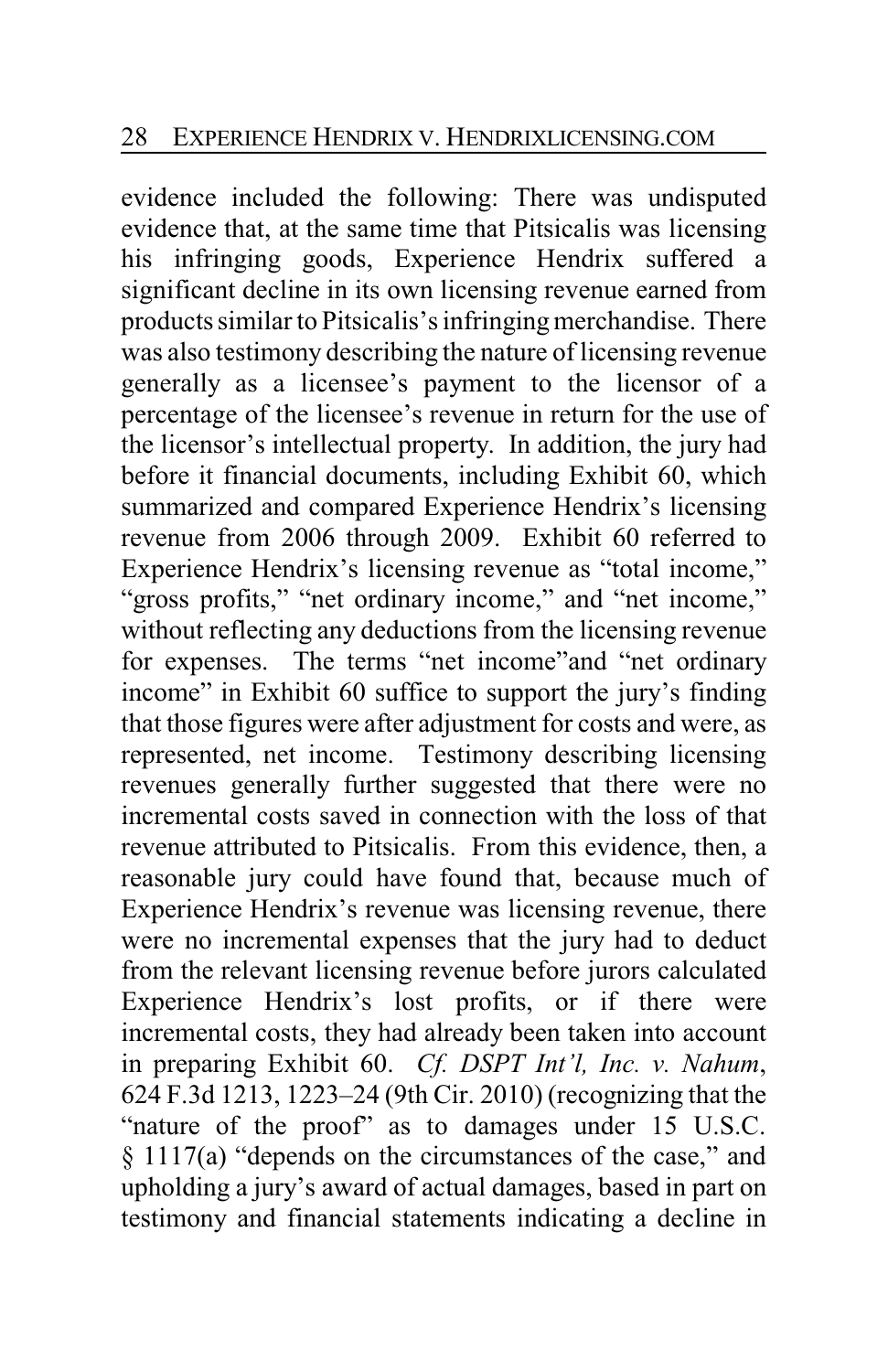"gross profits"). There was, thus, sufficient evidence presented at trial to enable the jury's award of Experience Hendrix's lost profits to survive the Rule 50(b)(3) motion. So we conclude that the district court erred in granting the Rule 50(b)(3) motion to vacate the damages of \$306,650 in Experience Hendrix's lost profits.**<sup>13</sup>**

# **ii. The jury's damages award for Experience Hendrix's loss of goodwill and reputation**

The jury also awarded Experience Hendrix \$750,000 in damages for harm Pitsicalis caused to its reputation and \$300,000 for the loss of goodwill. The jury awarded these measures of damages only under the WCPA. *See Wash. State Physicians Ins. Exch. & Ass'n v. Fisons Corp.,* 858 P.2d

**<sup>13</sup>** The district court also granted Pitsicalis Rule 50(b)(3) relief from the jury's lost profits award for two other reasons. First, the district court held that the evidence was insufficient to establish that Pitsicalis's infringing conduct had actually *caused* any of Experience Hendrix's lost profits. Second, the district court held that, even if there was evidence to support the jury's finding that Pitsicalis's infringing conduct caused some of the drop in Experience Hendrix's profits, there was insufficient evidence to support the jury's awarding Experience Hendrix the entire *amount* of \$306,650. Because, as we have already explained, the evidence presented at trial provided a "legally sufficient basis" to support the jury's damages award for lost profits, *Costa*, 299 F.3d at 859, we also reject these other grounds for the district court to grant Pitsicalis Rule 50(b)(3) relief from the jury's damages award for lost profits. Moreover, it does not appear that the district court, in any event, had authority to grant Pitsicalis Rule 50(b)(3) relief on these alternate grounds because Pitsicalis did not raise them in either his pre-verdict Rule  $50(a)$  or his post-verdict Rule  $50(b)(3)$ motion. It appears that the district court sua sponte raised these two alternative grounds for Rule 50(b)(3) relief. *See Murphy*, 914 F.2d at 185–86 (reversing entry of judgment notwithstanding the verdict, under prior version of Rule 50(b), on a ground that the district court raised sua sponte).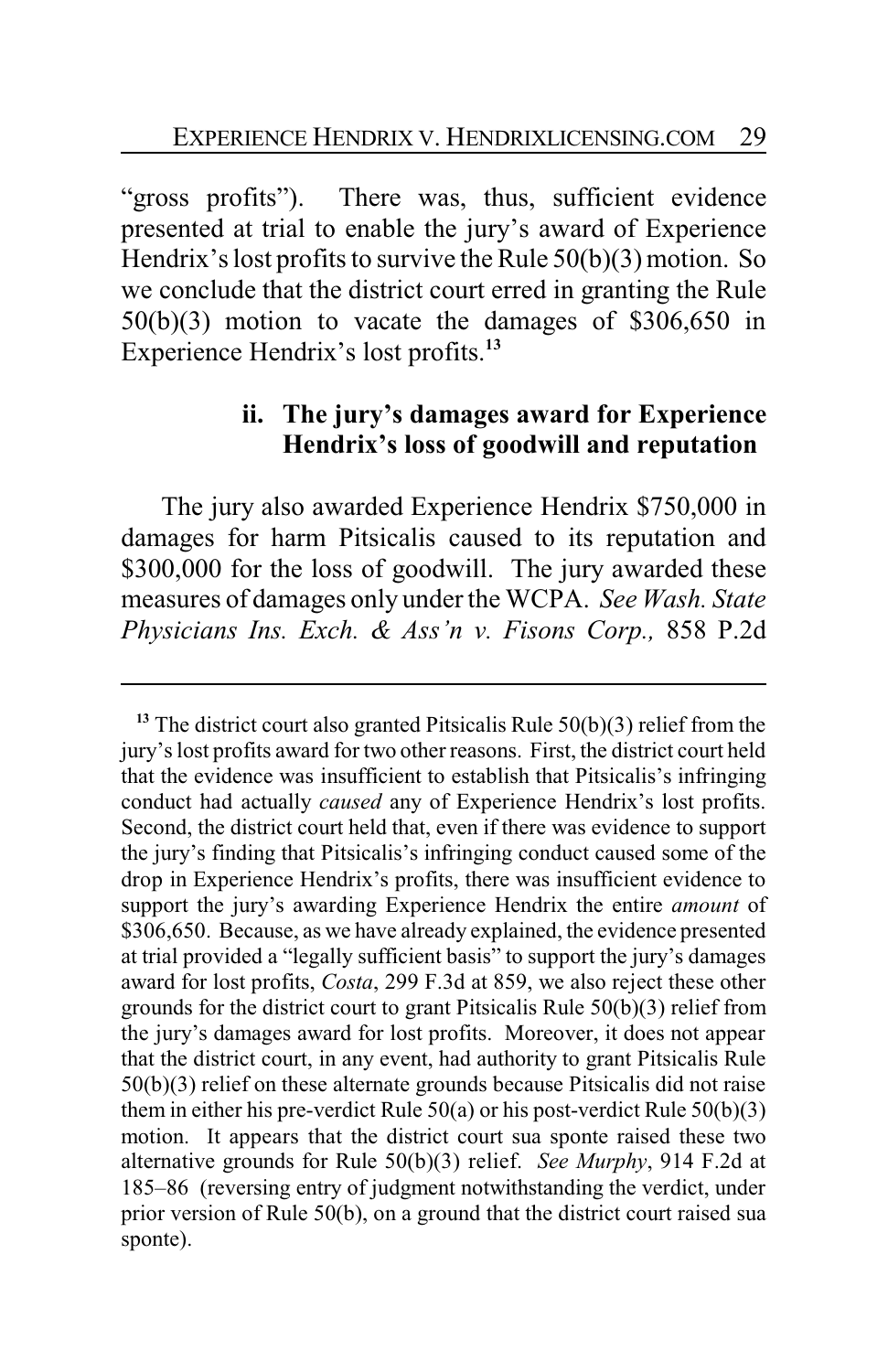1054, 1063 (Wash. 1993) (en banc) ("[D]amage to business reputation and loss of goodwill are [also] compensable damages under the [W]CPA."). The district court, in granting Pitsicalis's Rule 50(b) motion, struck these awards of damages after concluding there was no evidence to support them. Again, we reverse in light of the standards governing Rule 50(b)(3).

There was significant evidence to support the jury's finding of the fact that Pitsicalis's deceptive trade practices injured Experience Hendrix's reputation and goodwill. As to the amount of that harm, the jury had evidence regarding the total licensing revenue that Experience Hendrix earned during the period of time before and during Pitsicalis's infringing activity. From this information, jurors could have calculated the amount of harm Pitsicalis caused to Experience Hendrix's business reputation and goodwill "with reasonable certainty." *Lewis River Golf, Inc. v. O.M. Scott & Sons,* 845 P.2d 987, 990 (Wash. 1993) (en banc); *see Wash. State Physicians,* 858 P.2d at 1071 ("Damages for loss of professional reputation are not the type of damages which can be proved with mathematical certainty and are usually best left as a question of fact for the jury.") Specifically, this evidence indicated that Experience Hendrix's overall licensing revenue declined by \$1,022,351.70 during 2009, the period during which Pitsicalis was infringing Experience Hendrix's trademarks. That information provided a legally sufficient basis for the jury's award of a total of \$1,050,000 in damages for harm to Experience Hendrix's reputation and goodwill,**<sup>14</sup>**

<sup>&</sup>lt;sup>14</sup> An award based on Experience Hendrix's decline in total licensing revenue would seemingly duplicate, in part, the jury's damages award for the profits Experience Hendrix lost on licensing revenue specifically for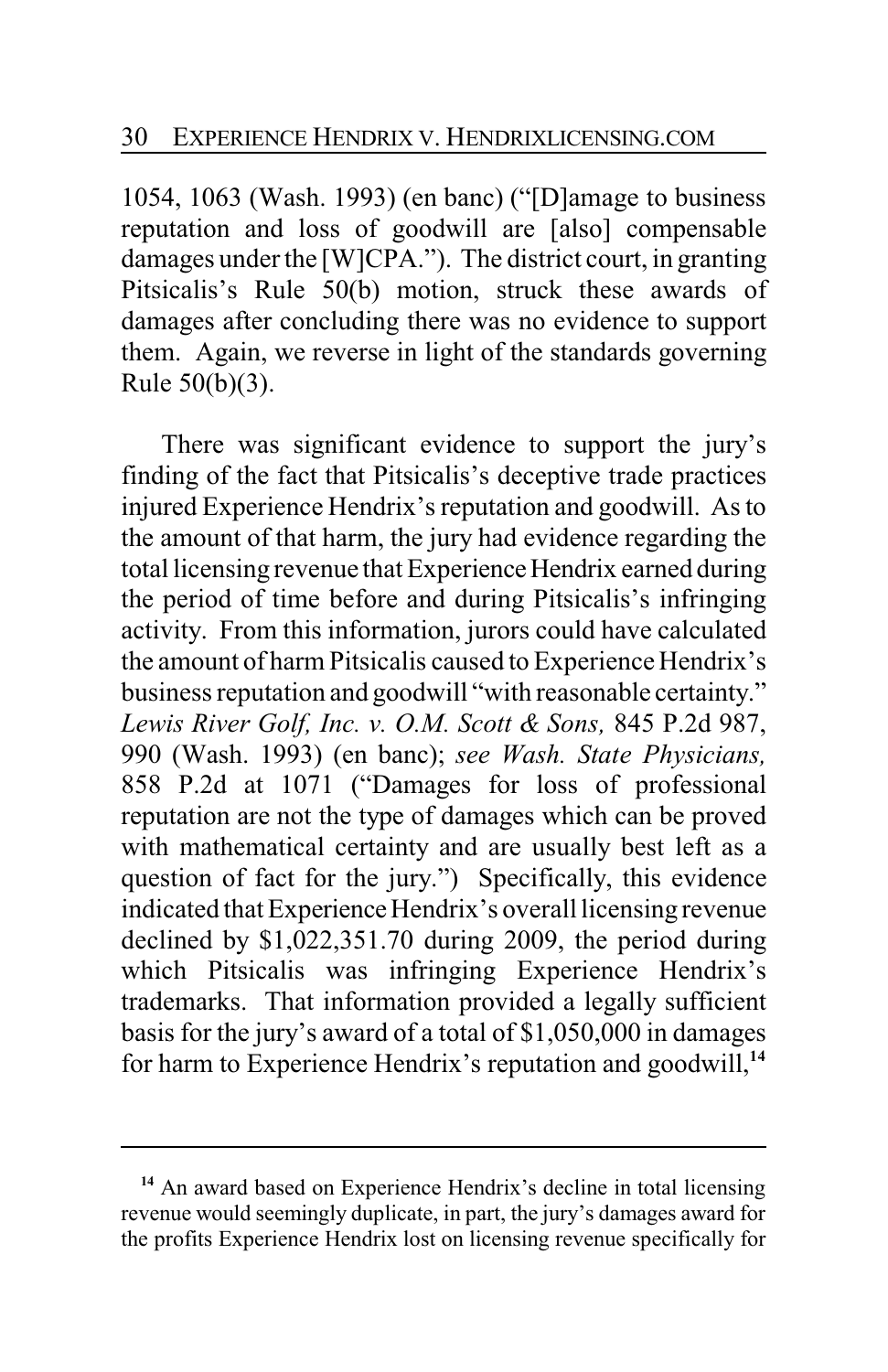and thus permitted these damage awards to survive Pitsicalis's Rule 50(b)(3) motion.**<sup>15</sup>**

# **c. The district court did not abuse its discretion in conditionally granting Experience Hendrix a new trial on damages**

The district court conditionally granted Pitsicalis a new trial on damages under both the federal Lanham Act and the WCPA in the event, which has now occurred, that this court reinstated the jury's damages awards. *See* Fed. R. Civ. P.  $50(c)(1)$ , 59. We affirm the district court's decision granting a new trial, in light of the significant deference we owe the district court's determination that a new trial is warranted. *See Kode*, 596 F.3d at 612. Unlike with the district court's Rule 50(b) analysis, the district court, in considering Pitsicalis's motion for a new trial, was not required to draw all inferences in favor of the verdict and could reweigh the evidence and make credibility determinations. *Id.* The district court also was not limited to the grounds Pitsicalis raised in support of his new trial motion, but instead could (and did) sua sponte raise its own concerns about the damages award. *See* Fed. R. Civ. P. 59(d). And our standard of review

goods similar to Pitsicalis's infringing goods. The parties do not argue about this, but we discuss it as a basis for granting a new trial.

<sup>15</sup> The district court, acting sua sponte, alternatively struck these damages for loss of reputation and goodwill after concluding that the jury's verdict in this regard was contrary to the court's supplemental instruction to jurors that these two measures of damages were "essentially the same thing." That reason, however, cannot support Rule 50(b) relief for Pitsicalis because he did not raise that ground in either his pre-verdict Rule 50(a) motion or in his post-verdict motion for Rule 50(b) relief. *See Murphy*, 914 F.2d at 186.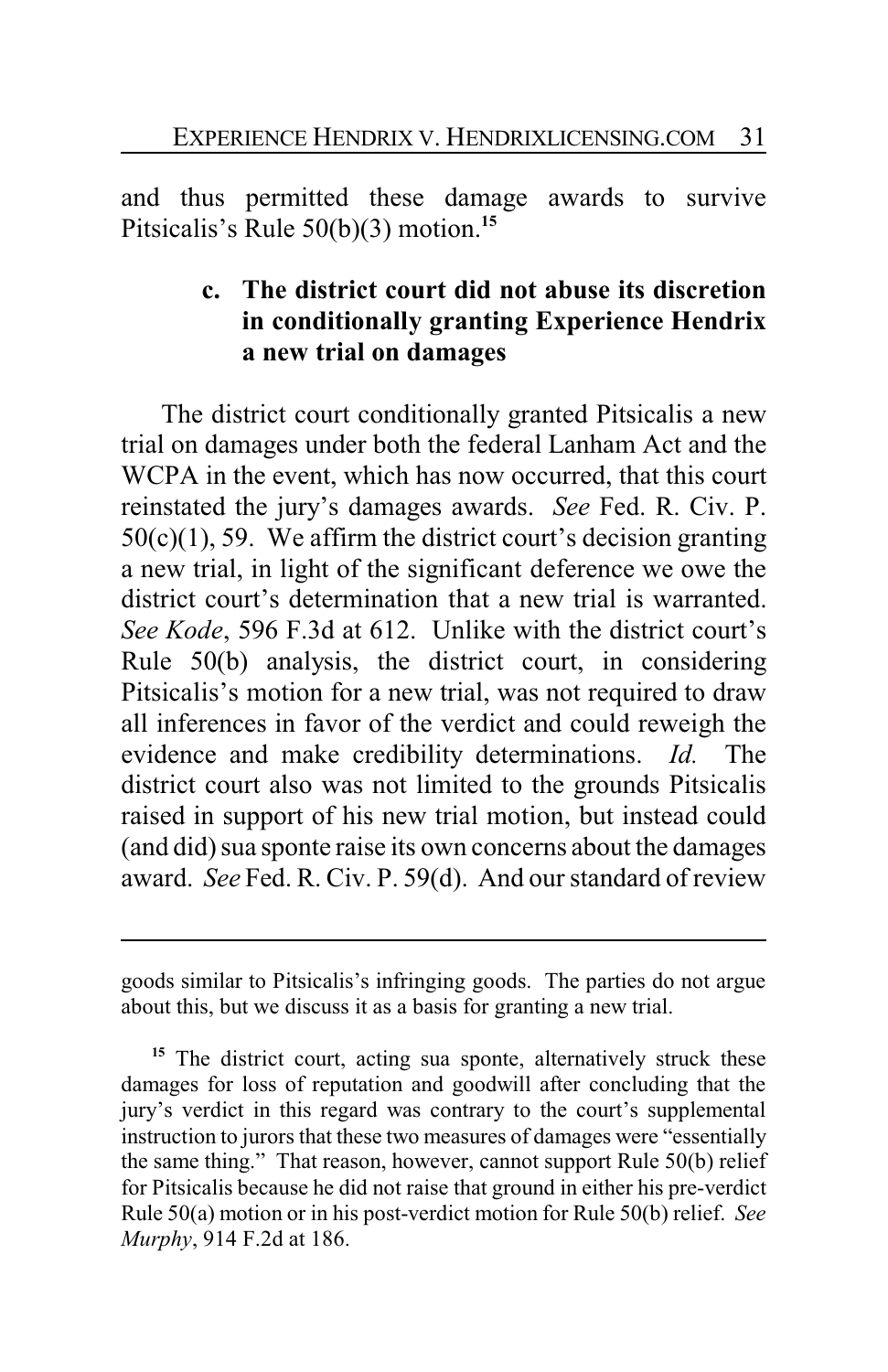of the district court's ruling also differs from the de novo standard governing our review of a district court's Rule 50(b)(3) decision. The district court's decision on a Rule 59 motion for a new trial "will be overturned on appeal only for abuse of discretion." *Kode*, 596 F.3d at 611.

The district court can grant a new trial under Rule 59 on any ground necessary to prevent a miscarriage of justice. *See Murphy*, 914 F.2d at 187. In this case, the district court specifically concluded that a new trial was warranted because the damages awards were "against the clear weight of the evidence and the product of speculation, error, and disregard of the Court's instructions." "We must uphold the district court if any of its grounds for granting a new trial are reasonable." *United States v. 4.0 Acres of Land*, 175 F.3d 1133, 1139 (9th Cir. 1999). For the following reasons, we conclude the district court's reasons are sufficient to warrant a new trial on both Experience Hendrix's lost profits and damages for its loss of reputation and goodwill.

# **i. New trial on damages for lost profits**

The district court concluded that the jury's damages award of \$306,650, representing the profits Experience Hendrix lost as the result of Pitsicalis's infringement of Experience Hendrix's trademarks, was against the clear weight of the evidence. Briefly stated, the district court was not convinced that the references on Experience Hendrix's Exhibit 60 to "total income," "gross profits," "net ordinary income," and "net income" should be equated to profits, without further evidence indicating that there were, in fact, no expenses that should be deducted from Experience Hendrix's licensing revenue before it is deemed a measure of lost profits. This determination alone might not have been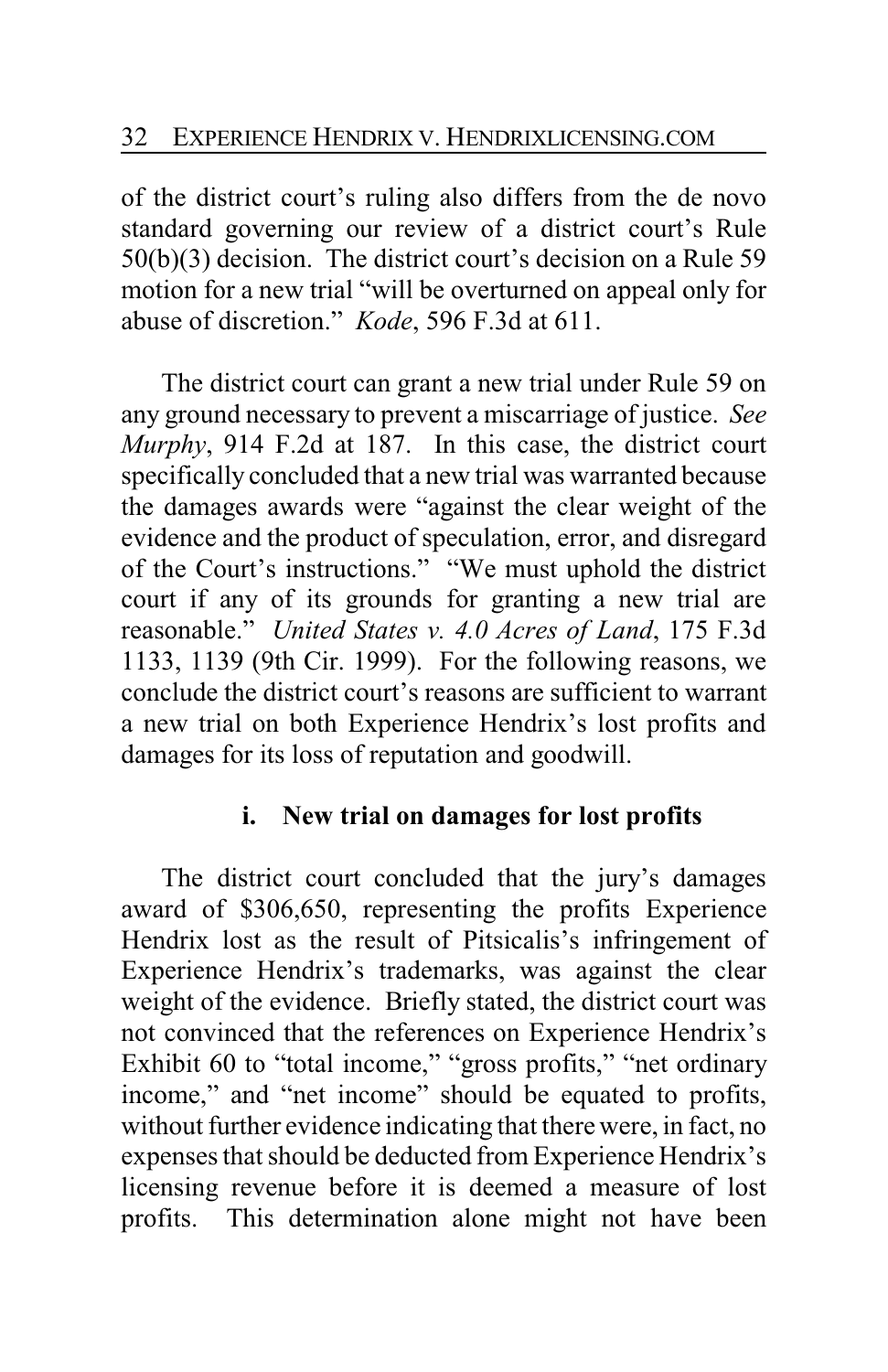sufficient to support the district court's decision to grant a new trial on damages. *See Ace v. Aetna Life Ins. Co.,* 139 F.3d 1241, 1248 (9th Cir. 1998) (recognizing that a more stringent standard of review applies to grants of new trials predicated on insufficiency of the evidence). But the district court also disbelieved the testimony of one of Experience Hendrix's corporate officers, Robert Hendrix, that 77% of Experience Hendrix's drop in licensing revenues during the relevant time period, 2009, was the result of Pitsicalis's infringing products and not attributable to the general market economic downturn that occurred during this same time period. The district court based its credibility determination in part on the fact that Experience Hendrix's licensing revenues on its other products, which would not have been affected by Pitsicalis's infringing goods, fell by more than 23% during this same time. We cannot say that the district judge, who heard the evidence presented at trial, abused its discretion in ordering a new trial on lost profits on these  $h$ ases<sup> $16$ </sup>

<sup>&</sup>lt;sup>16</sup> In upholding the district court's decision to grant a new trial in a criminal case, the Ninth Circuit noted that an appellate court's deference to the district court's new trial decision is appropriate because "[c]ircuit judges, reading the dry pages of the record, do not experience the tenor of the testimony at trial. The balance of proof is often close and may hinge on personal evaluations of witness demeanor. And, because an order directing a new trial leaves the final decision in the hands of the jury, it does not usurp the jury's function . . . ." *United States v. Alston,* 974 F.2d 1206, 1212 (9th Cir. 1992). Those reasons also bolster our deferring to the district court's new trial determination here.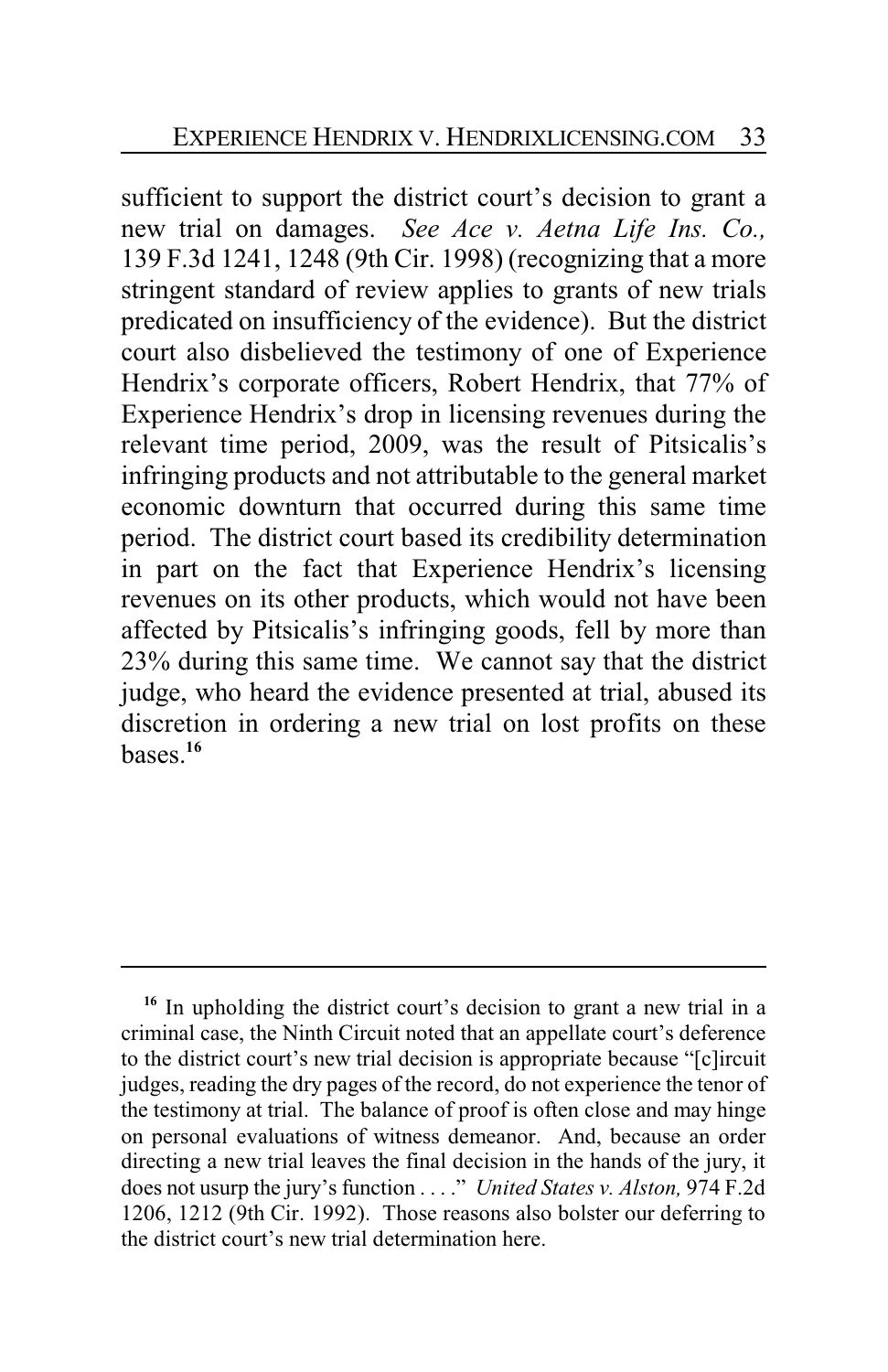# **ii. New trial on damages for loss of reputation and goodwill**

As previously stated, the jury awarded Experience Hendrix, under the WCPA, \$750,000 for harm to its reputation and \$300,000 for the loss of goodwill. The district court granted a new trial on these damages as well, concluding that these damage awards were both contrary to the clear weight of the evidence and contrary to the district court's instruction to the jury that these measures of damages were "essentially the same thing."

The evidence Experience Hendrix presented at trial to support the amount of these damages, though sufficient to provide a legal basis for the jury's award, was minimal at best. Further, the jury's award of differing amounts of damages for loss of reputation (\$750,000) and for loss of goodwill (\$300,000) directly contradicted the court's supplemental instruction to jurors that these two measures of damages are "essentially the same." *Cf. Jorgensen v. Cassiday*, 320 F.3d 906, 918 (9th Cir. 2003) (considering the merits of an argument that the jury disobeyed trial court's instructions, before rejecting that argument, concluding that "[t]he jury did not disobey the court's instructions and did not return a verdict that was unreasonable or unfair").

Moreover, reading the court's supplemental instruction in light of the district court's instructions as a whole, jury confusion appears likely*. See Overseas Private Inv. Corp. v. Metro. Dade Cnty.,* 47 F.3d 1111, 1116 (11th Cir. 1995) (granting new trial on damages where jury instructions were confusing, resulting in a confusing damages award). The court's original instructions told jurors to consider these two measures of damages separately, and the verdict form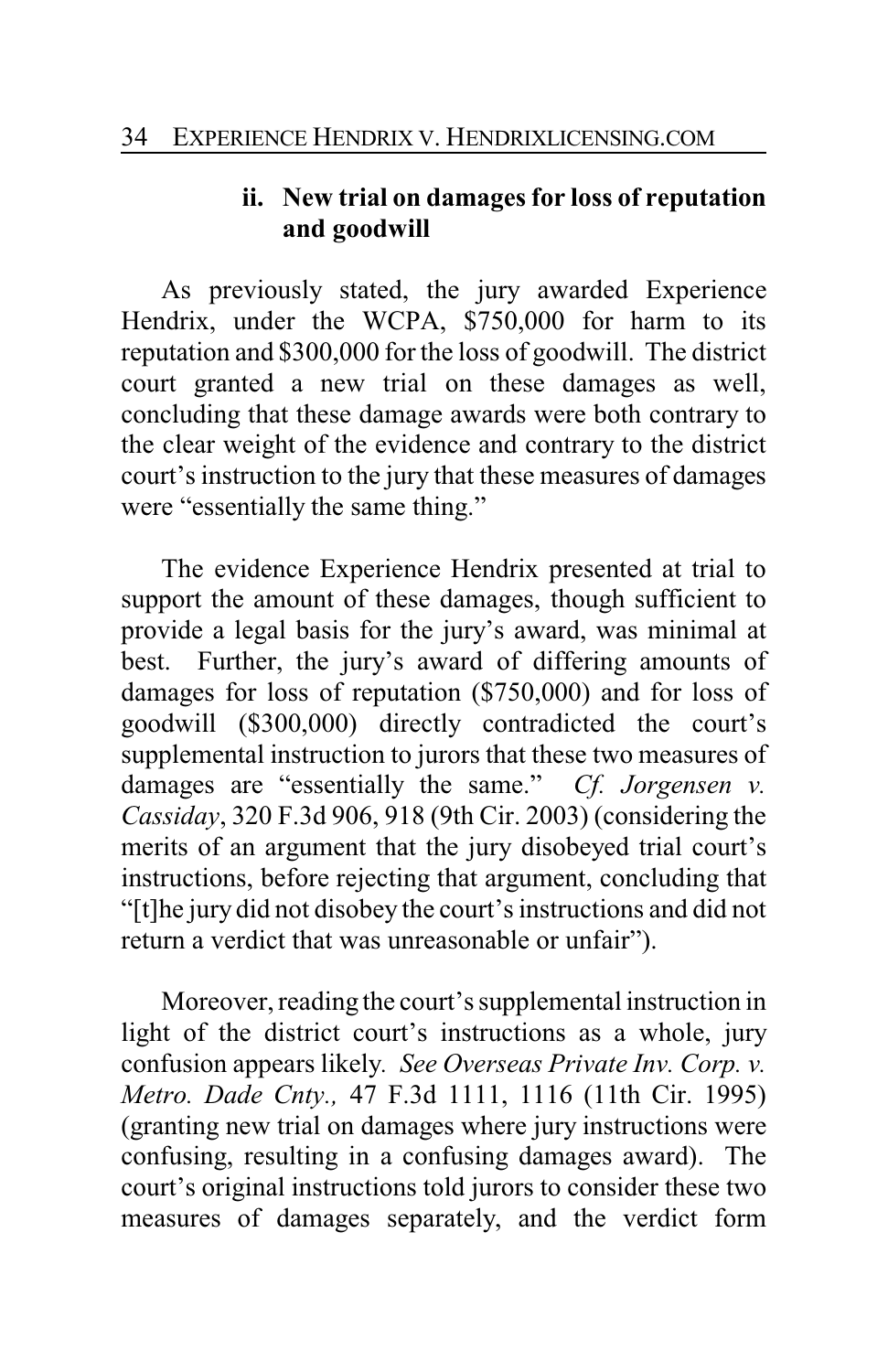provided separate places to insert damages for loss of reputation and damages for loss of goodwill. The court further instructed jurors to award each measure of damages to which they found Experience Hendrix was entitled, without regard to whether any award was duplicative, because the court would later correct any duplication of damages. And when, during the jury's deliberations, the court told jurors that harm to reputation and loss of goodwill were "essentially the same thing," the court also reminded jurors that all of the court's previous instructions, including the instruction to consider each measure of damages separately, remained important. These instructions, considered together, likely fostered confusion among jurors.

Based on the minimal evidence of the amount of harm Pitsicalis's infringing activity caused to Experience Hendrix's reputation and goodwill, the fact that the jury's award of two different amounts for these damages directly contradicted the court's supplemental jury instruction that these measures of damages were "essentially the same," and the confusion likely created by the instructions as a whole, we cannot say that the district court abused its discretion in granting a new trial on these measures of damages.

## **iii. Duplication of damages awards**

In addition to the district court's concerns about the damages awards, we also have concerns about the duplicative nature of several of the awards. Those apparent duplicative awards include damages, under the Lanham Act, for both Pitsicalis's profits earned from infringing Experience Hendrix's trademarks and Experience Hendrix's profits lost due to Pitsicalis's infringing activity; an award of Experience Hendrix's lost profits under both the Lanham Act and the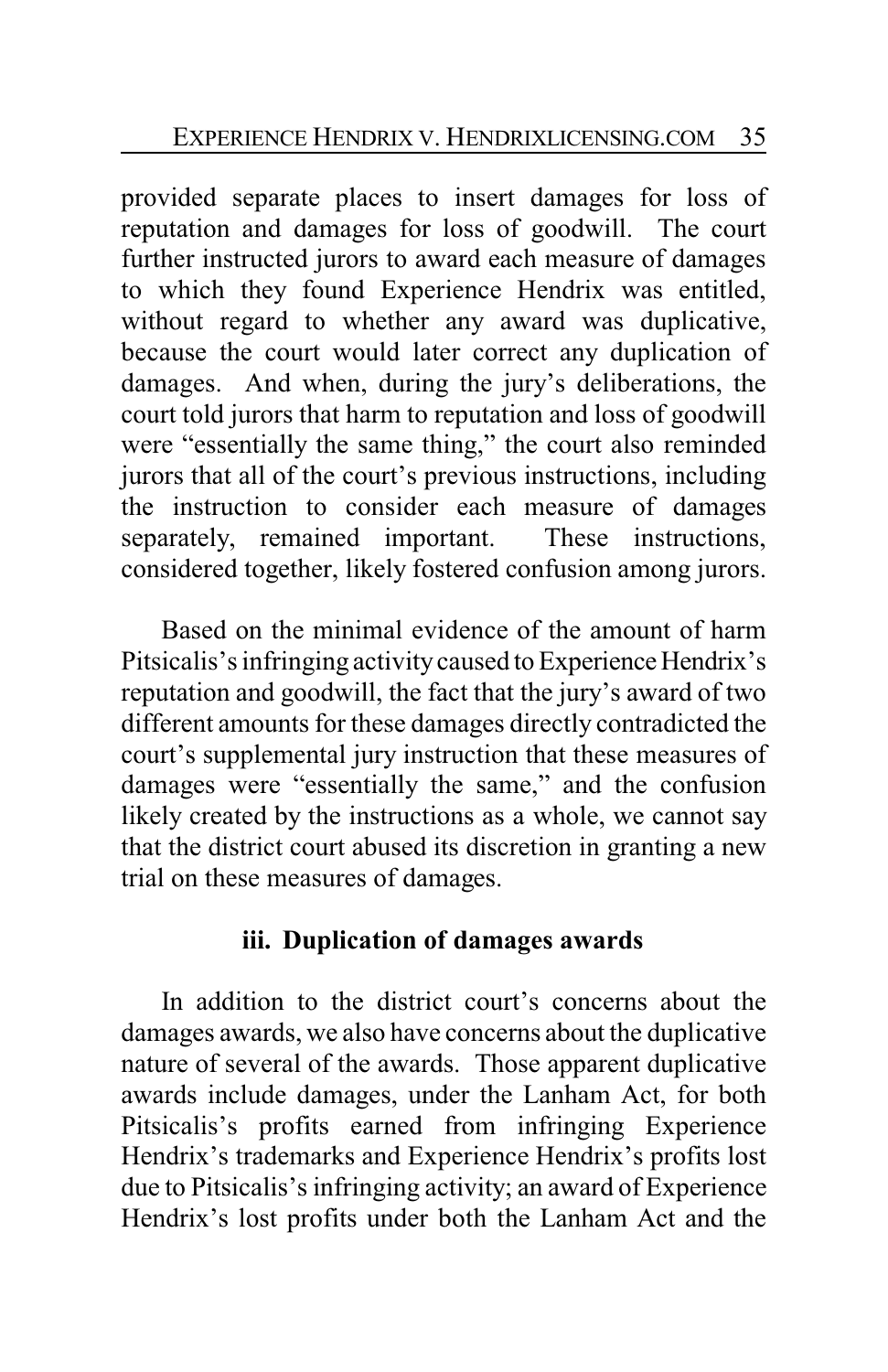WCPA; and an award of lost licensing revenue specifically for Experience Hendrix's goods that are similar to Pitsicalis's infringing merchandise, which appears to have been doublecounted as part of the total award for lost reputation and goodwill. The district court instructed jurors to consider and award each measure of damages to which Experience Hendrix was entitled, without regard to the duplicative nature of any of the awards, because the trial court would later eliminate any duplication. Here, however, other than the two identical lost profit awards under the Lanham Act and the WCPA, the district court did not address any possible duplication of remedies. While we have discretion to remand for the district court to correct duplicative awards, *see Ace*, 139 F.3d at 1248, we conclude that doing so here would still not address all of the concerns about the damages awards that the district court raised, and that we share. We, therefore, defer to the district court's determination that a new trial on damages is warranted.

## **iv. Conclusion as to new trial**

For the foregoing reasons, then, we uphold the district court's decision to order a new trial on damages, other than the \$60,000 in damages on Pitsicalis's profits for trademark infringement under the Lanham Act.**<sup>17</sup>** Our decision is bolstered by the conclusion that a new trial on these measures of damages would be just under these circumstances. Experience Hendrix's supporting evidence underlying each of these measures of damages, while providing a legally

<sup>&</sup>lt;sup>17</sup> Because the district court did not strike the jury's \$60,000 award under the Lanham Act for the profits Pitsicalis earned by infringing Experience Hendrix's trademarks, that damages award remains. That measure of damages, then, is not included in the new trial on damages.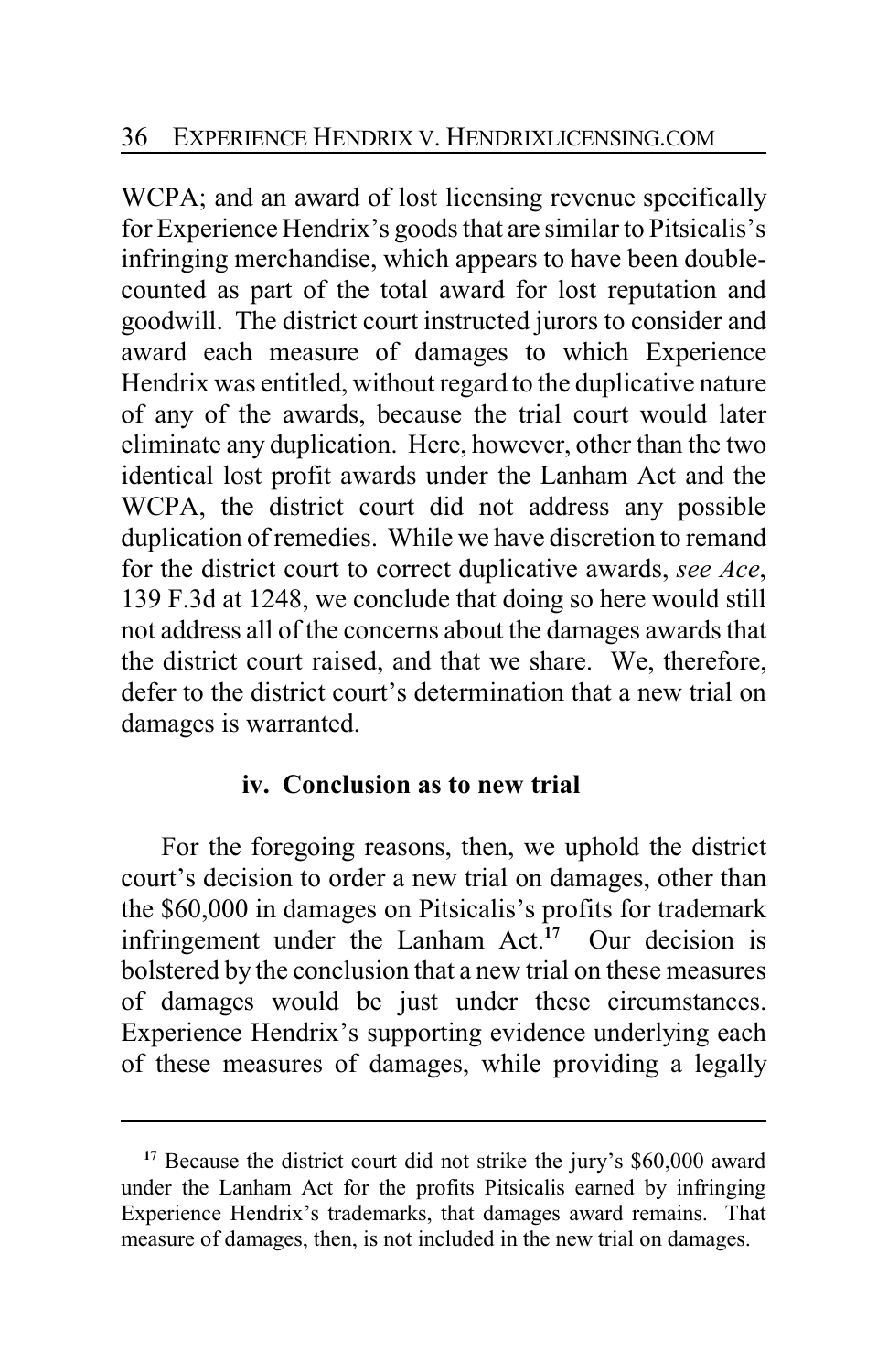sufficient basis to survive a Rule 50(b)(3) directed verdict, was minimal and, in the eyes of the district court, not very credible. Further, the jury's award of damages for loss of reputation and goodwill contradicted the court's supplemental instruction that those measures of damages are "essentially the same." And the jury instructions, especially on the damages for loss of reputation and goodwill, were likely confusing. Finally, the apparent duplication of a number of these damages awards, which the district court told jurors it would correct, raises other concerns about the damages awarded. In light of the numerous concerns that the district court had with the damages award, which we share, we agree that the just result is a new trial on these particular measures of damages.

# **4. Attorney's fees under the WCPA**

Finally, the district court awarded Experience Hendrix attorney's fees under the WCPA, *see* Wash. Rev. Code § 19.86.090, but reduced that requested fee from \$504,673 to \$50,000. The district court did so for several reasons, including the following: The WCPA claim was only one of six claims Experience Hendrix asserted against Pitsicalis, and only one of two claims on which Experience Hendrix prevailed; Experience Hendrix did not establish any damages under the WCPA; and Experience Hendrix sought fees for motions and pleadings on which it did not prevail or which did not pertain to its WCPA claim. While no doubt some of the district court's reasons for reducing the requested fee award remain valid, our decision here has changed several of the factors on which the district court relied to reduce the fee request. We, therefore, vacate the fee award in its entirety and remand to permit the district court to reconsider Experience Hendrix's fee request in full. *See Silver Sage*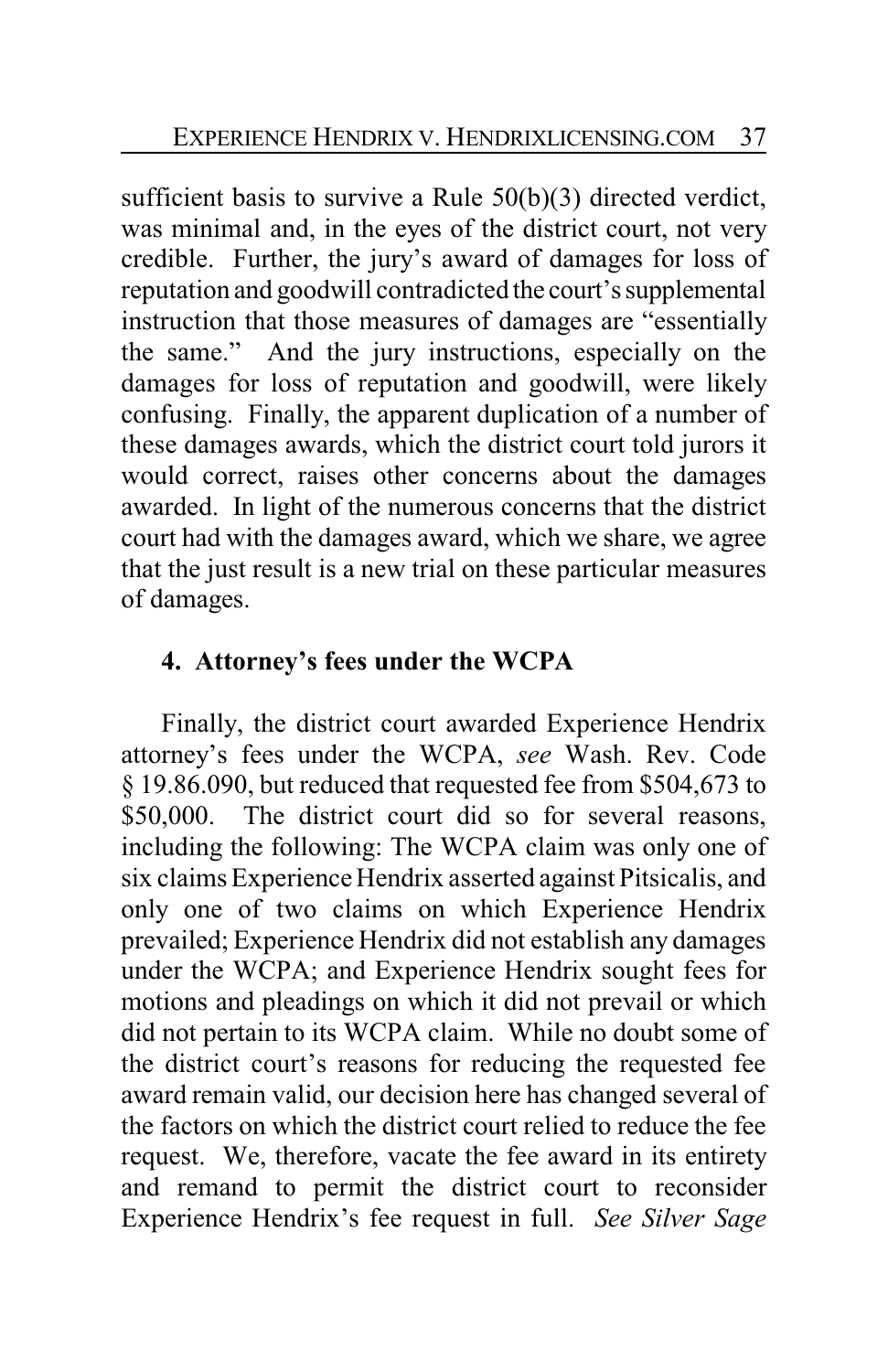*Partners, Ltd. v. City of Desert Hot Springs*, 251 F.3d 814, 826 (9th Cir. 2001).**<sup>18</sup>**

#### **III. CONCLUSION**

For the foregoing reasons, we REVERSE the district court's determination that Washington's Personality Rights Act is unconstitutional and REMAND Pitsicalis's declaratory judgment claims pertaining to the WPRA with instructions to enter summary judgment on those claims in favor of Experience Hendrix. We AFFIRM the district court's decision granting Experience Hendrix partial summary judgment on its claim that Pitsicalis's use of "Hendrix" in its domain names infringed Experience Hendrix's mark "Hendrix." We VACATE the permanent injunction and REMAND so the district court can revise language in the injunction to clarify what conduct is and is not enjoined. We REVERSE in its entirety the district court's Rule 50(b)(3) decision to strike most of the jury's award of damages, under both the federal Lanham Act and Washington's Consumer Protection Act. We AFFIRM the district court's order granting a new trial on damages under both of these statutes and REMAND for a new trial on such damages. And we VACATE the district court's award of attorney's fees under the WCPA and REMAND the fee request for further proceedings consistent with this decision. Each side shall bear its own costs.

# **AFFIRMED IN PART, REVERSED IN PART, VACATED IN PART AND REMANDED.**

<sup>&</sup>lt;sup>18</sup> In its briefs, Experience Hendrix requests an award of appellate attorney's fees under the WCPA. Such a request must be made by separate motion pursuant to 9th Cir. R. 39-1.6, and so we do not consider that request here.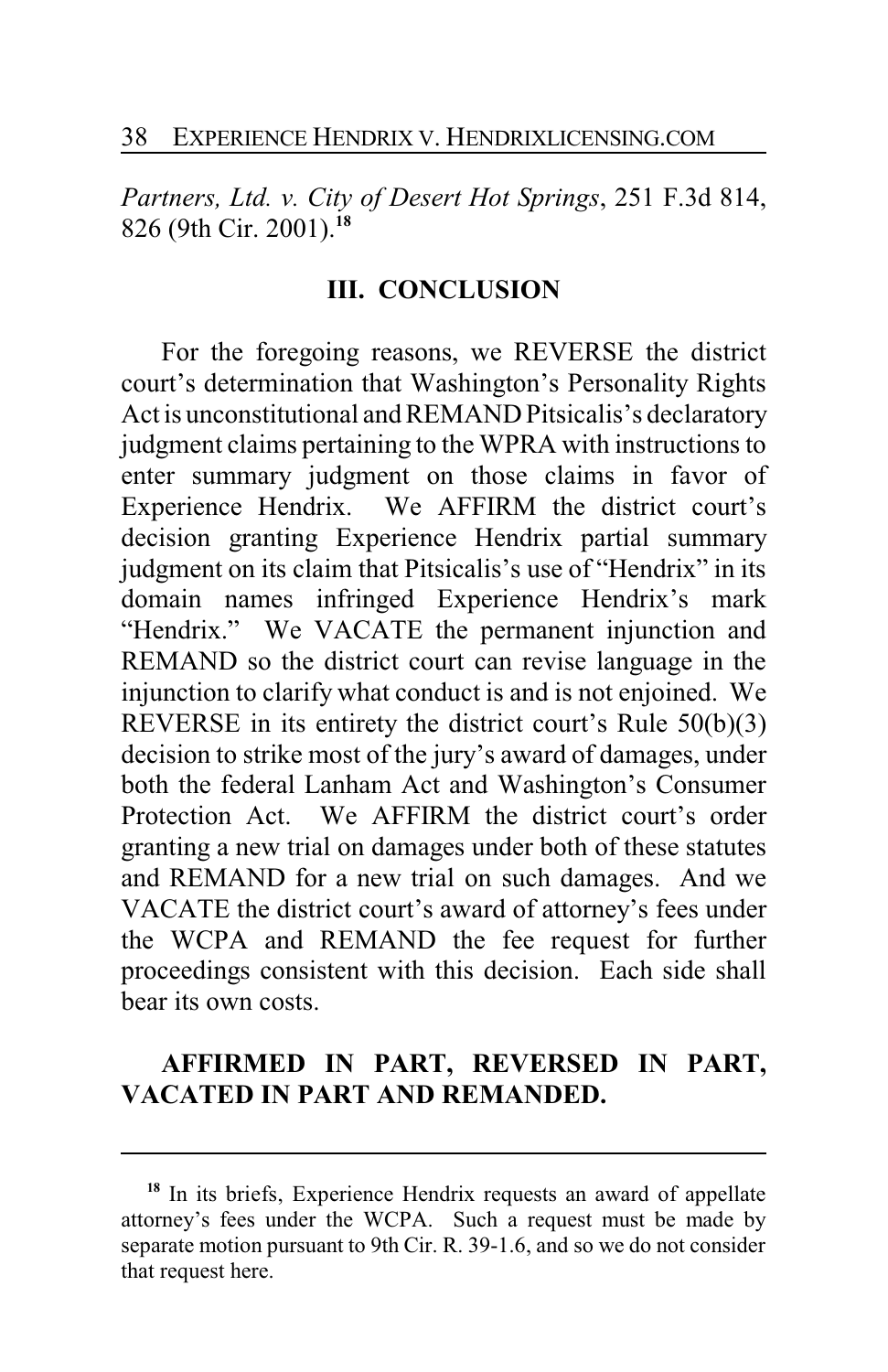RAWLINSON, Circuit Judge, concurring in part and dissenting in part:

I concur in much of the majority's opinion. I agree with the majority's conclusion that the district court erred when it determined that the Washington Personality Rights Act (WPRA) is unconstitutional. I also agree that the district court correctly determined that Defendant Pitsicalis's use of "Hendrix" infringed Experience Hendrix's "Hendrix" mark. I concur in the determination that the permanent injunction should be vacated and remanded for clarification of precisely what conduct is permanently enjoined. In addition, I join the majority's conclusion that the jury's damages award was improperly decreased by the district court. Finally, but for different reasons as discussed below, I share the majority's view that the district court's award of attorney's fees should be vacated and remanded.

Although there is much of the majority opinion with which I agree, I absolutely and positively disagree with the majority's conclusion that a new trial is warranted on the issue of damages. In my view, the majority opinion on this point, like the district court decision, strays from the appropriate standard of review and essentially re-tries the case. I respectfully dissent from that portion of the majority opinion.

It is helpful at the outset to outline the standard of review that governed the district court's decision and governs our review of that decision. That standard of review authorizes a new trial only if the record contains *no* evidence in support of the jury's verdict. *See E.E.O.C. v. Go Daddy Software, Inc*., 581 F.3d 951, 962 (9th Cir. 2009). This standard incorporates considerable deference to the jury's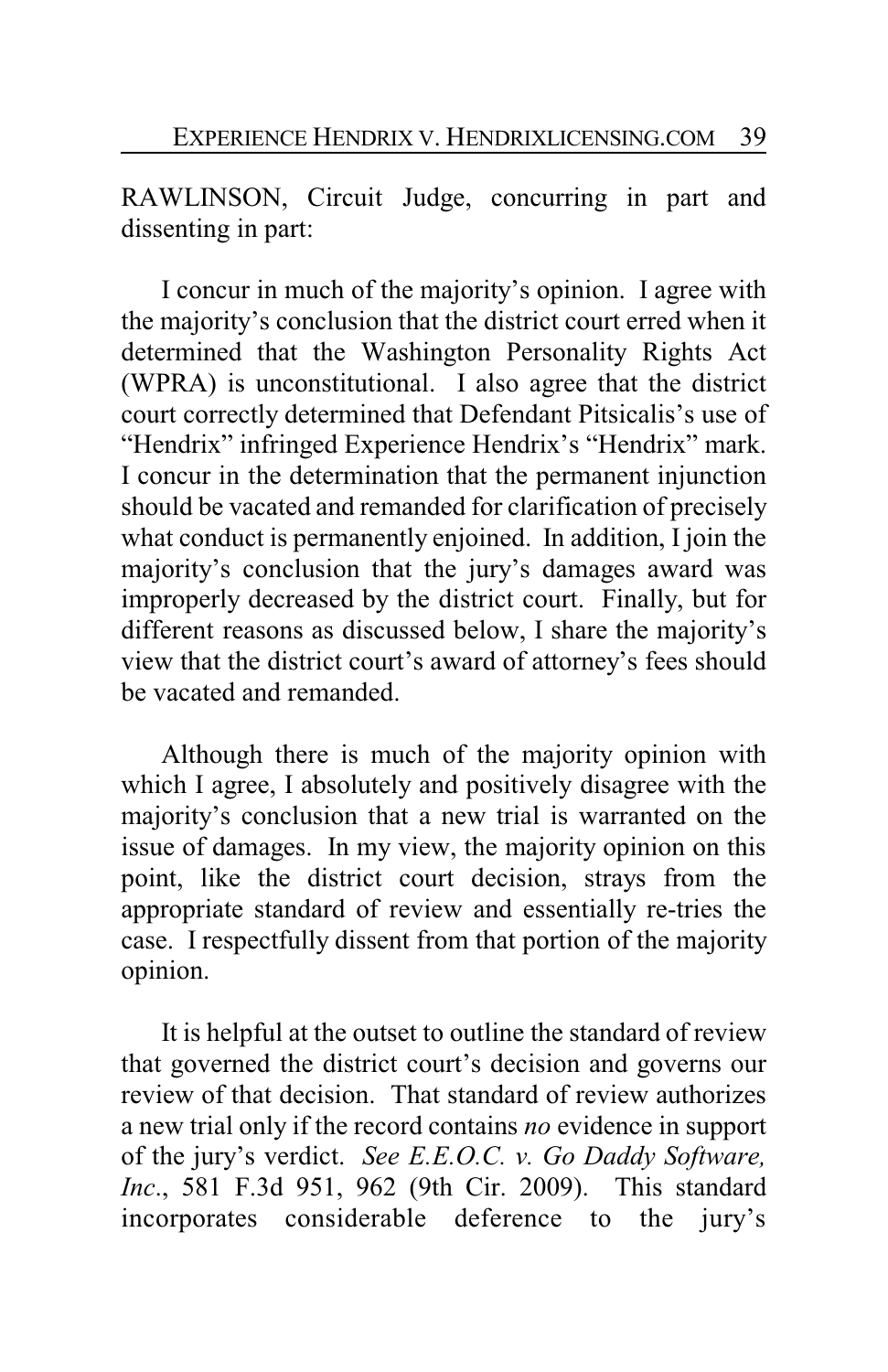determination. *See Kode v. Carlson*, 596 F.3d 608, 612 (9th Cir. 2010) (per curiam). The majority opinion adheres to this standard when resolving Pitsicalis's motion for judgment as a matter of law, but completely abandons this standard when considering Pitsicalis's motion for a new trial.

As the majority acknowledges, the determination that sufficient evidence supported the jury verdict for the purposes of Pitsicalis's Rule 50(a) motion undermines the opposite conclusion reached by the majority in resolving Pitsicalis's Rule 50(b) motion. *See Majority Opinion*, p. 24. *See also Go Daddy Software*, 581 F.3d at 962 (instructing that a new trial is warranted "only if the record contains no evidence in support of the verdict") (citation omitted).

It cannot be disputed that damages evidence was presented for the jury's consideration. Robert Hendrix, Chief Operations Officer for Plaintiff Experience Hendrix testified regarding the dramatic decrease in royalty payments in 2009, at precisely the same time Pitsicalis was infringing the "Hendrix" trademark by selling counterfeit Hendrix items. Robert described 2009 as the year "the bottom fell out."

Referring to a trial exhibit, Robert pointed out the dramatic decrease in royalties from one licensee in 2008–09 to demonstrate the extent of the damages caused by Pitsicalis's infringement. In 2006, Experience Hendrix received \$384,000 in royalties from the licensee. In 2007, Experience Hendrix was paid \$394,000 in royalties. Royalties decreased to \$262,000 in 2008, and plummeted to \$40,000 in 2009. Robert also described decreased royalties from five licensee companies in his testimony: "I did \$514,000 in 2008, and in 2009, I did \$116,000 of licensing of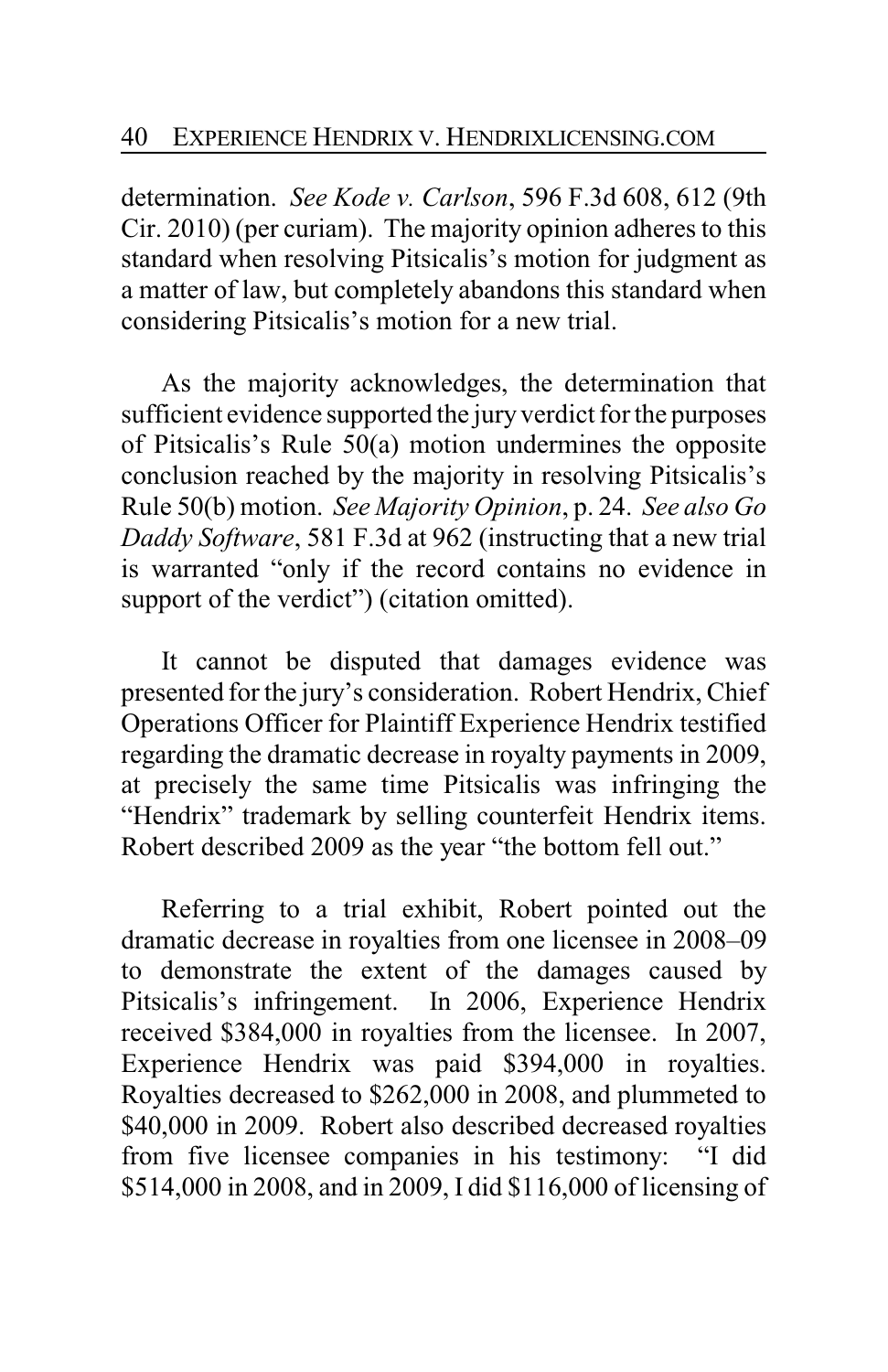merchandising from these five companies. That's almost a \$400,000 drop in revenue."

In response to the suggestion that the decreased royalties were attributable to the recession, Robert noted that historically Experience Hendrix had "maintained" its sales numbers during the previous recession, when other licensors of trademarked items were experiencing a decrease in sales due to the recession. For that reason, Robert did not attribute the dramatic decrease in royalties to the recession.

Robert also testified that its licensees were unable to sell merchandise in brick and mortar stores such as J.C. Penney in 2009, once Pitsicalis had flooded the store shelves with infringing merchandise. This testimony was consistent with the dramatic decrease in royalty payments in 2009, after Experience Hendrix realized increased royalties "everysingle year until 2008." Robert Hendrix estimated that approximately seventy-seven percent of the decrease in royalties was attributable to Pitsicalis's infringing activity.

Richard Hendrix's testimony was corroborated by Richard Yalch, Experience Hendrix's expert witness, and a thirty-seven-year Ph.D. professor of marketing at the University of Washington. Dr. Yalch confirmed that lost royalties due to Pitsicalis's infringing sales constituted damages to Experience Hendrix.

Despite this unrefuted testimony, the district court and the majority have concluded that the jury's award of damages was against the weight of the evidence. Yet, the majority acknowledges this undisputed evidence of the significant decline in Experience Hendrix's licensing revenue and concedes that this evidence was sufficient to allow the jury to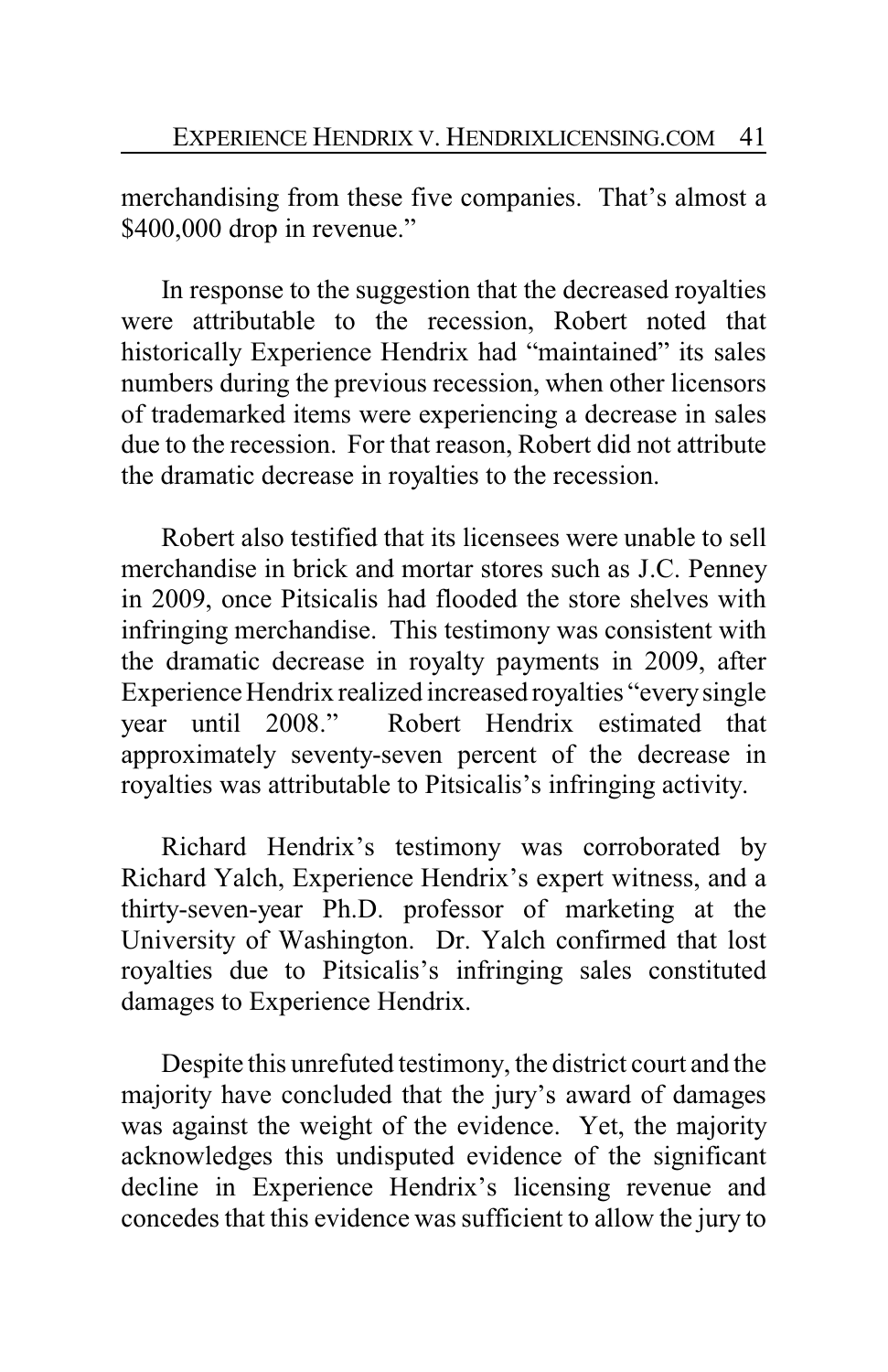calculate Experience Hendrix's lost profits. *See Majority Opinion*, pp. 27–28. The majority's acknowledgment simply cannot be reconciled with the standard of review we must apply to the district court's ruling. *See United States v. 4.0 Acres of Land*, 175 F.3d 1133, 1139 (9th Cir. 1999) (noting that a district court abuses its discretion in granting a new trial "if the jury's verdict is not against the clear weight of the evidence") (citation omitted); *see also Ace v. Aetna Life Ins. Co*., 139 F.3d 1241, 1248 (9th Cir. 1998), *as amended* (explaining that a jury verdict may be set aside on the basis of insufficient supporting evidence only if it "is against the great weight of the evidence or it is *quite clear* that the jury has reached a *seriously erroneous result*") (citations omitted) (emphases added). We have characterized this standard as "stringent." *Id*. (citation omitted).

According to the majority, the district court did not believe Robert Hendrix's testimony regarding Experience Hendrix's lost revenue. *See Majority Opinion*, p. 33. However, the district court did not rule that Robert Hendrix lacked credibility. Rather, the district court interpreted his testimony differently than the jury, which the court is not permitted to do. *See 4.0 Acres of Land*, 175 F.3d at 1139 ("[A] district court may not grant . . . a new trial merely because it would have arrived at a different verdict. . . .) (citation omitted).

The majority also concludes that a new trial is warranted due to the confusing jury instructions. *See Majority Opinion*, pp. 34–35. The majority opinion focuses on the instruction from the district court that damages for injury to reputation and loss of goodwill "were essentially the same thing." *Id*. (internal quotation marks omitted). But "essentially the same thing" and "exactly the same thing" are different concepts.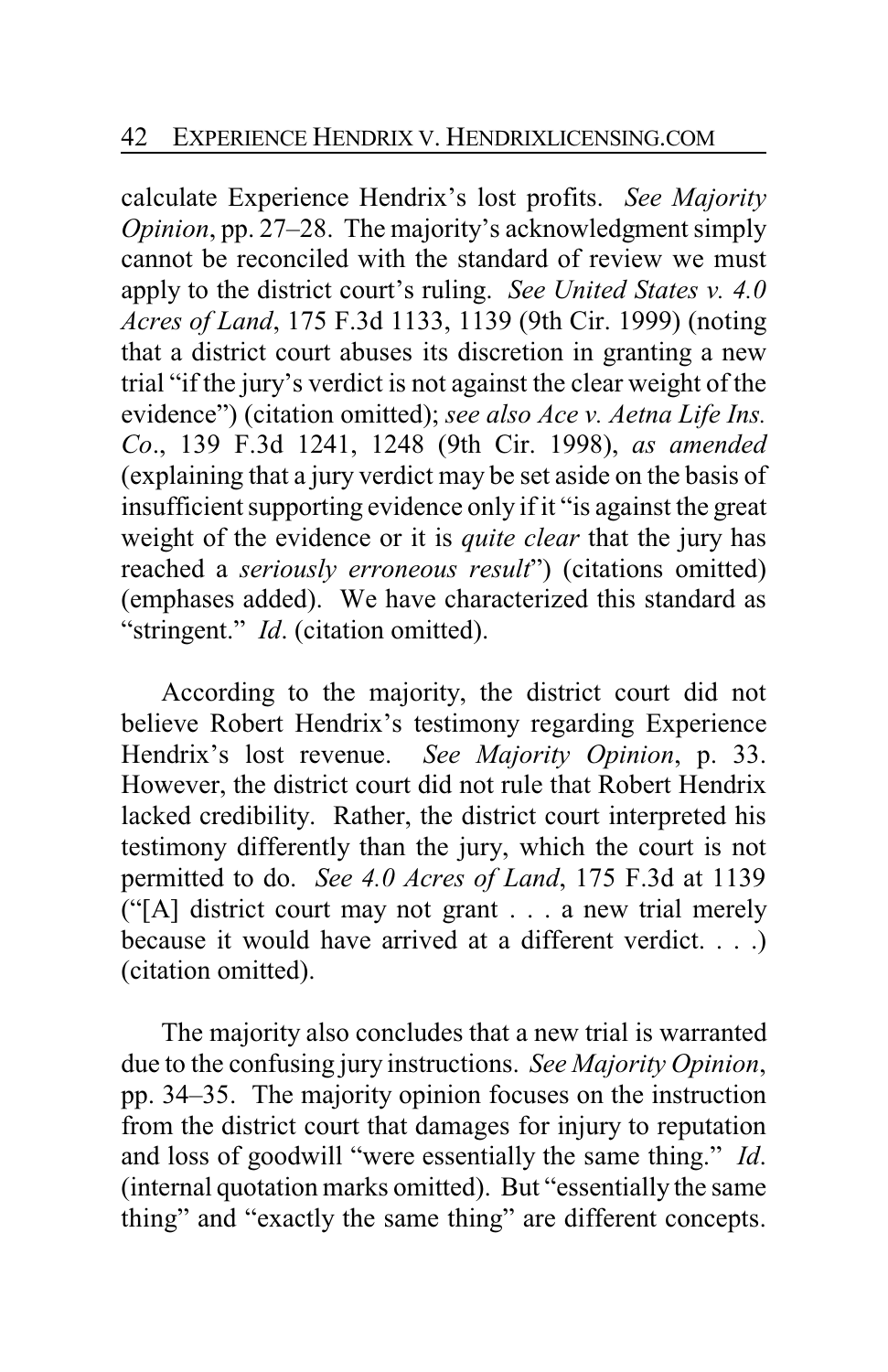And the jury could have reasonably awarded damages for injury to reputation *and* loss of goodwill under the district court's instruction. *See WMX Technologies v. Miller, Inc*., 197 F.3d 367, 374 (9th Cir. 1999) ("Reputation is *not* the equivalent of the goodwill of a business. . . .") (emphasis added); *id*., ("[T]he goodwill of a business is its value as a going concern . . ."). Robert Hendrix's testimony established that Pitsicalis's infringement not only damaged Experience Hendrix's reputation for providing authentic Jimmy Hendrix items, but also decreased the value of Experience Hendrix as a going concern. *See id*.

The majority concludes that a new trial is warranted due to "likely" jury confusion stemming from the district court's instructions. *See Majority Opinion*, pp. 34–35. However, as discussed above, the jury's verdict was supported by the evidence and consistent with the court's instruction. In any event, as the majority recognizes, to the extent the damages award is duplicative, we could remand for correction of the award rather than requiring a new trial. *See Majority Opinion*, p. 36.

In sum, applying the proper standard should result in retention of the jury's verdict, including the award of damages. This might be a different case if Pitsicalis had submitted some evidence to refute the damages evidence submitted by Experience Hendrix. However, in the absence of countervailing evidence from Pitsicalis, there was nothing for the district court to weigh when deciding the motion for a new trial. All the evidence was on Experience Hendrix's side of the scale, and supported the jury's verdict. For that reason, I would reverse the district court's grant of a new trial. *See DSPT Int'l Inc. v. Nahum*, 624 F.3d 1213, 1218 (9th Cir. 2010) ("A district court may grant a new trial only if the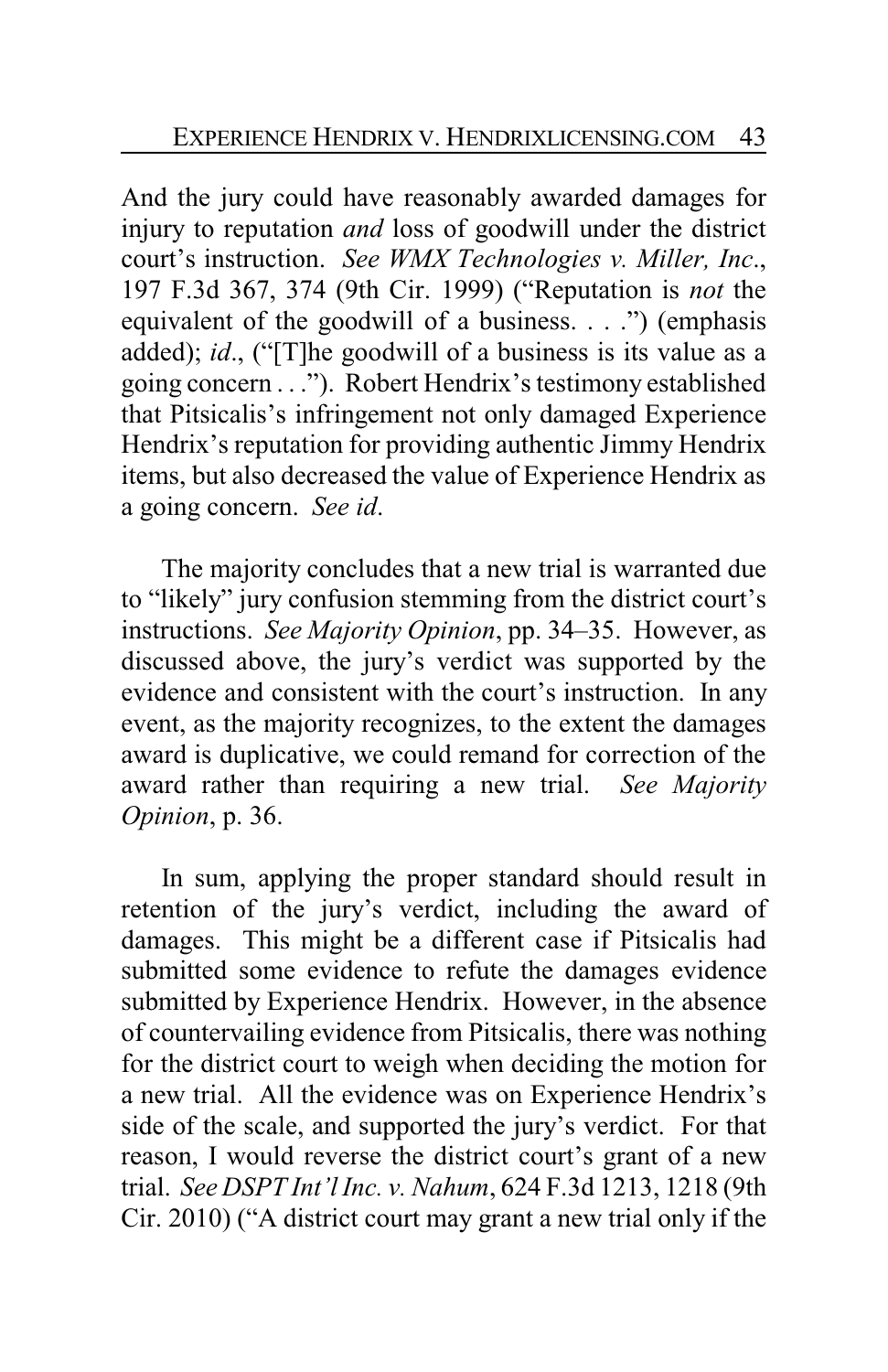jury verdict is contrary to the clear weight of the evidence. . . . A jury's verdict must be upheld if it is supported by substantial evidence, which is evidence adequate to support the jury's conclusion, even if it is also possible to draw a contrary conclusion. . . . A jury verdict should be set aside only when the evidence permits only one reasonable conclusion, and that conclusion is contrary to the jury's verdict.") (footnote references and internal quotation marks omitted).<sup>1</sup>

As for the attorney's fees, I agree with the majority that the fee award should be vacated and remanded, but not for the reasons stated by the majority. Because I am of the view that the jury's verdict, including the damages award, should stand, I would remand the attorney's fee order for the district court to award fees to Experience Hendrix as the prevailing party on the matters tried to the jury and on the matters resolved in its favor by the district court. *See TrafficSchool.com v. Edriver, Inc*., 653 F.3d 820, 834 (9th Cir. 2011) (remanding the denial of attorney fees).

## **CONCLUSION**

I agree with the majority that we should reverse the district court's ruling that the WPRA is unconstitutional. I also concur in the affirmance of the district court's decision granting summary judgment to Experience Hendrix on its

**<sup>1</sup>** The majority cites *Lindy Pen Co. v. Bic Pen Corp*., 982 F.2d 1400, 1407 (9th Cir. 1993), for the proposition that Experience Hendrix had to present proof of its expenses as part of its evidence of damages. *See Majority Opinion*, p. 27. However, *Lindy* contains no language to that effect. In any event, Robert Hendrix's testimony informed the jury of Experience Hendrix's lost profits, as contemplated in *Lindy*.